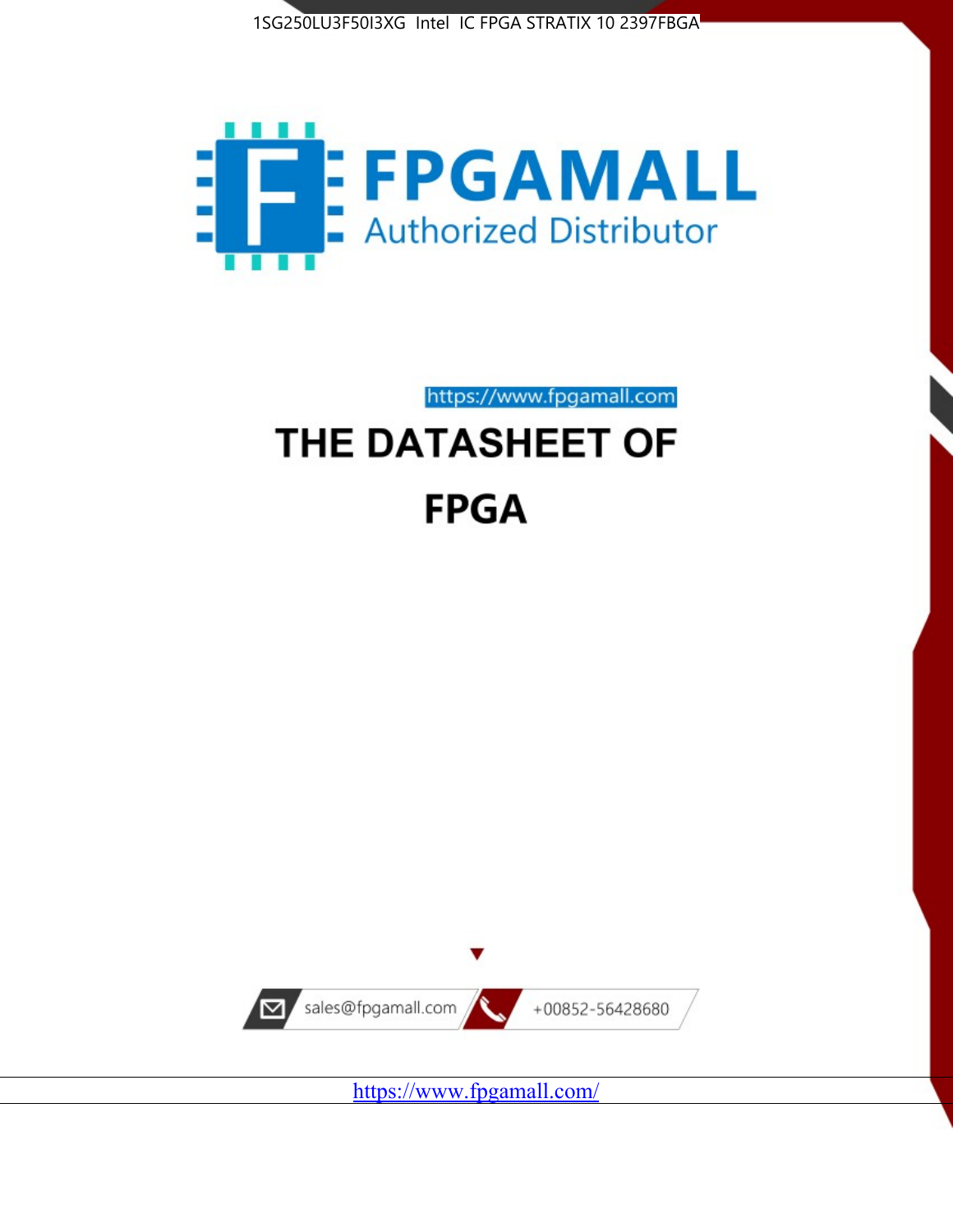

# **Intel® Stratix® 10 GX/SX Device Overview**



**S10-OVERVIEW | 2020.04.30** Latest document on the web: **[PDF](https://www.intel.com/content/dam/www/programmable/us/en/pdfs/literature/hb/stratix-10/s10-overview.pdf)** | **[HTML](https://www.intel.com/content/www/us/en/programmable/documentation/joc1442261161666.html)**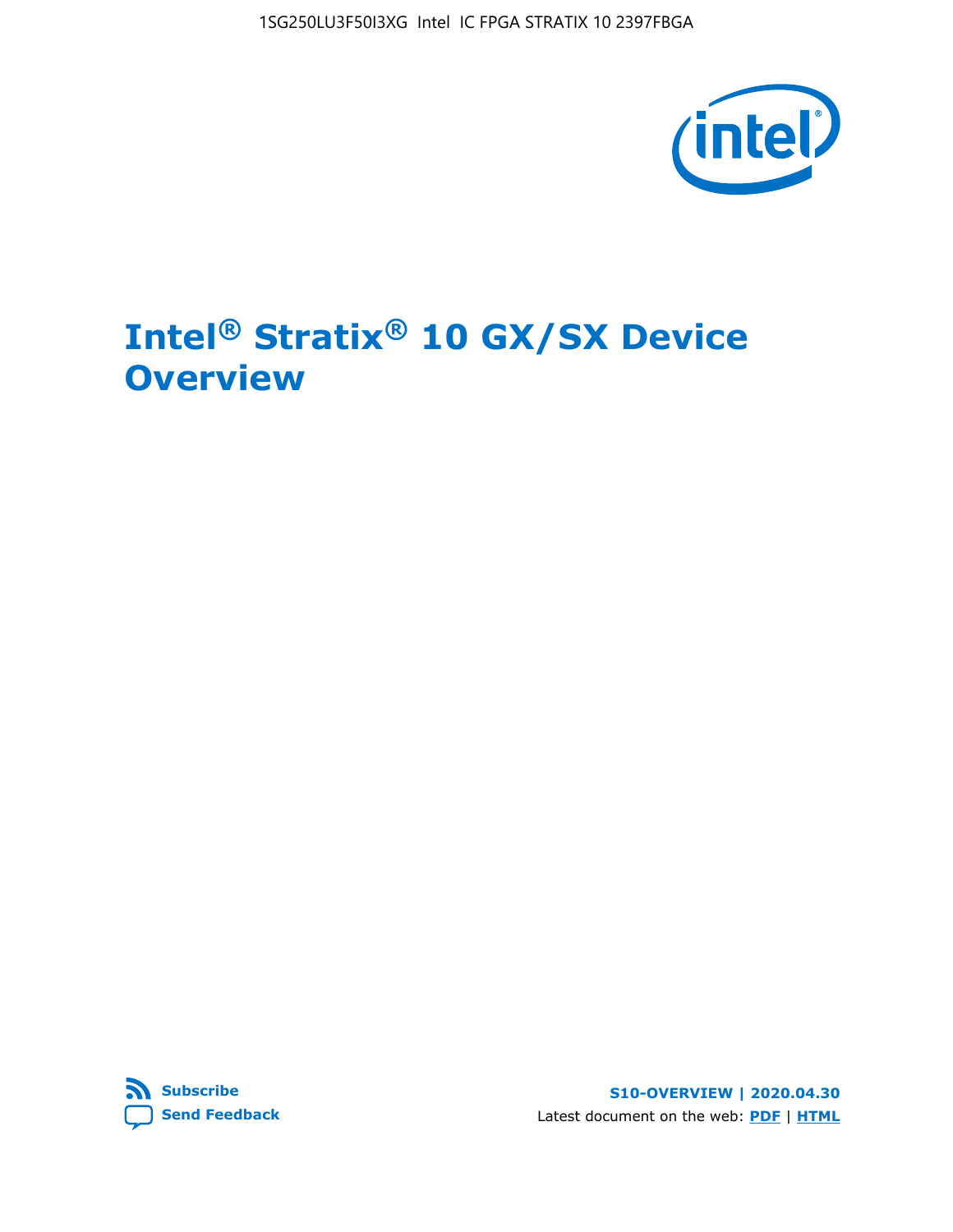

*Contents*

# **Contents**

| 1.26. Document Revision History for the Intel Stratix 10 GX/SX Device Overview36 |  |
|----------------------------------------------------------------------------------|--|

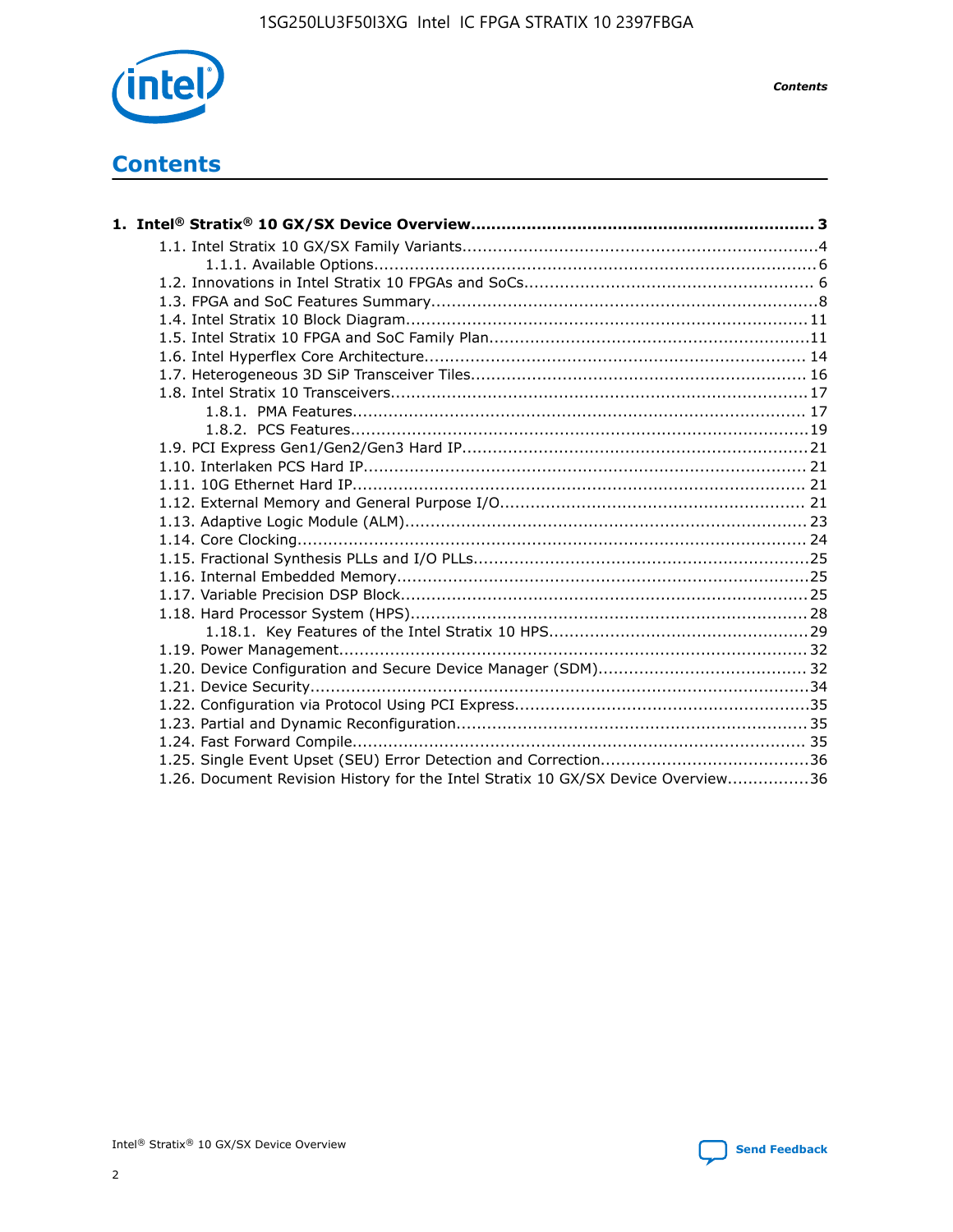**S10-OVERVIEW | 2020.04.30**

**[Send Feedback](mailto:FPGAtechdocfeedback@intel.com?subject=Feedback%20on%20Intel%20Stratix%2010%20GX/SX%20Device%20Overview%20(S10-OVERVIEW%202020.04.30)&body=We%20appreciate%20your%20feedback.%20In%20your%20comments,%20also%20specify%20the%20page%20number%20or%20paragraph.%20Thank%20you.)**



# **1. Intel® Stratix® 10 GX/SX Device Overview**

Intel's 14 nm Intel® Stratix® 10 GX FPGAs and SX SoCs deliver 2X the core performance and up to 70% lower power over previous generation high-performance FPGAs.

Featuring several groundbreaking innovations, including the all new Intel Hyperflex™ core architecture, this device family enables you to meet the demand for everincreasing bandwidth and processing performance in your most advanced applications, while meeting your power budget.

With an embedded hard processor system (HPS) based on a quad-core 64 bit Arm\* Cortex\*-A53, the Intel Stratix 10 SoC devices deliver power efficient, application-class processing and allow designers to extend hardware virtualization into the FPGA fabric. Intel Stratix 10 SoC devices demonstrate Intel's commitment to high-performance SoCs and extend Intel's leadership in programmable devices featuring an Arm-based processor system.

Important innovations in Intel Stratix 10 FPGAs and SoCs include:

- All new Intel Hyperflex core architecture delivering 2X the core performance compared to previous generation high-performance FPGAs
- Intel 14 nm tri-gate (FinFET) technology
- Heterogeneous 3D System-in-Package (SiP) technology
- Core fabric with up to 10.2 million logic elements (LEs)
- Up to 96 full duplex transceiver channels on heterogeneous 3D SiP transceiver tiles
- Transceiver data rates up to 28.3 Gbps chip-to-chip/module and backplane performance
- M20K (20 Kb) internal SRAM memory blocks
- Fractional synthesis and ultra-low jitter LC tank based transmit phase locked loops (PLLs)
- Hard PCI Express<sup>®</sup> Gen3 x16 intellectual property (IP) blocks
- Hard 10GBASE-KR/40GBASE-KR4 Forward Error Correction (FEC) in every transceiver channel
- Hard memory controllers and PHY supporting DDR4 rates up to 2666 Mbps per pin
- Hard fixed-point and IEEE 754 compliant hard floating-point variable precision digital signal processing (DSP) blocks with up to 10 TFLOP compute performance with a power efficiency of 80 GFLOP per Watt
- Quad-core 64 bit Arm Cortex-A53 embedded processor running up to 1.5 GHz in SoC family variants
- Programmable clock tree synthesis for flexible, low power, low skew clock trees

Intel Corporation. All rights reserved. Agilex, Altera, Arria, Cyclone, Enpirion, Intel, the Intel logo, MAX, Nios, Quartus and Stratix words and logos are trademarks of Intel Corporation or its subsidiaries in the U.S. and/or other countries. Intel warrants performance of its FPGA and semiconductor products to current specifications in accordance with Intel's standard warranty, but reserves the right to make changes to any products and services at any time without notice. Intel assumes no responsibility or liability arising out of the application or use of any information, product, or service described herein except as expressly agreed to in writing by Intel. Intel customers are advised to obtain the latest version of device specifications before relying on any published information and before placing orders for products or services. \*Other names and brands may be claimed as the property of others.

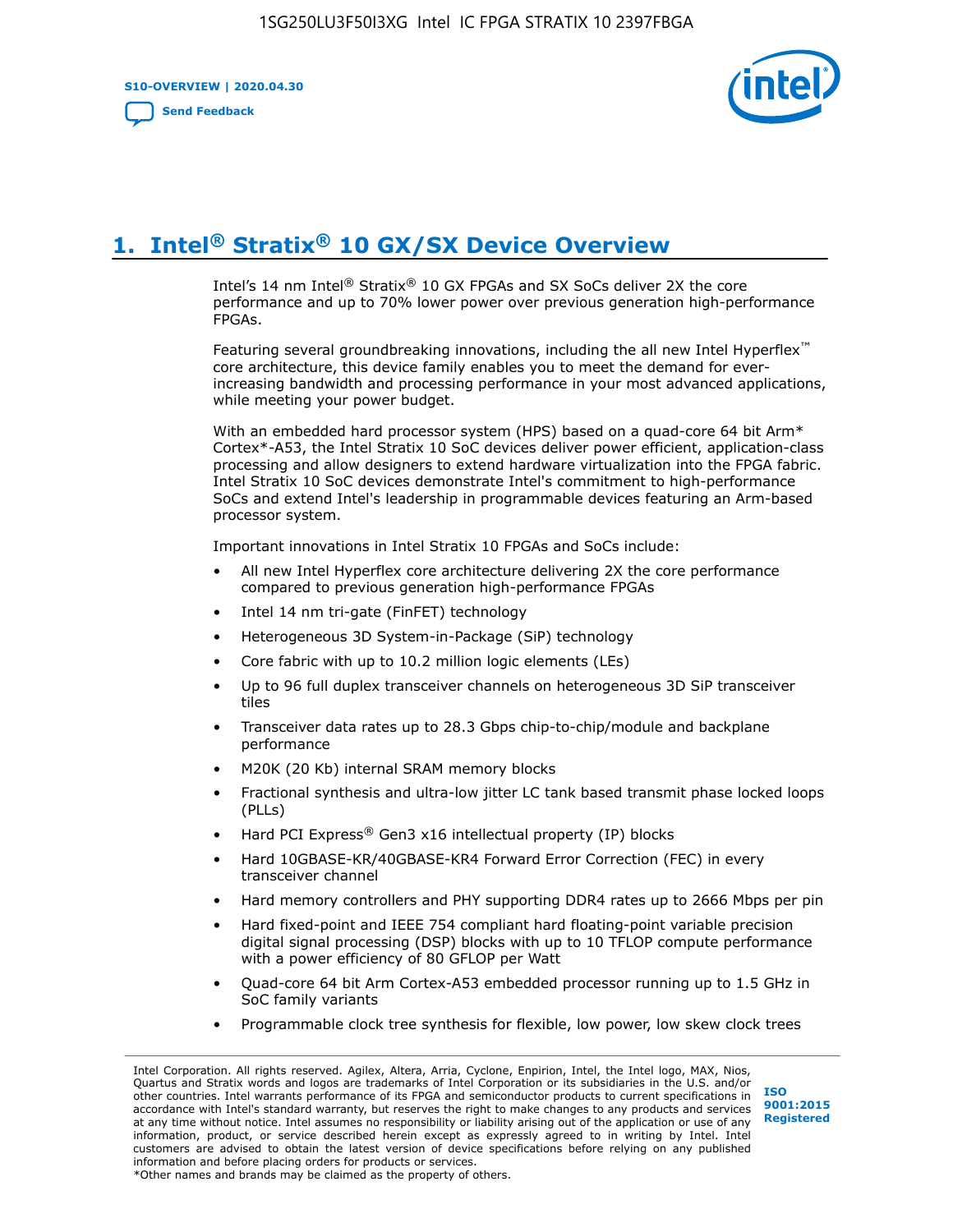

- Dedicated secure device manager (SDM) for:
	- Enhanced device configuration and security
	- AES-256, SHA-256/384 and ECDSA-256/384 encrypt/decrypt accelerators and authentication
	- Multi-factor authentication
	- Physically Unclonable Function (PUF) service and software programmable device configuration capability
- Comprehensive set of advanced power saving features delivering up to 70% lower power compared to previous generation high-performance FPGAs
- Non-destructive register state readback and writeback, to support ASIC prototyping and other applications

With these capabilities, Intel Stratix 10 FPGAs and SoCs are ideally suited for the most demanding applications in diverse markets such as:

- **Compute and Storage**—for custom servers, cloud computing and datacenter acceleration
- **Networking**—for Terabit, 400G and multi-100G bridging, aggregation, packet processing and traffic management
- **Optical Transport Networks**—for OTU4, 2xOTU4, 4xOTU4
- **Broadcast**—for high-end studio distribution, head end encoding/decoding, edge quadrature amplitude modulation (QAM)
- **Military**—for radar, electronic warfare, and secure communications
- **Medical**—for diagnostic scanners and diagnostic imaging
- **Test and Measurement**—for protocol and application testers
- **Wireless**—for next-generation 5G networks
- **ASIC Prototyping**—for designs that require the largest FPGA fabric with the highest I/O count

## **1.1. Intel Stratix 10 GX/SX Family Variants**

Intel Stratix 10 devices are available in FPGA (GX) and SoC (SX) variants.

- **Intel Stratix 10 GX** devices deliver up to 1 GHz core fabric performance and contain up to 10.2 million LEs in the fabric. They also feature up to 96 general purpose transceivers on separate transceiver tiles, and 2666 Mbps DDR4 external memory interface performance. The transceivers are capable of up to 28.3 Gbps short reach and across the backplane. These devices are optimized for FPGA applications that require the highest transceiver bandwidth and core fabric performance, with the power efficiency of Intel's 14 nm tri-gate process technology.
- **Intel Stratix 10 SX** devices have a feature set that is identical to Intel Stratix 10 GX devices, with the addition of an embedded quad-core 64 bit Arm Cortex A53 hard processor system.

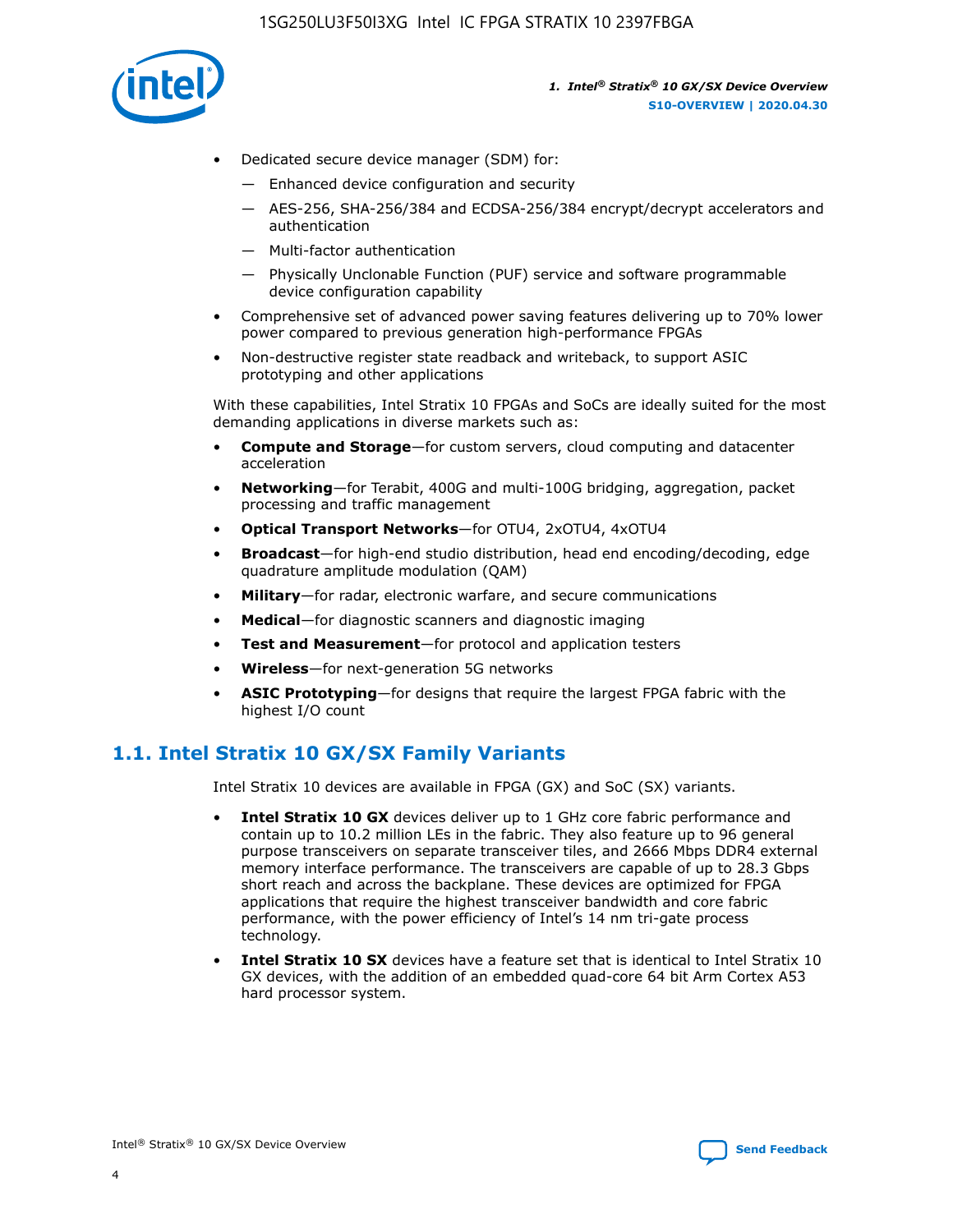

Common to all Intel Stratix 10 family variants is a high-performance fabric based on the new Intel Hyperflex core architecture that includes additional Hyper-Registers throughout the interconnect routing and at the inputs of all functional blocks. The core fabric also contains an enhanced logic array utilizing Intel's adaptive logic module (ALM) and a rich set of high performance building blocks including:

- M20K (20 Kb) embedded memory blocks
- Variable precision DSP blocks with hard IEEE 754 compliant floating-point units
- Fractional synthesis and integer PLLs
- Hard memory controllers and PHY for external memory interfaces
- General purpose IO cells

To clock these building blocks, Intel Stratix 10 devices use programmable clock tree synthesis, which uses dedicated clock tree routing to synthesize only those branches of the clock trees required for the application. All devices support in-system, finegrained partial reconfiguration of the logic array, allowing logic to be added and subtracted from the system while it is operating.

All family variants also contain high speed serial transceivers, containing both the physical medium attachment (PMA) and the physical coding sublayer (PCS), which can be used to implement a variety of industry standard and proprietary protocols. In addition to the hard PCS, Intel Stratix 10 devices contain multiple instantiations of PCI Express hard IP that supports Gen1/Gen2/Gen3 rates in x1/x2/x4/x8/x16 lane configurations, and hard 10GBASE-KR/40GBASE-KR4 FEC for every transceiver. The hard PCS, FEC, and PCI Express IP free up valuable core logic resources, save power, and increase your productivity.

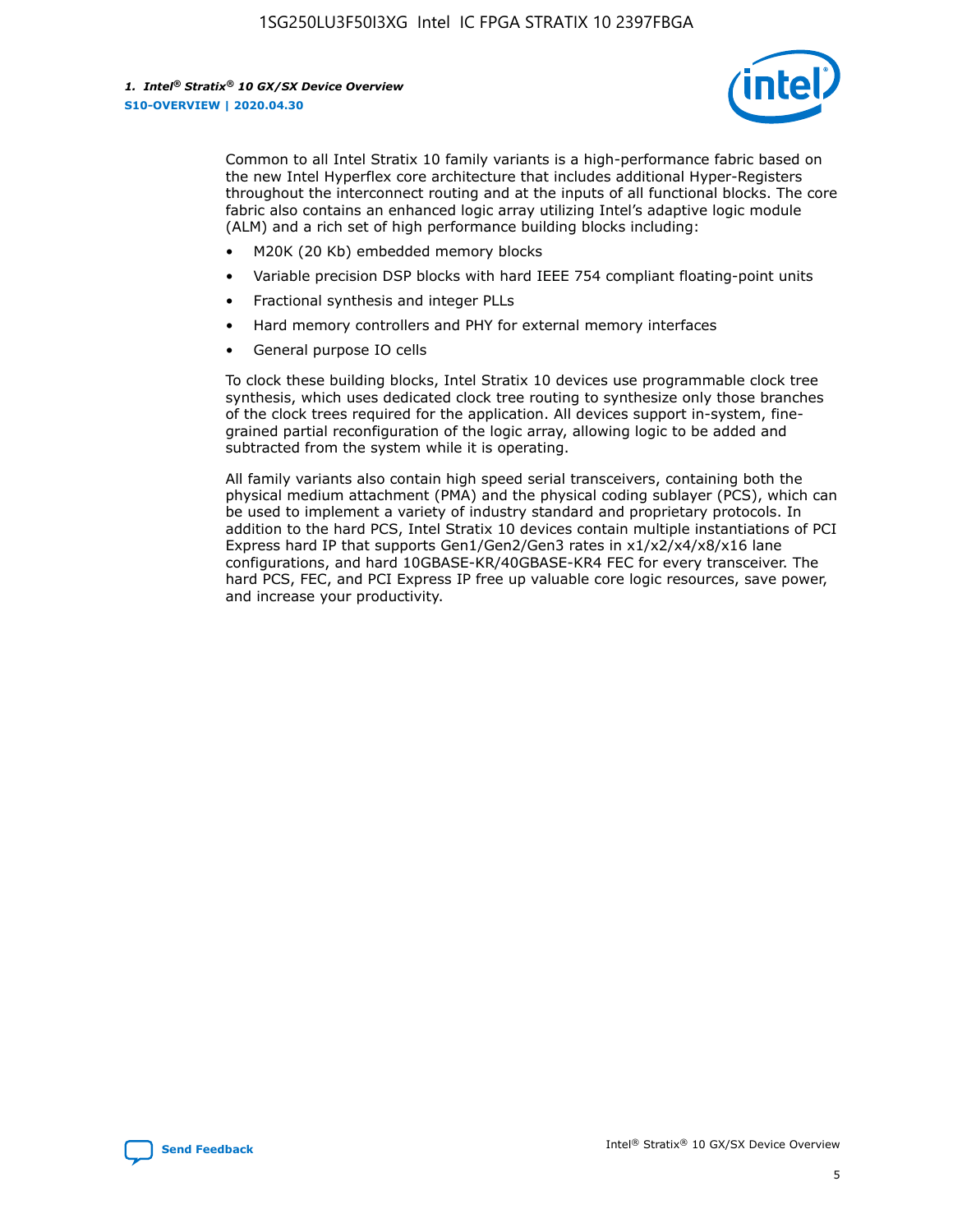

## **1.1.1. Available Options**

#### **Figure 1. Sample Ordering Code and Available Options for Intel Stratix 10 Devices**



## **Related Information**

[My Intel Support](https://www.intel.com/content/www/us/en/programmable/my-intel/mal-home.html)

## **1.2. Innovations in Intel Stratix 10 FPGAs and SoCs**

Intel Stratix 10 FPGAs and SoCs deliver many significant improvements over the previous generation high-performance Stratix V FPGAs.

#### **Table 1. Key Features of Intel Stratix 10 Devices Compared to Stratix V Devices**

| <b>Feature</b>            | <b>Stratix V FPGAs</b>                                           | <b>Intel Stratix 10 FPGAs and SoCs</b>                                        |
|---------------------------|------------------------------------------------------------------|-------------------------------------------------------------------------------|
| <b>Process technology</b> | 28 nm TSMC (planar<br>transistor)                                | 14 nm Intel tri-gate (FinFET)                                                 |
| Hard processor core       | None                                                             | Quad-core 64 bit Arm Cortex-A53<br>(SoC only)                                 |
| Core architecture         | Conventional core architecture<br>with conventional interconnect | Intel Hyperflex core architecture with<br>Hyper-Registers in the interconnect |
|                           |                                                                  | continued                                                                     |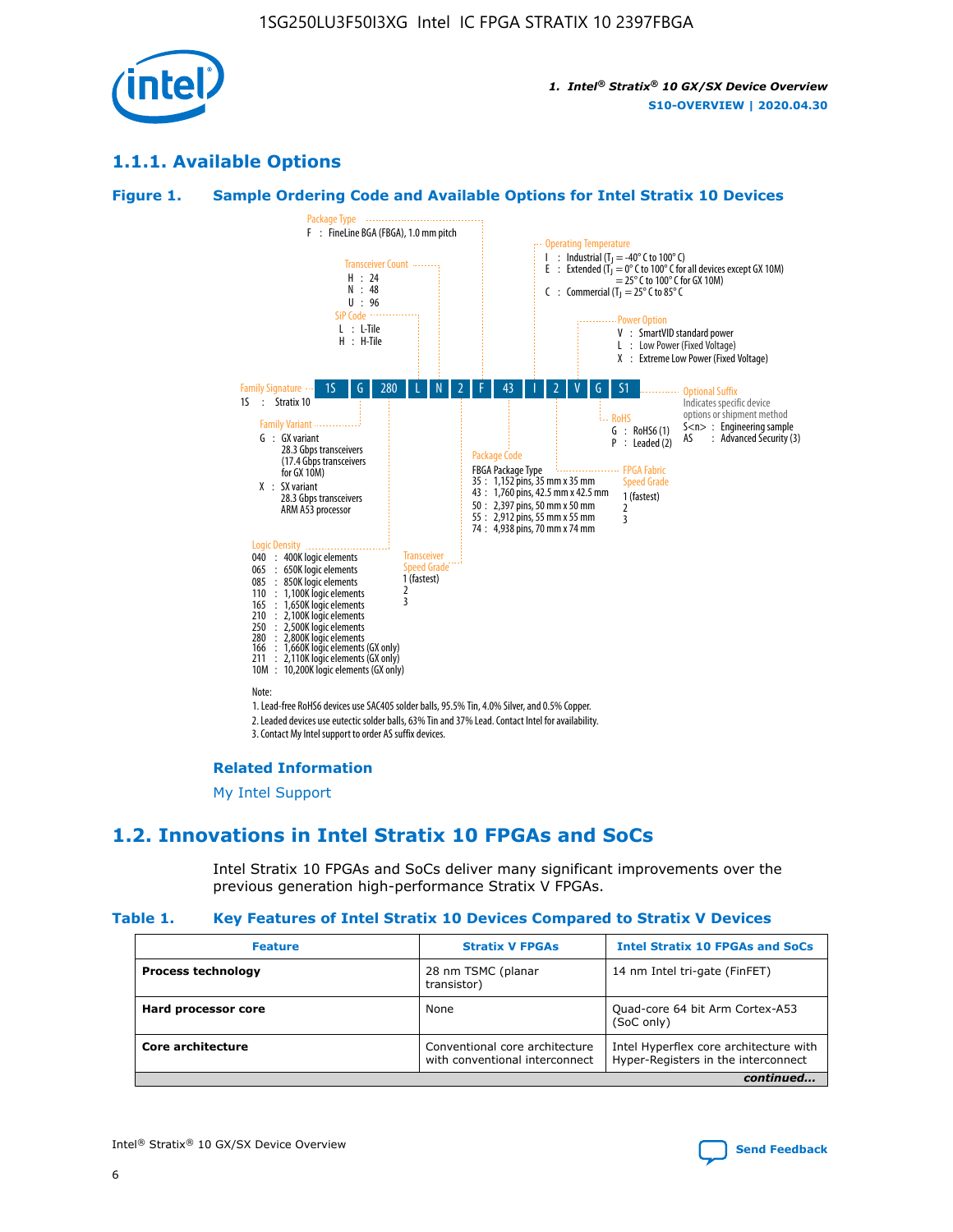

| <b>Feature</b>                                   | <b>Stratix V FPGAs</b>                                                              | <b>Intel Stratix 10 FPGAs and SoCs</b>                                                                                                       |
|--------------------------------------------------|-------------------------------------------------------------------------------------|----------------------------------------------------------------------------------------------------------------------------------------------|
| Core performance                                 | 500 MHz                                                                             | 1 GHz                                                                                                                                        |
| <b>Power dissipation</b>                         | 1x                                                                                  | As low as $0.3x$                                                                                                                             |
| Logic density                                    | 952 KLE                                                                             | 10,200 KLE                                                                                                                                   |
| <b>Embedded memory (M20K)</b>                    | 52 Mbits                                                                            | 253 Mbits                                                                                                                                    |
| 18x19 multipliers                                | 3,926                                                                               | 11,520                                                                                                                                       |
|                                                  | Note: Multiplier is 18x18 in<br>Stratix V devices.                                  | Note: Multiplier is 18x19 in Intel<br>Stratix 10 devices.                                                                                    |
| <b>Floating point DSP capability</b>             | Up to 1 TFLOP, requires soft<br>floating point adder and<br>multiplier              | Up to 10 TFLOP, hard IEEE 754<br>compliant single precision floating<br>point adder and multiplier                                           |
| <b>Maximum transceivers</b>                      | 66                                                                                  | 96                                                                                                                                           |
| Maximum transceiver data rate (chip-to-<br>chip) | 28.05 Gbps                                                                          | 26.6 Gbps L-Tile<br>28.3 Gbps H-Tile                                                                                                         |
| Maximum transceiver data rate (backplane)        | 12.5 Gbps                                                                           | 12.5 Gbps L-Tile<br>28.3 Gbps H-Tile                                                                                                         |
| <b>Hard memory controller</b>                    | None                                                                                | DDR4 @ 1333 MHz/2666 Mbps<br>DDR3 @ 1067 MHz/2133 Mbps                                                                                       |
| <b>Hard protocol IP</b>                          | PCIe* Gen3 x8 (up to 4<br>instances)                                                | PCIe Gen3 x16 (up to 4 instances)<br>SR-IOV (4 physical functions / 2k<br>virtual functions) on H-Tile devices<br>10GBASE-KR/40GBASE-KR4 FEC |
| <b>Core clocking and PLLs</b>                    | Global, quadrant and regional<br>clocks supported by fractional-<br>synthesis fPLLs | Programmable clock tree synthesis<br>supported by fractional synthesis<br>fPLLs and integer IO PLLs                                          |
| Register state readback and writeback            | Not available                                                                       | Non-destructive register state<br>readback and writeback for ASIC<br>prototyping and other applications                                      |

These innovations result in the following improvements:

- **Improved Core Logic Performance**: The Intel Hyperflex core architecture combined with 14 nm Intel tri-gate technology allows Intel Stratix 10 devices to achieve 2X the core performance compared to the previous generation
- **Lower Power**: Intel Stratix 10 devices use up to 70% lower power compared to the previous generation, enabled by 14 nm Intel tri-gate technology, the Intel Hyperflex core architecture, and optional power saving features built into the architecture
- **Higher Density**: Intel Stratix 10 devices offer three times the level of integration, with up to 10.2 million logic elements (LEs), over 253 Mbits of embedded memory blocks (M20K), and 11,520 18x19 multipliers
- **Embedded Processing**: Intel Stratix 10 SoCs feature a Quad-Core 64 bit Arm Cortex-A53 processor optimized for power efficiency and software compatible with previous generation Arria® and Cyclone® SoC devices
- **Improved Transceiver Performance**: With up to 96 transceiver channels implemented in heterogeneous 3D SiP transceiver tiles, Intel Stratix 10 GX and SX devices support data rates up to 28.3 Gbps chip-to-chip and 28.3 Gbps across the backplane with signal conditioning circuits capable of equalizing over 30 dB of system loss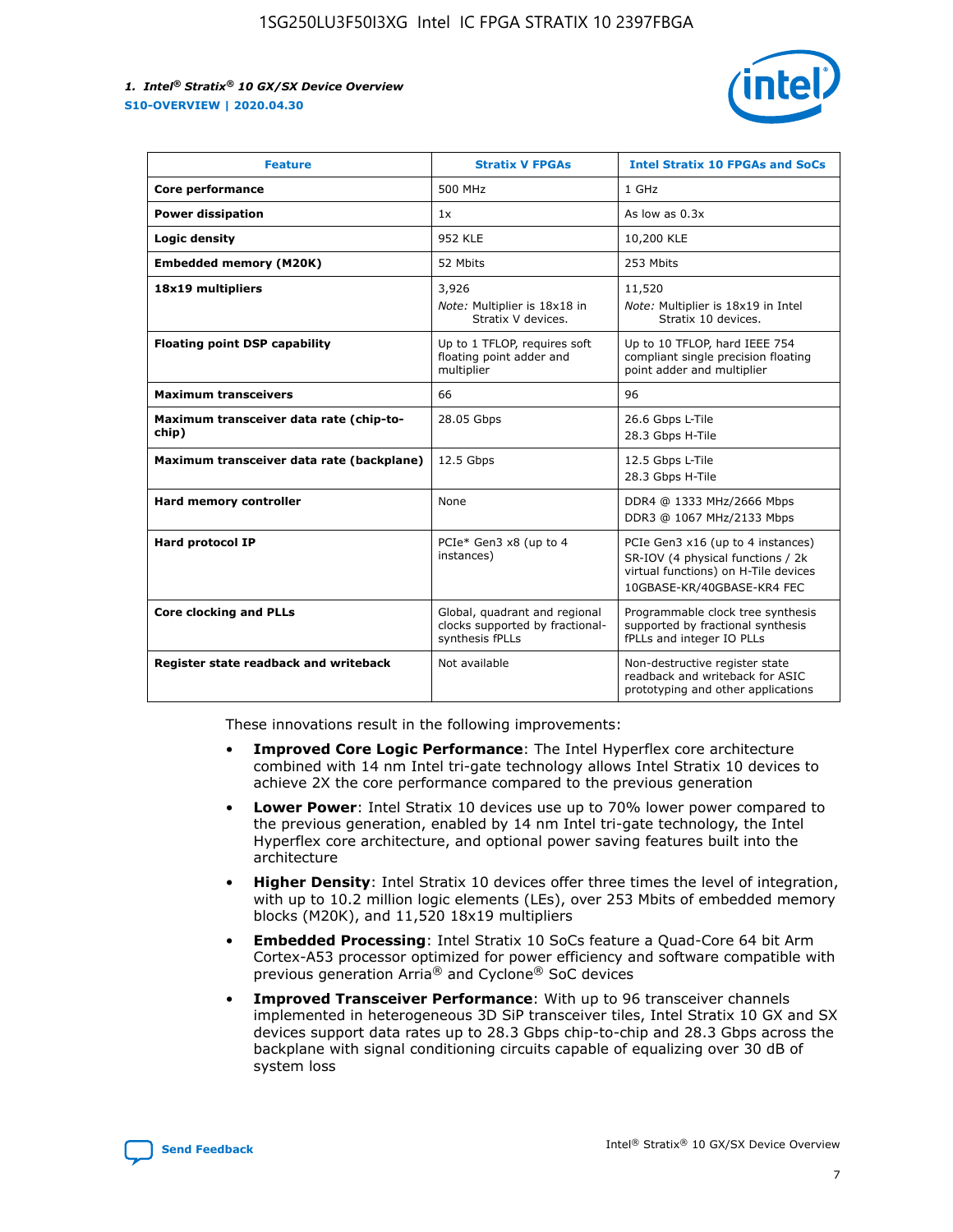

- **Improved DSP Performance**: The variable precision DSP block in Intel Stratix 10 devices features hard fixed and floating point capability, with up to 10 TFLOP IEEE754 single-precision floating point performance
- **Additional Hard IP**: Intel Stratix 10 devices include many more hard IP blocks than previous generation devices, with a hard memory controller included in each bank of 48 general purpose IOs, a hard PCIe Gen3 x16 full protocol stack in each transceiver tile, and a hard 10GBASE-KR/40GBASE-KR4 FEC in every transceiver channel
- **Enhanced Core Clocking**: Intel Stratix 10 devices feature programmable clock tree synthesis; clock trees are only synthesized where needed, increasing the flexibility and reducing the power dissipation of the clocking solution
- **Additional Core PLLs**: The core fabric in Intel Stratix 10 devices is supported by both integer IO PLLs and fractional synthesis fPLLs, resulting in a greater total number of PLLs available than the previous generation

## **1.3. FPGA and SoC Features Summary**

## **Table 2. Intel Stratix 10 FPGA and SoC Common Device Features**

| <b>Feature</b>                   | <b>Description</b>                                                                                                                                                                                                                                                                                                                                                                                                                                                                                                                                                                                                                                                                                                                      |
|----------------------------------|-----------------------------------------------------------------------------------------------------------------------------------------------------------------------------------------------------------------------------------------------------------------------------------------------------------------------------------------------------------------------------------------------------------------------------------------------------------------------------------------------------------------------------------------------------------------------------------------------------------------------------------------------------------------------------------------------------------------------------------------|
| Technology                       | 14 nm Intel tri-gate (FinFET) process technology<br>٠<br>SmartVID controlled core voltage, standard power devices<br>0.85-V fixed core voltage, low static power devices available                                                                                                                                                                                                                                                                                                                                                                                                                                                                                                                                                      |
| Low power serial<br>transceivers | Up to 96 total transceivers available<br>$\bullet$<br>Continuous operating range of 1 Gbps to 28.3 Gbps for Intel Stratix 10 GX/SX devices<br>$\bullet$<br>Backplane support up to 28.3 Gbps for Intel Stratix 10 GX/SX devices<br>$\bullet$<br>Extended range down to 125 Mbps with oversampling<br>$\bullet$<br>ATX transmit PLLs with user-configurable fractional synthesis capability<br>$\bullet$<br>• XFP, SFP+, QSFP/QSFP28, CFP/CFP2/CFP4 optical module support<br>• Adaptive linear and decision feedback equalization<br>Transmit pre-emphasis and de-emphasis<br>Dynamic partial reconfiguration of individual transceiver channels<br>$\bullet$<br>On-chip instrumentation (Eye Viewer non-intrusive data eye monitoring) |
| General purpose I/Os             | Up to 2,304 total GPIO available<br>$\bullet$<br>1.6 Gbps LVDS-every pair can be configured as an input or output<br>1333 MHz/2666 Mbps DDR4 external memory interface<br>1067 MHz/2133 Mbps DDR3 external memory interface<br>• 1.2 V to 3.3 $V^{(1)}$ single-ended LVCMOS/LVTTL interfacing<br>On-chip termination (OCT)<br>$\bullet$                                                                                                                                                                                                                                                                                                                                                                                                 |
| Embedded hard IP                 | PCIe Gen1/Gen2/Gen3 complete protocol stack, $x1/x2/x4/x8/x16$ end point and root<br>$\bullet$<br>port<br>DDR4/DDR3 hard memory controller (RLDRAM3/QDR II+/QDR IV using soft memory<br>controller)<br>• Multiple hard IP instantiations in each device<br>• Single Root I/O Virtualization (SR-IOV)                                                                                                                                                                                                                                                                                                                                                                                                                                    |
| Transceiver hard IP              | 10GBASE-KR/40GBASE-KR4 Forward Error Correction (FEC)<br>$\bullet$<br>10G Ethernet PCS<br>$\bullet$<br>PCI Express PIPE interface<br>$\bullet$<br>continued                                                                                                                                                                                                                                                                                                                                                                                                                                                                                                                                                                             |

<sup>(1)</sup> Available in some configurations only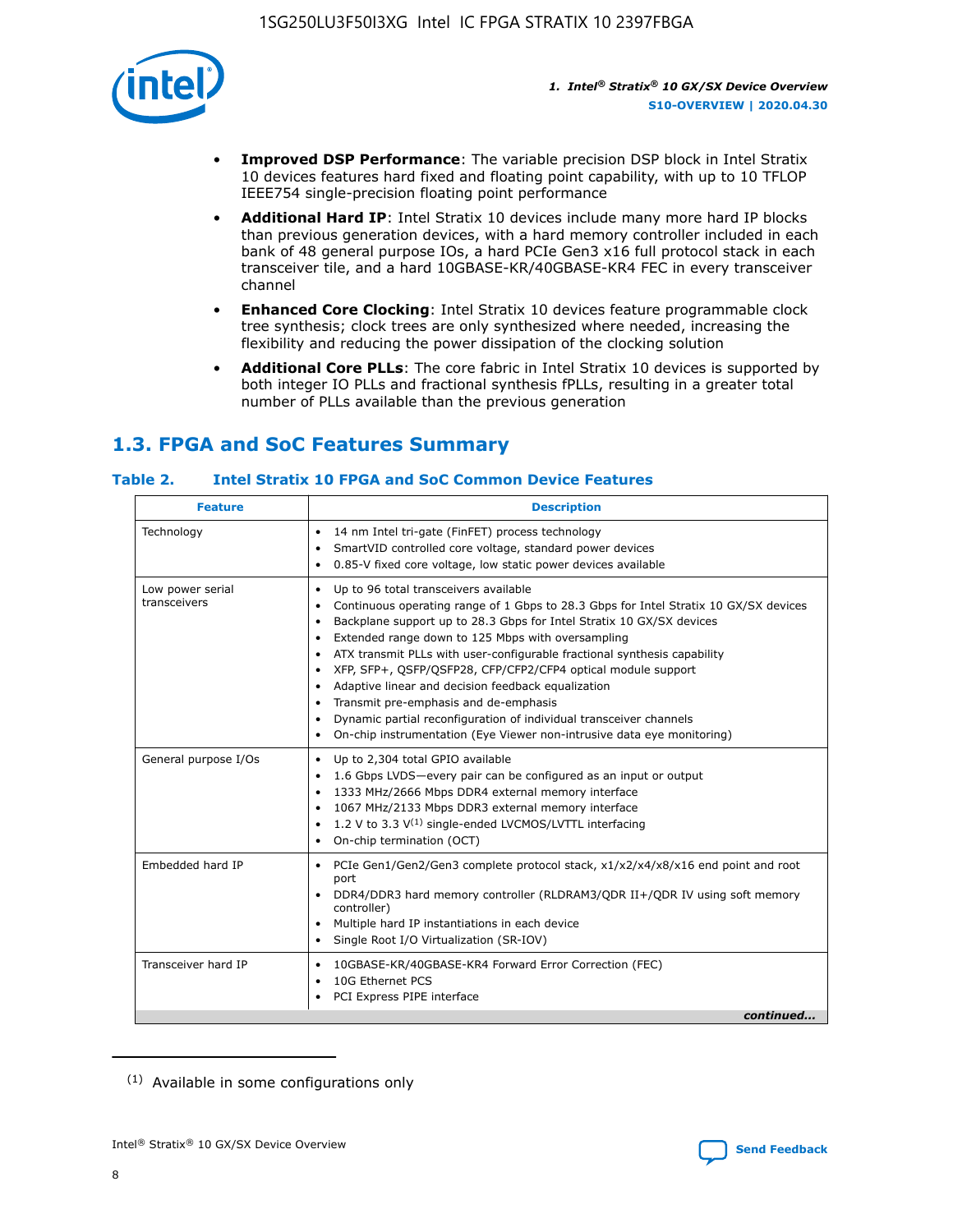

| <b>Feature</b>                   | <b>Description</b>                                                                                                                                                                                                                                                                                                                                                                                                                                            |
|----------------------------------|---------------------------------------------------------------------------------------------------------------------------------------------------------------------------------------------------------------------------------------------------------------------------------------------------------------------------------------------------------------------------------------------------------------------------------------------------------------|
|                                  | Interlaken PCS<br>$\bullet$<br>Gigabit Ethernet PCS<br>$\bullet$<br>Deterministic latency support for Common Public Radio Interface (CPRI) PCS<br>$\bullet$<br>Fast lock-time support for Gigabit Passive Optical Networking (GPON) PCS<br>٠<br>8B/10B, 64B/66B, 64B/67B encoders and decoders<br>Custom mode support for proprietary protocols<br>۰                                                                                                          |
| Power management                 | SmartVID controlled core voltage, standard power devices<br>$\bullet$<br>0.85-V fixed core voltage, low static power devices available<br>$\bullet$<br>Intel Quartus <sup>®</sup> Prime Pro Edition integrated power analysis<br>٠                                                                                                                                                                                                                            |
| High performance core fabric     | Intel Hyperflex core architecture with Hyper-Registers throughout the interconnect<br>routing and at the inputs of all functional blocks<br>Enhanced adaptive logic module (ALM)<br>Improved multi-track routing architecture reduces congestion and improves compile<br>times<br>Hierarchical core clocking architecture with programmable clock tree synthesis<br>$\bullet$<br>Fine-grained partial reconfiguration                                         |
| Internal memory blocks           | M20K-20 Kb with hard ECC support<br>٠<br>MLAB-640 bit distributed LUTRAM<br>$\bullet$                                                                                                                                                                                                                                                                                                                                                                         |
| Variable precision DSP<br>blocks | IEEE 754-compliant hard single-precision floating point capability<br>$\bullet$<br>Supports signal processing with precision ranging from 18x19 up to 54x54<br>$\bullet$<br>Native 27x27 and 18x19 multiply modes<br>٠<br>64 bit accumulator and cascade for systolic FIRs<br>Internal coefficient memory banks<br>Pre-adder/subtractor improves efficiency<br>$\bullet$<br>Additional pipeline register increases performance and reduces power<br>$\bullet$ |
| Phase locked loops (PLL)         | Fractional synthesis PLLs (fPLL) support both fractional and integer modes<br>$\bullet$<br>Fractional mode with third-order delta-sigma modulation<br>Precision frequency synthesis<br>$\bullet$<br>Integer PLLs adjacent to general purpose I/Os, support external memory, and LVDS<br>$\bullet$<br>interfaces, clock delay compensation, zero delay buffering                                                                                               |
| Core clock networks              | 1 GHz fabric clocking<br>٠<br>667 MHz external memory interface clocking, supports 2666 Mbps DDR4 interface<br>$\bullet$<br>800 MHz LVDS interface clocking, supports 1600 Mbps LVDS interface<br>$\bullet$<br>Programmable clock tree synthesis, backwards compatible with global, regional and<br>$\bullet$<br>peripheral clock networks<br>Clocks only synthesized where needed, to minimize dynamic power<br>continued                                    |

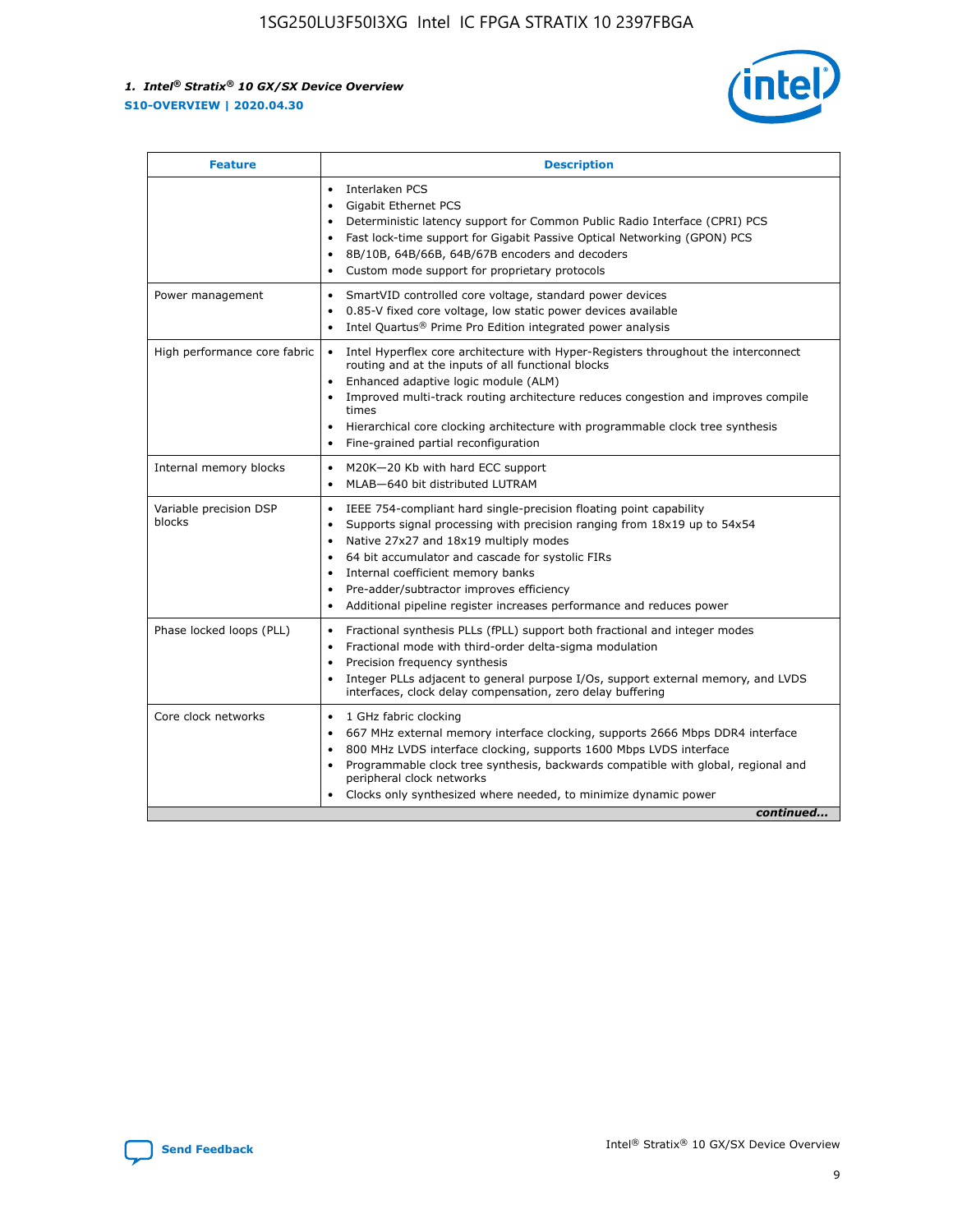

| <b>Feature</b>     | <b>Description</b>                                                                                                                                                                                                                                                                                                                                                                                                                                                                                                    |
|--------------------|-----------------------------------------------------------------------------------------------------------------------------------------------------------------------------------------------------------------------------------------------------------------------------------------------------------------------------------------------------------------------------------------------------------------------------------------------------------------------------------------------------------------------|
| Configuration      | Dedicated Secure Device Manager<br>٠<br>Software programmable device configuration<br>٠<br>Serial and parallel flash interface<br>٠<br>Configuration via protocol (CvP) using PCI Express Gen1/Gen2/Gen3<br>Fine-grained partial reconfiguration of core fabric<br>Dynamic reconfiguration of transceivers and PLLs<br>٠<br>Comprehensive set of security features including AES-256, SHA-256/384, and<br>ECDSA-256/384 accelerators, and multi-factor authentication<br>Physically Unclonable Function (PUF) service |
| Packaging          | Intel Embedded Multi-die Interconnect Bridge (EMIB) packaging technology<br>٠<br>Multiple devices with identical package footprints allows seamless migration across<br>٠<br>different device densities<br>1.0 mm ball-pitch FBGA packaging<br>٠<br>Lead and lead-free package options                                                                                                                                                                                                                                |
| Software and tools | Intel Quartus Prime Pro Edition design suite with new compiler and Hyper-Aware design<br>flow<br>Fast Forward compiler to allow Intel Hyperflex architecture performance exploration<br>٠<br>Transceiver toolkit<br>Platform designer integration tool<br>DSP Builder advanced blockset<br>OpenCL <sup>™</sup> support<br>SoC Embedded Design Suite (EDS)                                                                                                                                                             |

## **Table 3. Intel Stratix 10 SoC Specific Device Features**

| <b>Hard Processor</b><br>System | Multi-processor unit (MPU) core<br><b>System Controllers</b> | Quad-core Arm Cortex-A53 MPCore processor with Arm<br>$\bullet$<br>CoreSight* debug and trace technology<br>Scalar floating-point unit supporting single and double<br>$\bullet$<br>precision<br>Arm Neon* media processing engine for each processor<br>$\bullet$<br>System Memory Management Unit (SMMU)<br>٠<br>Cache Coherency Unit (CCU)<br>$\bullet$ |
|---------------------------------|--------------------------------------------------------------|------------------------------------------------------------------------------------------------------------------------------------------------------------------------------------------------------------------------------------------------------------------------------------------------------------------------------------------------------------|
|                                 |                                                              |                                                                                                                                                                                                                                                                                                                                                            |
|                                 |                                                              |                                                                                                                                                                                                                                                                                                                                                            |
|                                 | Layer 1 Cache                                                | 32 KB L1 instruction cache with parity<br>$\bullet$<br>32 KB L1 data cache with ECC<br>$\bullet$                                                                                                                                                                                                                                                           |
|                                 | Layer 2 Cache                                                | 1 MB Shared L2 Cache with ECC<br>$\bullet$                                                                                                                                                                                                                                                                                                                 |
|                                 | On-Chip Memory                                               | 256 KB On-Chip RAM<br>٠                                                                                                                                                                                                                                                                                                                                    |
|                                 | Direct memory access (DMA) controller                        | 8-Channel DMA<br>$\bullet$                                                                                                                                                                                                                                                                                                                                 |
| (EMAC)                          | Ethernet media access controller                             | Three 10/100/1000 EMAC with integrated DMA<br>$\bullet$                                                                                                                                                                                                                                                                                                    |
|                                 | USB On-The-Go controller (OTG)                               | 2 USB OTG with integrated DMA<br>$\bullet$                                                                                                                                                                                                                                                                                                                 |
|                                 | <b>UART</b> controller                                       | 2 UART 16550 compatible<br>$\bullet$                                                                                                                                                                                                                                                                                                                       |
|                                 | Serial Peripheral Interface (SPI)<br>controller              | $\bullet$ 4 SPI                                                                                                                                                                                                                                                                                                                                            |
|                                 | $I2C$ controller                                             | 5 I <sup>2</sup> C controllers<br>$\bullet$                                                                                                                                                                                                                                                                                                                |
|                                 | SD/SDIO/MMC controller                                       | 1 eMMC version 4.5 with DMA and CE-ATA support<br>$\bullet$<br>SD, including eSD, version 3.0<br>$\bullet$<br>SDIO, including eSDIO, version 3.0<br>$\bullet$<br>CE-ATA - version 1.1<br>continued                                                                                                                                                         |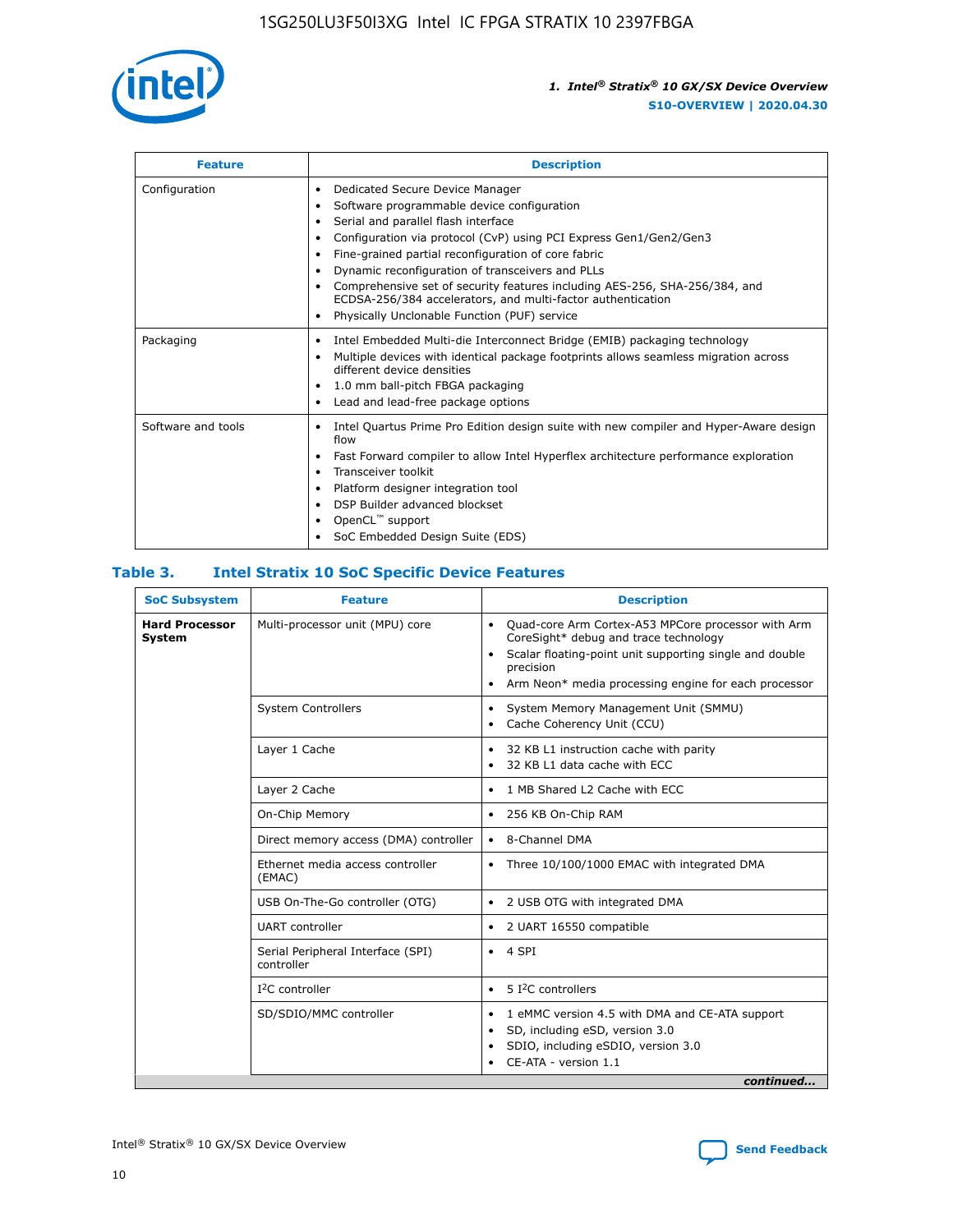

| <b>SoC Subsystem</b>                   | <b>Feature</b>             | <b>Description</b>                                                                               |  |  |
|----------------------------------------|----------------------------|--------------------------------------------------------------------------------------------------|--|--|
|                                        | NAND flash controller      | 1 ONFI 1.0, 8- and 16-bit support<br>٠                                                           |  |  |
|                                        | General-purpose I/O (GPIO) | Maximum of 48 software programmable GPIO<br>٠                                                    |  |  |
|                                        | Timers                     | 4 general-purpose timers<br>4 watchdog timers                                                    |  |  |
| <b>Secure Device</b><br>Manager        | Security                   | Secure boot<br>$\bullet$<br>Advanced Encryption Standard (AES) and authentication<br>(SHA/ECDSA) |  |  |
| External<br>Memory<br><b>Interface</b> | External Memory Interface  | Hard Memory Controller with DDR4 and DDR3<br>$\bullet$                                           |  |  |

## **1.4. Intel Stratix 10 Block Diagram**

## **Figure 2. Intel Stratix 10 FPGA and SoC Architecture Block Diagram**



HPS: Quad ARM Cortex-A53 Hard Processor System SDM: Secure Device Manager

## **1.5. Intel Stratix 10 FPGA and SoC Family Plan**

<sup>(2)</sup> The number of 27x27 multipliers is one-half the number of 18x19 multipliers.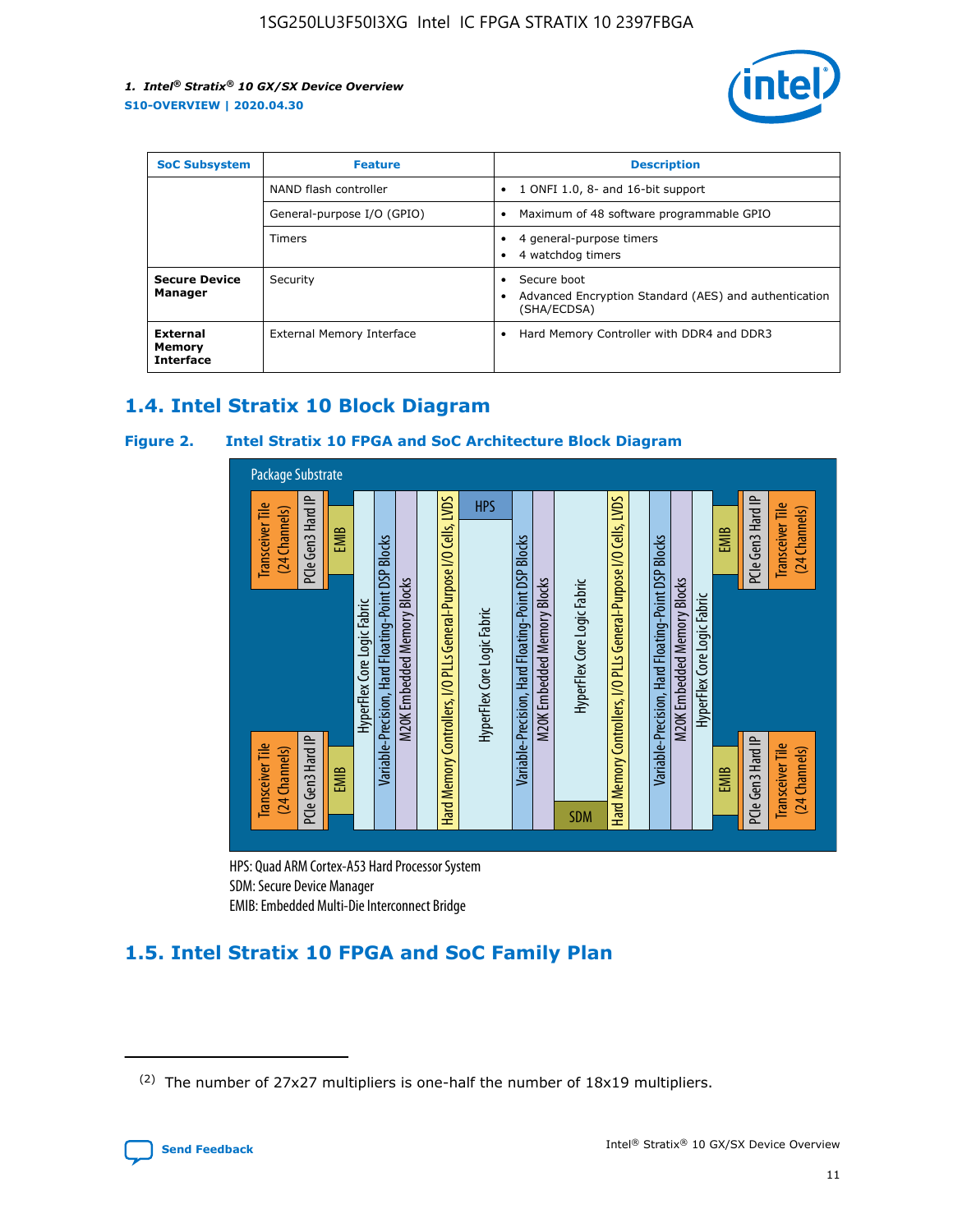

## **Table 4. Intel Stratix 10 GX/SX FPGA and SoC Family Plan—FPGA Core (part 1)**

| <b>Intel Stratix 10</b><br><b>GX/SX Device</b><br><b>Name</b> | <b>Logic Elements</b><br>(KLE) | <b>M20K Blocks</b> | <b>M20K Mbits</b> | <b>MLAB Counts</b> | <b>MLAB Mbits</b> | <b>18x19 Multi-</b><br>pliers <sup>(2)</sup> |
|---------------------------------------------------------------|--------------------------------|--------------------|-------------------|--------------------|-------------------|----------------------------------------------|
| GX 400/<br>SX 400                                             | 378                            | 1,537              | 30                | 3,276              | $\overline{2}$    | 1,296                                        |
| GX 650/<br>SX 650                                             | 612                            | 2,489              | 49                | 5,364              | 3                 | 2,304                                        |
| GX 850/<br>SX 850                                             | 841                            | 3,477              | 68                | 7,124              | $\overline{4}$    | 4,032                                        |
| GX 1100/<br>SX 1100                                           | 1,325                          | 5,461              | 107               | 11,556             | $\overline{7}$    | 5,184                                        |
| GX 1650/<br>SX 1650                                           | 1,624                          | 5,851              | 114               | 13,764             | 8                 | 6,290                                        |
| GX 2100/<br>SX 2100                                           | 2,005                          | 6,501              | 127               | 17,316             | 11                | 7,488                                        |
| GX 2500/<br>SX 2500                                           | 2,422                          | 9,963              | 195               | 20,529             | 13                | 10,022                                       |
| GX 2800/<br>SX 2800                                           | 2,753                          | 11,721             | 229               | 23,796             | 15                | 11,520                                       |
| GX 1660                                                       | 1,679                          | 6,162              | 120               | 14,230             | 9                 | 6,652                                        |
| GX 2110                                                       | 2,073                          | 6,847              | 134               | 17,856             | 11                | 7,920                                        |
| <b>GX 10M</b>                                                 | 10,200                         | 12,950             | 253               | 87,984             | 55                | 6,912                                        |

#### **Table 5. Intel Stratix 10 GX/SX FPGA and SoC Family Plan—Interconnects, PLLs and Hard IP (part 2)**

| <b>Intel Stratix 10</b>            |                      | <b>PLLs</b><br><b>Interconnects</b> |              |          | <b>Hard IP</b>                       |  |
|------------------------------------|----------------------|-------------------------------------|--------------|----------|--------------------------------------|--|
| <b>GX/SX Device</b><br><b>Name</b> | <b>Maximum GPIOs</b> | <b>Maximum XCVR</b>                 | <b>fPLLs</b> | I/O PLLs | <b>PCIe Hard IP</b><br><b>Blocks</b> |  |
| GX 400/<br>SX 400                  | 374                  | 24                                  | 8            | 8        | $\mathbf{1}$                         |  |
| GX 650/<br>SX 650                  | 392                  | 24                                  | 8            | 8        | $\mathbf{1}$                         |  |
| GX 850/<br>SX 850                  | 688                  | 48                                  | 16           | 16       | 2                                    |  |
| GX 1100/<br>SX 1100                | 688                  | 48                                  | 16           | 16       | 2                                    |  |
| GX 1650/<br>SX 1650                | 704                  | 96                                  | 32           | 24       | $\overline{4}$                       |  |
| GX 2100/<br>SX 2100                | 704                  | 96                                  | 32           | 24       | $\overline{4}$                       |  |
| GX 2500/<br>SX 2500                | 1,160                | 96                                  | 32           | 24       | $\overline{4}$                       |  |
| GX 2800/<br>SX 2800                | 1,160                | 96                                  | 32           | 24       | $\overline{4}$                       |  |
| continued                          |                      |                                     |              |          |                                      |  |

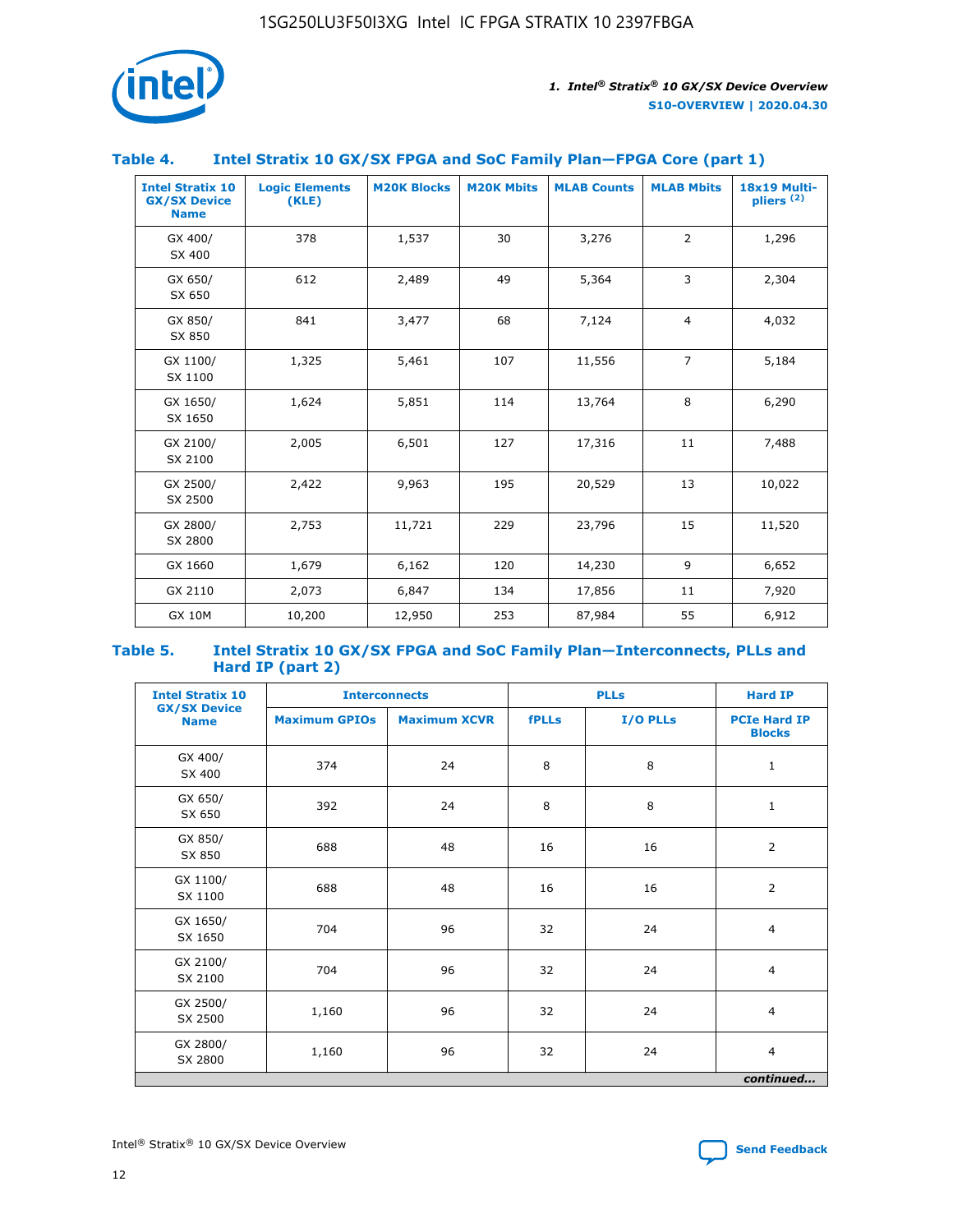

| <b>Intel Stratix 10</b>            | <b>Interconnects</b> |                     |              | <b>Hard IP</b>  |                                      |
|------------------------------------|----------------------|---------------------|--------------|-----------------|--------------------------------------|
| <b>GX/SX Device</b><br><b>Name</b> | <b>Maximum GPIOs</b> | <b>Maximum XCVR</b> | <b>fPLLs</b> | <b>I/O PLLs</b> | <b>PCIe Hard IP</b><br><b>Blocks</b> |
| GX 1660                            | 688                  | 48                  | 16           | 16              |                                      |
| GX 2110                            | 688                  | 48                  | 16           | 16              |                                      |
| <b>GX 10M</b>                      | 2,304                | 48                  | 24           | 48              | 4                                    |

## **Table 6. Intel Stratix 10 GX/SX FPGA and SoC Family Package Plan**

Cell legend: General Purpose I/Os, High-Voltage I/Os, LVDS Pairs, Transceivers (3) (4) (5) (6) (7) (8)

| <b>Intel Stratix 10</b><br><b>GX/SX Device</b><br><b>Name</b> | F1152<br><b>HF35</b><br>$(35x35 \text{ mm}^2)$ | F1760<br><b>NF43</b><br>(42.5x42.5<br>$mm2$ ) | F2397<br><b>UF50</b><br>$(50x50 \text{ mm}^2)$ | F2912<br><b>HF55</b><br>$(55x55$ mm <sup>2</sup> ) | F4938<br><b>NF74</b><br>$(70x74)$ mm <sup>2</sup> |
|---------------------------------------------------------------|------------------------------------------------|-----------------------------------------------|------------------------------------------------|----------------------------------------------------|---------------------------------------------------|
| GX 400/<br>SX 400                                             | 374, 56, 120, 24 <sup>(9)</sup>                | $\overline{\phantom{a}}$                      | $\overline{\phantom{a}}$                       | ۰                                                  |                                                   |
| GX 650/<br>SX 650                                             | 392, 8, 192, 24                                | $\overline{\phantom{a}}$                      | $\overline{\phantom{a}}$                       |                                                    |                                                   |
| GX 850/<br>SX 850                                             | ۰.                                             | 688, 16, 336, 48                              |                                                |                                                    |                                                   |
| GX 1100/<br>SX 1100                                           |                                                | 688, 16, 336, 48                              |                                                |                                                    |                                                   |
| GX 1650/<br>SX 1650                                           |                                                | 688, 16, 336, 48                              | 704, 32, 336, 96                               |                                                    |                                                   |
| GX 2100/<br>SX 2100                                           | -                                              | 688, 16, 336, 48                              | 704, 32, 336, 96                               | $\overline{\phantom{a}}$                           |                                                   |
| GX 2500/<br>SX 2500                                           |                                                | 688, 16, 336, 48                              | 704, 32, 336, 96                               | 1160, 8, 576, 24                                   |                                                   |
| GX 2800/                                                      | -                                              | 688, 16, 336, 48                              | 704, 32, 336, 96                               | 1160, 8, 576, 24                                   | $\overline{\phantom{a}}$<br>continued             |

- (3) All packages are ball grid arrays with 1.0 mm pitch.
- (4) High-Voltage I/O pins are used for 3 V and 2.5 V interfacing.
- $(5)$  Each LVDS pair can be configured as either a differential input or a differential output.
- (6) High-Voltage I/O pins and LVDS pairs are included in the General Purpose I/O count. Transceivers are counted separately.
- $(7)$  Each package column offers pin migration (common circuit board footprint) for all devices in the column.
- $(8)$  Intel Stratix 10 GX devices are pin migratable with Intel Stratix 10 SX devices in the same package.
- $(9)$  The Intel Stratix 10 SX/GX 400 device has a level shifter, and this imposes some restrictions on the number of LVDS pairs and I/O banks available (see "Intel Stratix 10 SX/GX 400 Device Level Shifter Details").

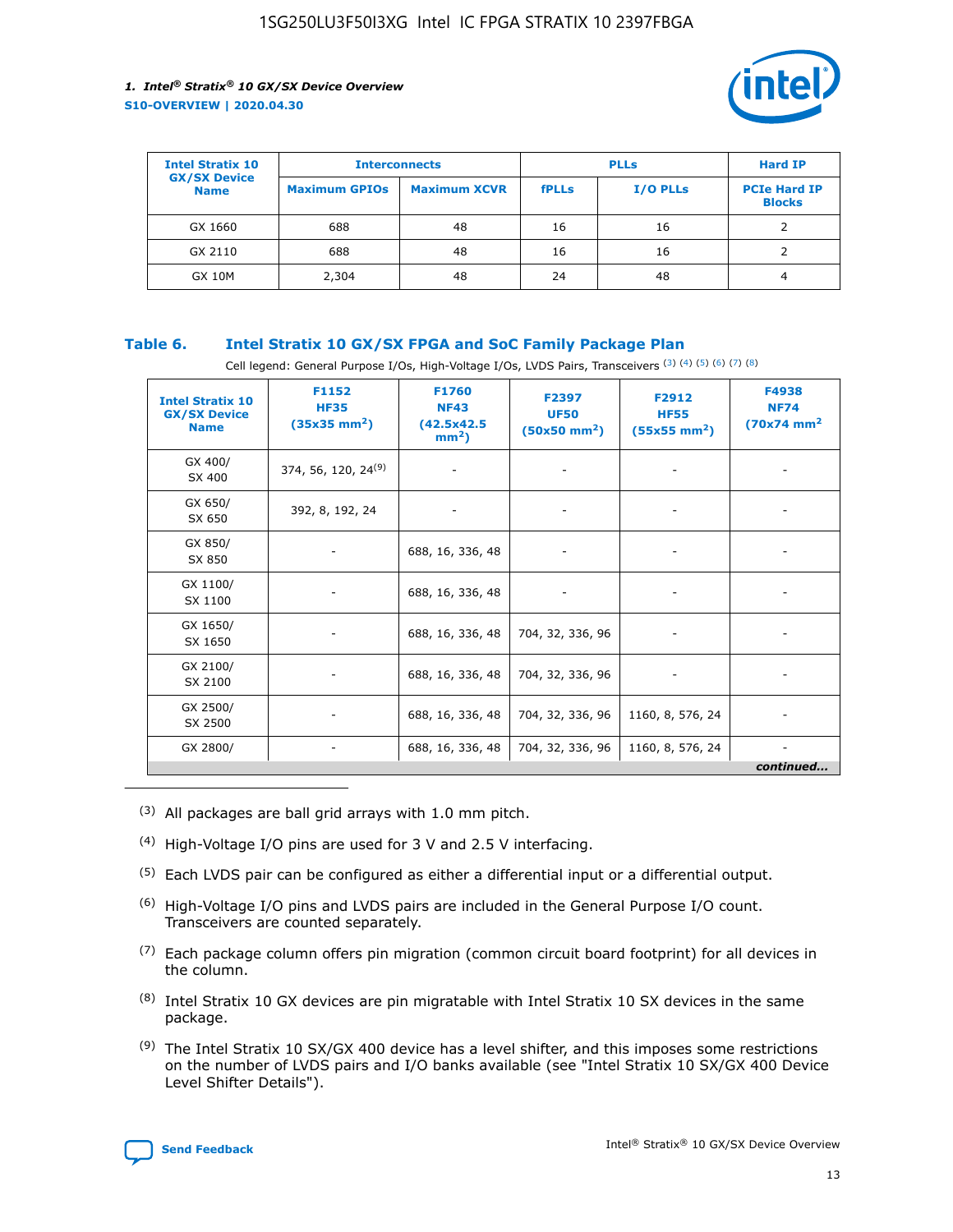

| <b>Intel Stratix 10</b><br><b>GX/SX Device</b><br><b>Name</b> | F1152<br><b>HF35</b><br>$(35x35 \text{ mm}^2)$ | F1760<br><b>NF43</b><br>(42.5x42.5<br>$mm2$ ) | F2397<br><b>UF50</b><br>$(50x50 \text{ mm}^2)$ | F2912<br><b>HF55</b><br>$(55x55$ mm <sup>2</sup> ) | F4938<br><b>NF74</b><br>$(70x74)$ mm <sup>2</sup> |
|---------------------------------------------------------------|------------------------------------------------|-----------------------------------------------|------------------------------------------------|----------------------------------------------------|---------------------------------------------------|
| SX 2800                                                       |                                                |                                               |                                                |                                                    |                                                   |
| GX 1660                                                       | ٠                                              | 688, 16, 336, 48                              | ۰                                              |                                                    |                                                   |
| GX 2110                                                       |                                                | 688, 16, 336, 48                              | $\overline{\phantom{a}}$                       |                                                    |                                                   |
| <b>GX 10M</b>                                                 | ۰                                              | -                                             | -                                              |                                                    | 2304, 32, 1152,<br>48                             |





## **1.6. Intel Hyperflex Core Architecture**

Intel Stratix 10 FPGAs and SoCs are based on a core fabric featuring the new Intel Hyperflex core architecture. The Intel Hyperflex core architecture delivers 2X the clock frequency performance and up to 70% lower power compared to previous generation high-end FPGAs. Along with this performance breakthrough, the Intel Hyperflex core architecture delivers a number of advantages including:

- **Higher Throughput**—Capitalizes on 2X core clock frequency performance to obtain throughput breakthroughs
- **Improved Power Efficiency**—Uses reduced IP size, enabled by Intel Hyperflex, to consolidate designs which previously spanned multiple devices into a single device, thereby reducing power by up to 70% versus previous generation devices
- **Greater Design Functionality**—Uses faster clock frequency to reduce bus widths and reduce IP size, freeing up additional FPGA resources to add greater functionality
- **Increased Designer Productivity**—Boosts performance with less routing congestion and fewer design iterations using Hyper-Aware design tools, obtaining greater timing margin for more rapid timing closure

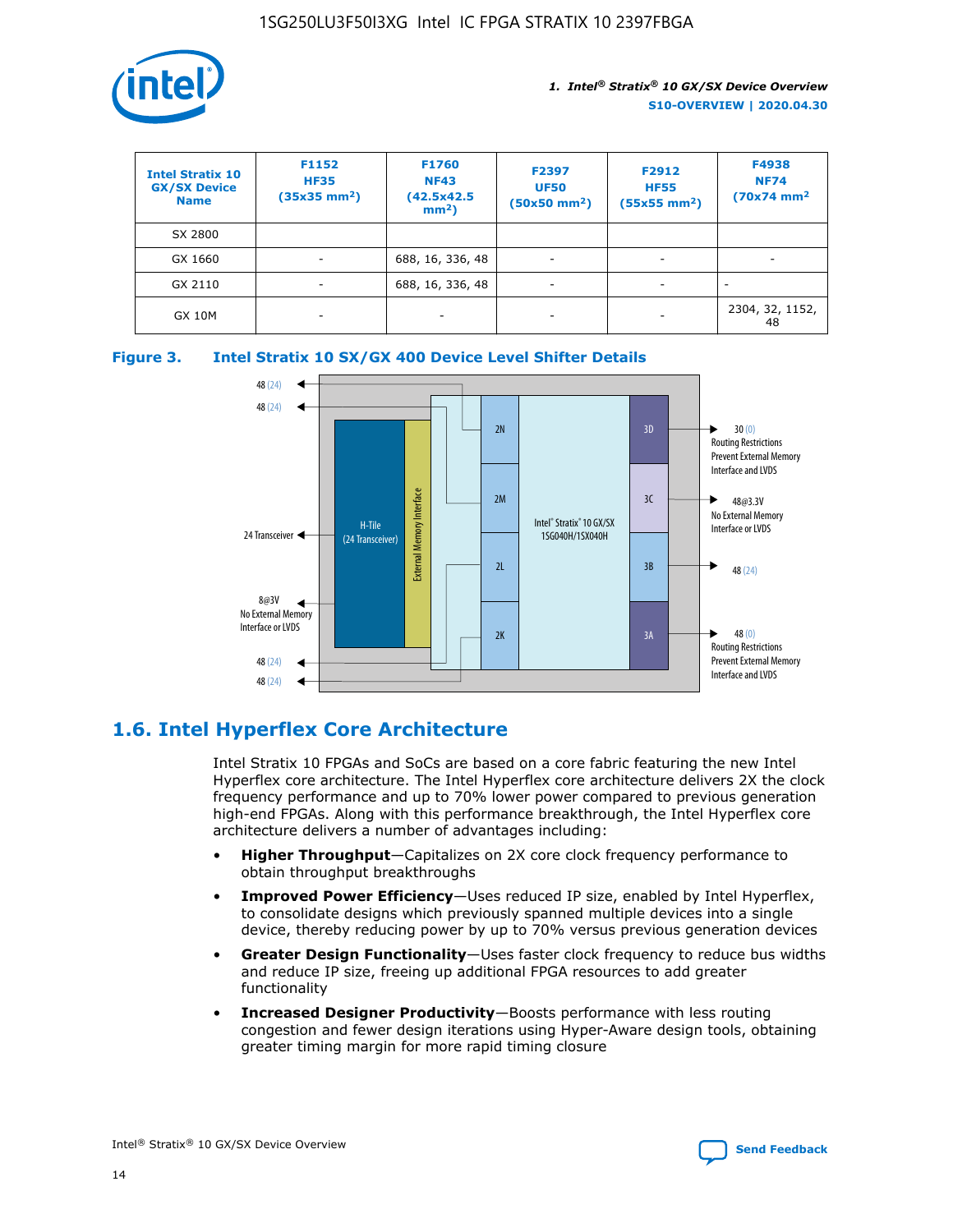

In addition to the traditional user registers found in the Adaptive Logic Modules (ALM), the Intel Hyperflex core architecture introduces additional bypassable registers everywhere throughout the fabric of the FPGA. These additional registers, called Hyper-Registers are available on every interconnect routing segment and at the inputs of all functional blocks.

#### **Figure 4. Bypassable Hyper-Register**



The Hyper-Registers enable the following key design techniques to achieve the 2X core performance increases:

- Fine grain Hyper-Retiming to eliminate critical paths
- Zero latency Hyper-Pipelining to eliminate routing delays
- Flexible Hyper-Optimization for best-in-class performance

By implementing these techniques in your design, the Hyper-Aware design tools automatically make use of the Hyper-Registers to achieve maximum core clock frequency.



## **Figure 5. Intel Hyperflex Core Architecture**

New Hyper-Registers throughout the core fabric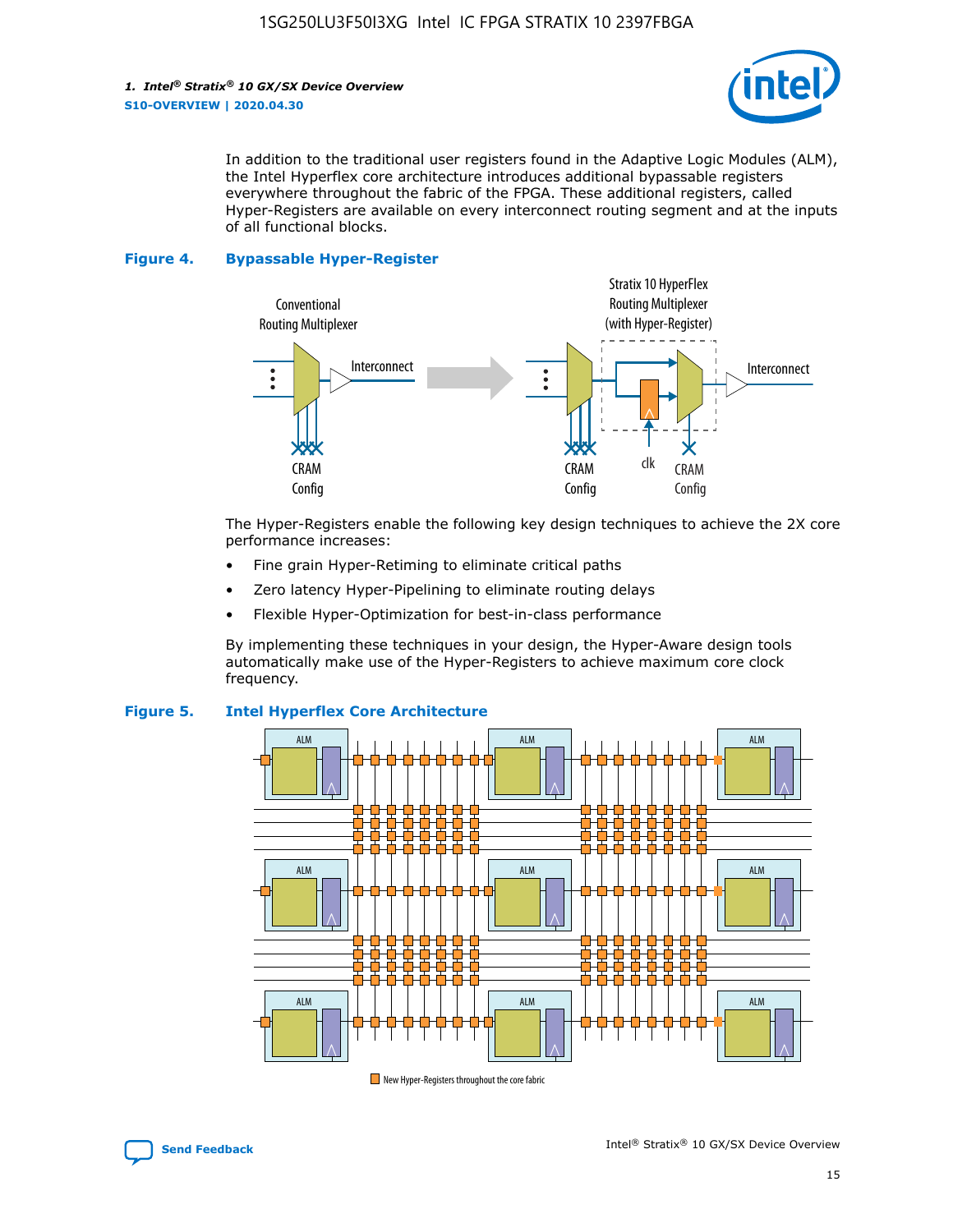

## **1.7. Heterogeneous 3D SiP Transceiver Tiles**

Intel Stratix 10 FPGAs and SoCs feature power efficient, high bandwidth, low latency transceivers. The transceivers are implemented on heterogeneous 3D System-in-Package (SiP) transceiver tiles, each containing 24 full-duplex transceiver channels. In addition to providing a high-performance transceiver solution to meet current connectivity needs, this allows for future flexibility and scalability as data rates, modulation schemes, and protocol IPs evolve.

## **Figure 6. Monolithic Core Fabric and Heterogeneous 3D SiP Transceiver Tiles**



## **Figure 7. Dual Core Fabric and Heterogeneous 3D SiP Transceiver Tiles (for the Intel Stratix 10 GX 10M Variant Only)**



Each transceiver tile contains:

- 24 full-duplex transceiver channels (PMA and PCS) $(10)$
- Reference clock distribution network
- Transmit PLLs
- High-speed clocking and bonding networks
- One instance of PCI Express hard IP

16



 $(10)$  12 full-duplex transceiver channels for the Intel Stratix 10 GX 10M variant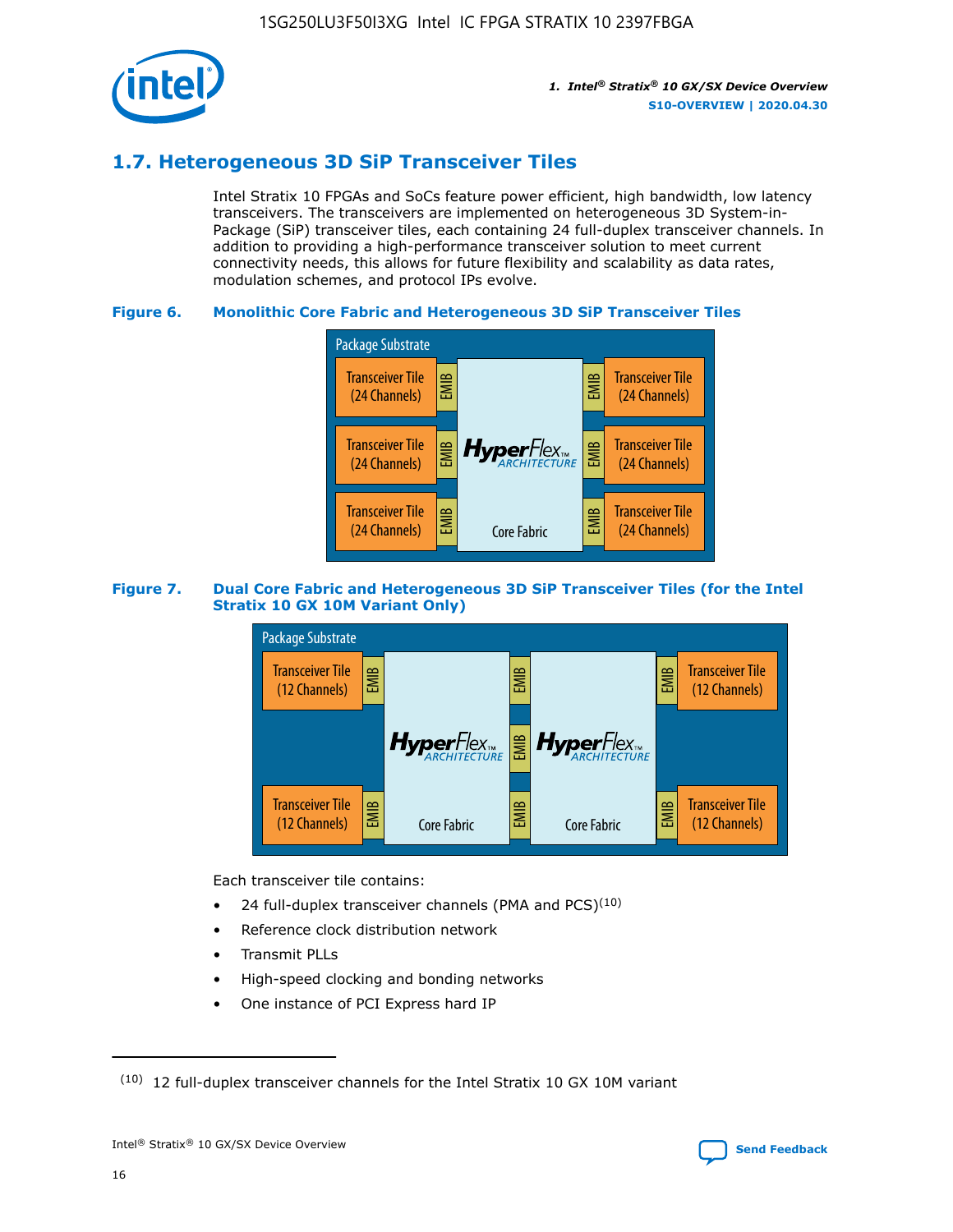



## **Figure 8. Heterogeneous 3D SiP Transceiver Tile Architecture**

## **1.8. Intel Stratix 10 Transceivers**

Intel Stratix 10 devices offer up to 96 total full-duplex transceiver channels. These channels provide continuous data rates from 1 Gbps to 28.3 Gbps for chip-to-chip, chip-to-module, and backplane applications. In each device,two thirds of the transceivers can be configured up to the maximum data rate of 28.3 Gbps to drive 100G interfaces and C form-factor pluggable CFP2/CFP4 optical modules. For longerreach backplane driving applications, advanced adaptive equalization circuits are used to equalize over 30 dB of system loss.

All transceiver channels feature a dedicated Physical Medium Attachment (PMA) and a hardened Physical Coding Sublayer (PCS).

- The PMA provides primary interfacing capabilities to physical channels.
- The PCS typically handles encoding/decoding, word alignment, and other preprocessing functions before transferring data to the FPGA core fabric.

Within each transceiver tile, the transceivers are arranged in four banks of six PMA-PCS groups. A wide variety of bonded and non-bonded data rate configurations are possible within each bank, and within each tile, using a highly configurable clock distribution network.

## **1.8.1. PMA Features**

PMA channels are comprised of transmitter (TX), receiver (RX), and high speed clocking resources.

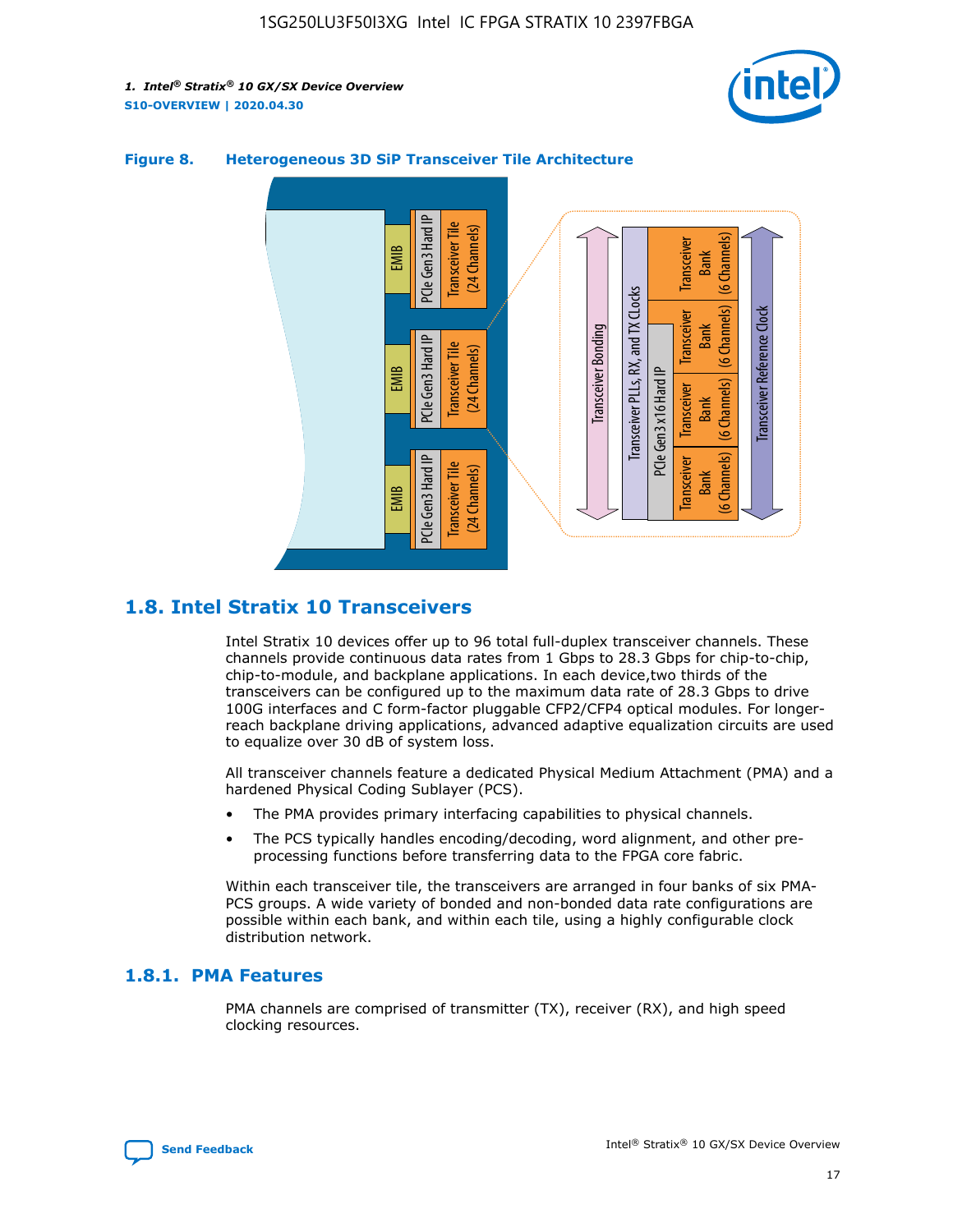

Intel Stratix 10 device features provide exceptional signal integrity at data rates up to 28.3 Gbps. Clocking options include ultra-low jitter LC tank-based (ATX) PLLs with optional fractional synthesis capability, channel PLLs operating as clock multiplier units (CMUs), and fractional synthesis PLLs (fPLLs).

- **ATX PLL**—can be configured in integer mode, or optionally, in a new fractional synthesis mode. Each ATX PLL spans the full frequency range of the supported data rate range providing a stable, flexible clock source with the lowest jitter.
- **CMU PLL**—when not being used as a transceiver, select PMA channels can be configured as channel PLLs operating as CMUs to provide an additional master clock source within the transceiver bank.
- **fPLL**—In addition, dedicated fPLLs are available with precision frequency synthesis capabilities. fPLLs can be used to synthesize multiple clock frequencies from a single reference clock source and replace multiple reference oscillators for multiprotocol and multi-rate applications.

On the receiver side, each PMA has an independent channel PLL that allows analog tracking for clock-data recovery. Each PMA also has advanced equalization circuits that compensate for transmission losses across a wide frequency spectrum.

- **Variable Gain Amplifier (VGA)**—to optimize the receiver's dynamic range
- **Continuous Time Linear Equalizer (CTLE)**—to compensate for channel losses with lowest power dissipation
- **Decision Feedback Equalizer (DFE)**—to provide additional equalization capability on backplanes even in the presence of crosstalk and reflections
- **On-Die Instrumentation (ODI)**—to provide on-chip eye monitoring capabilities (Eye Viewer). This capability helps to optimize link equalization parameters during board bring-up and supports in-system link diagnostics and equalization margin testing

#### **Figure 9. Intel Stratix 10 Receiver Block Features**



All link equalization parameters feature automatic adaptation using the new Advanced Digital Adaptive Parametric Tuning (ADAPT) circuit. This circuit is used to dynamically set DFE tap weights, adjust CTLE parameters, and optimize VGA gain and threshold voltage. Finally, optimal and consistent signal integrity is ensured by using the new



Intel<sup>®</sup> Stratix<sup>®</sup> 10 GX/SX Device Overview **[Send Feedback](mailto:FPGAtechdocfeedback@intel.com?subject=Feedback%20on%20Intel%20Stratix%2010%20GX/SX%20Device%20Overview%20(S10-OVERVIEW%202020.04.30)&body=We%20appreciate%20your%20feedback.%20In%20your%20comments,%20also%20specify%20the%20page%20number%20or%20paragraph.%20Thank%20you.)** Send Feedback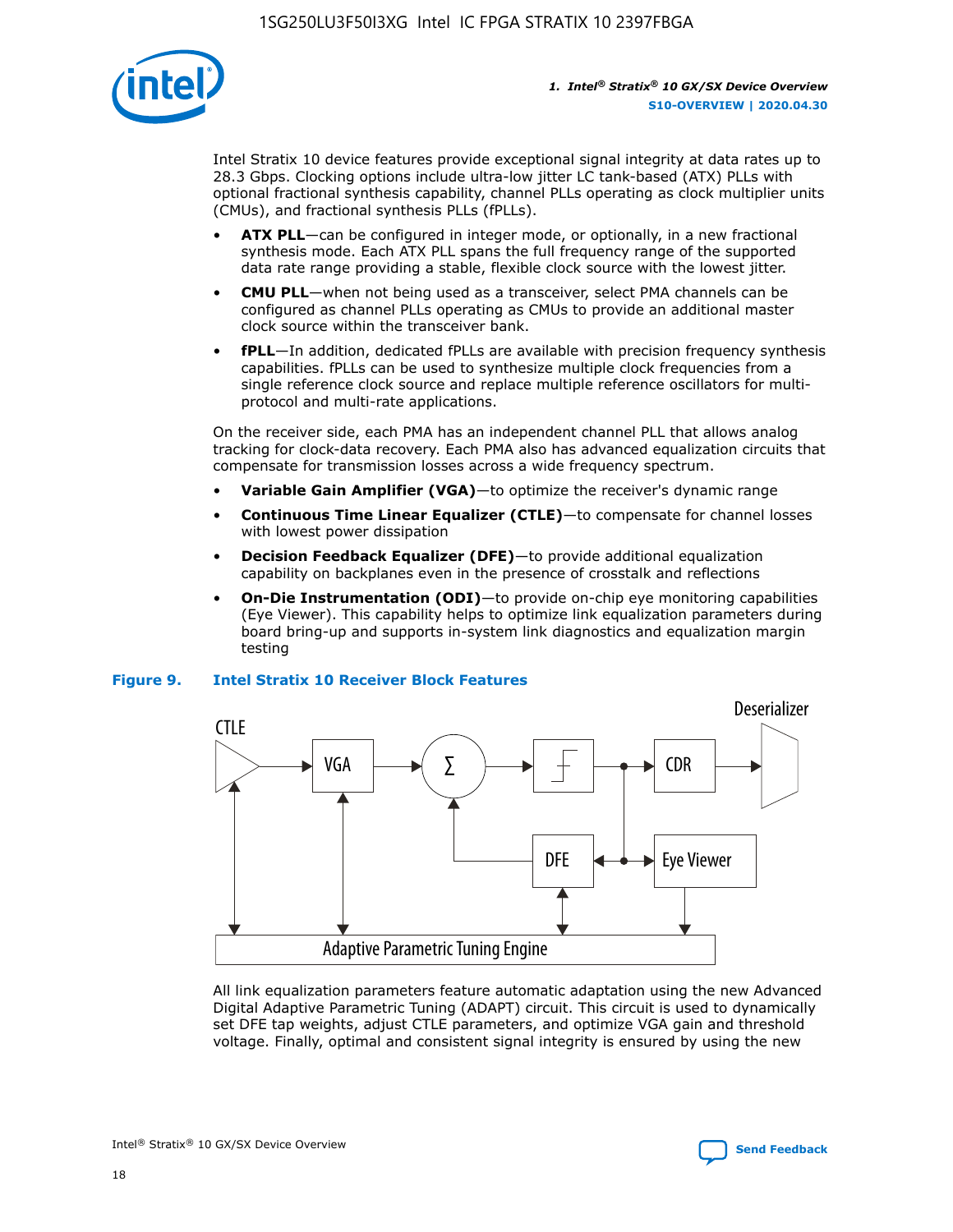

hardened Precision Signal Integrity Calibration Engine (PreSICE) to automatically calibrate all transceiver circuit blocks on power-up. This gives the most link margin and ensures robust, reliable, and error-free operation.

#### **Table 7. Transceiver PMA Features**

| <b>Feature</b>                                                       | <b>Capability</b>                                                                                                                                                                                         |
|----------------------------------------------------------------------|-----------------------------------------------------------------------------------------------------------------------------------------------------------------------------------------------------------|
| Chip-to-Chip Data Rates                                              | 1 Gbps (11) to 28.3 Gbps (Intel Stratix 10 GX/SX devices)                                                                                                                                                 |
| <b>Backplane Support</b>                                             | Drive backplanes at data rates up to 28.3 Gbps, including 10GBASE-KR compliance                                                                                                                           |
| Optical Module Support                                               | SFP+/SFP, XFP, CXP, QSFP/QSFP28, QSFPDD, CFP/CFP2/CFP4                                                                                                                                                    |
| Cable Driving Support                                                | SFP+ Direct Attach, PCI Express over cable, eSATA                                                                                                                                                         |
| <b>Transmit Pre-Emphasis</b>                                         | 5-tap transmit pre-emphasis and de-emphasis to compensate for system channel loss                                                                                                                         |
| Continuous Time Linear<br>Equalizer (CTLE)                           | Dual mode, high-gain, and high-data rate, linear receive equalization to compensate for<br>system channel loss                                                                                            |
| Decision Feedback Equalizer<br>(DFE)                                 | 15 fixed tap DFE to equalize backplane channel loss in the presence of crosstalk and noisy<br>environments                                                                                                |
| Advanced Digital Adaptive<br>Parametric Tuning (ADAPT)               | Fully digital adaptation engine to automatically adjust all link equalization parameters-<br>including CTLE, DFE, and VGA blocks-that provide optimal link margin without intervention<br>from user logic |
| Precision Signal Integrity<br>Calibration Engine (PreSICE)           | Hardened calibration controller to quickly calibrate all transceiver control parameters on<br>power-up, which provides the optimal signal integrity and jitter performance                                |
| <b>ATX Transmit PLLs</b>                                             | Low jitter ATX (inductor-capacitor) transmit PLLs with continuous tuning range to cover a<br>wide range of standard and proprietary protocols, with optional fractional frequency<br>synthesis capability |
| <b>Fractional PLLs</b>                                               | On-chip fractional frequency synthesizers to replace on-board crystal oscillators and reduce<br>system cost                                                                                               |
| Digitally Assisted Analog<br>CDR.                                    | Superior jitter tolerance with fast lock time                                                                                                                                                             |
| On-Die Instrumentation-<br>Eye Viewer and Jitter Margin<br>Tool      | Simplify board bring-up, debug, and diagnostics with non-intrusive, high-resolution eye<br>monitoring (Eye Viewer). Also inject jitter from transmitter to test link margin in system.                    |
| Dynamic Reconfiguration                                              | Allows for independent control of each transceiver channel Avalon memory-mapped<br>interface for the most transceiver flexibility.                                                                        |
| Multiple PCS-PMA and PCS-<br>Core to FPGA fabric interface<br>widths | 8, 10, 16, 20, 32, 40, or 64 bit interface widths for flexibility of deserialization width,<br>encoding, and reduced latency                                                                              |

## **1.8.2. PCS Features**

Intel Stratix 10 PMA channels interface with core logic through configurable and bypassable PCS interface layers.

The PCS contains multiple gearbox implementations to decouple the PMA and PCS interface widths. This feature provides the flexibility to implement a wide range of applications with 8, 10, 16, 20, 32, 40, or 64 bit interface width between each transceiver and the core logic.

 $(11)$  Stratix 10 transceivers can support data rates below 1 Gbps with over sampling.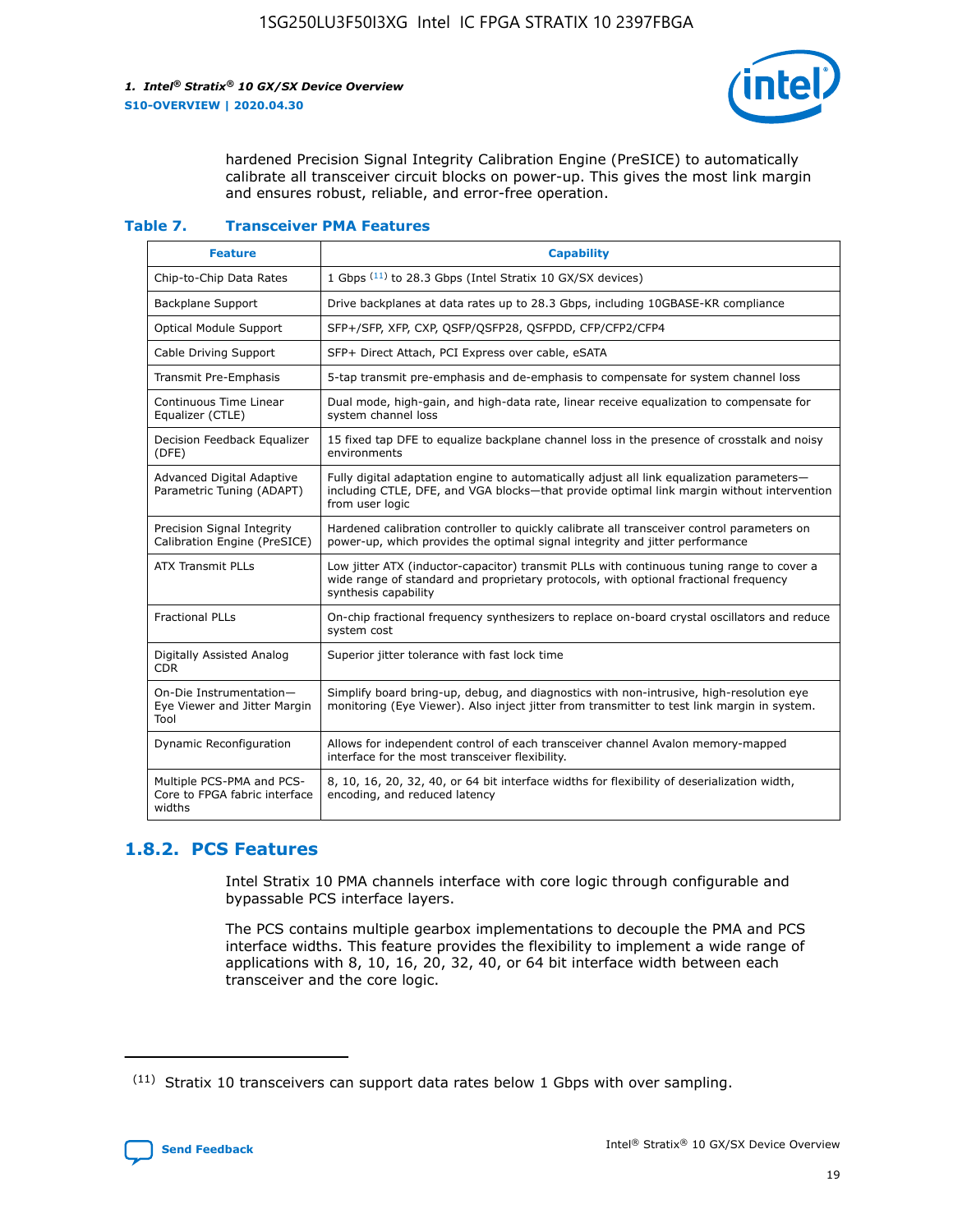

The PCS also contains hard IP to support a variety of standard and proprietary protocols across a wide range of data rates and encoding schemes. The Standard PCS mode provides support for 8B/10B encoded applications up to 12.5 Gbps. The Enhanced PCS mode supports 64B/66B and 64B/67B encoded applications up to 17.4 Gbps. The enhanced PCS mode also includes an integrated 10GBASE-KR/40GBASE-KR4 Forward Error Correction (FEC) circuit. For highly customized implementations, a PCS Direct mode provides an interface up to 64 bits wide to allow for custom encoding and support for data rates up to 28.3 Gbps.

For more information about the PCS-Core interface or the double rate transfer mode, refer to the *Intel Stratix 10 L- and H-Tile Transceiver PHY User Guide*, and the *Intel Stratix 10 E-Tile Transceiver PHY User Guide*.

| <b>PCS Protocol</b><br><b>Support</b>                  | <b>Data Rate (Gbps)</b> | <b>Transmitter Data Path</b>                                                                                                                                              | <b>Receiver Data Path</b>                                                                                                                                                                                      |
|--------------------------------------------------------|-------------------------|---------------------------------------------------------------------------------------------------------------------------------------------------------------------------|----------------------------------------------------------------------------------------------------------------------------------------------------------------------------------------------------------------|
| Standard PCS                                           | 1 to 12.5               | Phase compensation FIFO, byte<br>serializer, 8B/10B encoder, bit-slipper,<br>channel bonding                                                                              | Rate match FIFO, word-aligner, 8B/10B<br>decoder, byte deserializer, byte<br>ordering                                                                                                                          |
| <b>PCI Express</b><br>Gen1/Gen2 x1,<br>x2, x4, x8, x16 | 2.5 and 5.0             | Same as Standard PCS plus PIPE 2.0<br>interface to core                                                                                                                   | Same as Standard PCS plus PIPE 2.0<br>interface to core                                                                                                                                                        |
| PCI Express Gen3<br>x1, x2, x4, x8,<br>x16             | 8.0                     | Phase compensation FIFO, byte<br>serializer, encoder, scrambler, bit-<br>slipper, gear box, channel bonding, and<br>PIPE 3.0 interface to core, auto speed<br>negotiation | Rate match FIFO (0-600 ppm mode),<br>word-aligner, decoder, descrambler,<br>phase compensation FIFO, block sync,<br>byte deserializer, byte ordering, PIPE<br>3.0 interface to core, auto speed<br>negotiation |
| CPRI                                                   | 0.6144 to 9.8           | Same as Standard PCS plus<br>deterministic latency serialization                                                                                                          | Same as Standard PCS plus<br>deterministic latency deserialization                                                                                                                                             |
| <b>Enhanced PCS</b>                                    | 2.5 to 17.4             | FIFO, channel bonding, bit-slipper, and<br>gear box                                                                                                                       | FIFO, block sync, bit-slipper, and gear<br>box                                                                                                                                                                 |
| 10GBASE-R                                              | 10.3125                 | FIFO, 64B/66B encoder, scrambler,<br>FEC, and gear box                                                                                                                    | FIFO, 64B/66B decoder, descrambler,<br>block sync, FEC, and gear box                                                                                                                                           |
| Interlaken                                             | 4.9 to 17.4             | FIFO, channel bonding, frame<br>generator, CRC-32 generator,<br>scrambler, disparity generator, bit-<br>slipper, and gear box                                             | FIFO, CRC-32 checker, frame sync,<br>descrambler, disparity checker, block<br>sync, and gear box                                                                                                               |
| SFI-S/SFI-5.2                                          | 11.3                    | FIFO, channel bonding, bit-slipper, and<br>gear box                                                                                                                       | FIFO, bit-slipper, and gear box                                                                                                                                                                                |
| <b>IEEE 1588</b>                                       | 1.25 to 10.3125         | FIFO (fixed latency), 64B/66B encoder,<br>scrambler, and gear box                                                                                                         | FIFO (fixed latency), 64B/66B decoder,<br>descrambler, block sync, and gear box                                                                                                                                |
| SDI                                                    | up to 12.5              | FIFO and gear box                                                                                                                                                         | FIFO, bit-slipper, and gear box                                                                                                                                                                                |
| GigE                                                   | 1.25                    | Same as Standard PCS plus GigE state<br>machine                                                                                                                           | Same as Standard PCS plus GigE state<br>machine                                                                                                                                                                |
| <b>PCS Direct</b>                                      | up to 28.3              | Custom                                                                                                                                                                    | Custom                                                                                                                                                                                                         |

## **Table 8. Transceiver PCS Features**

#### **Related Information**

[Intel Stratix 10 L- and H-Tile Transceiver PHY User Guide](https://www.altera.com/documentation/wry1479165198810.html)

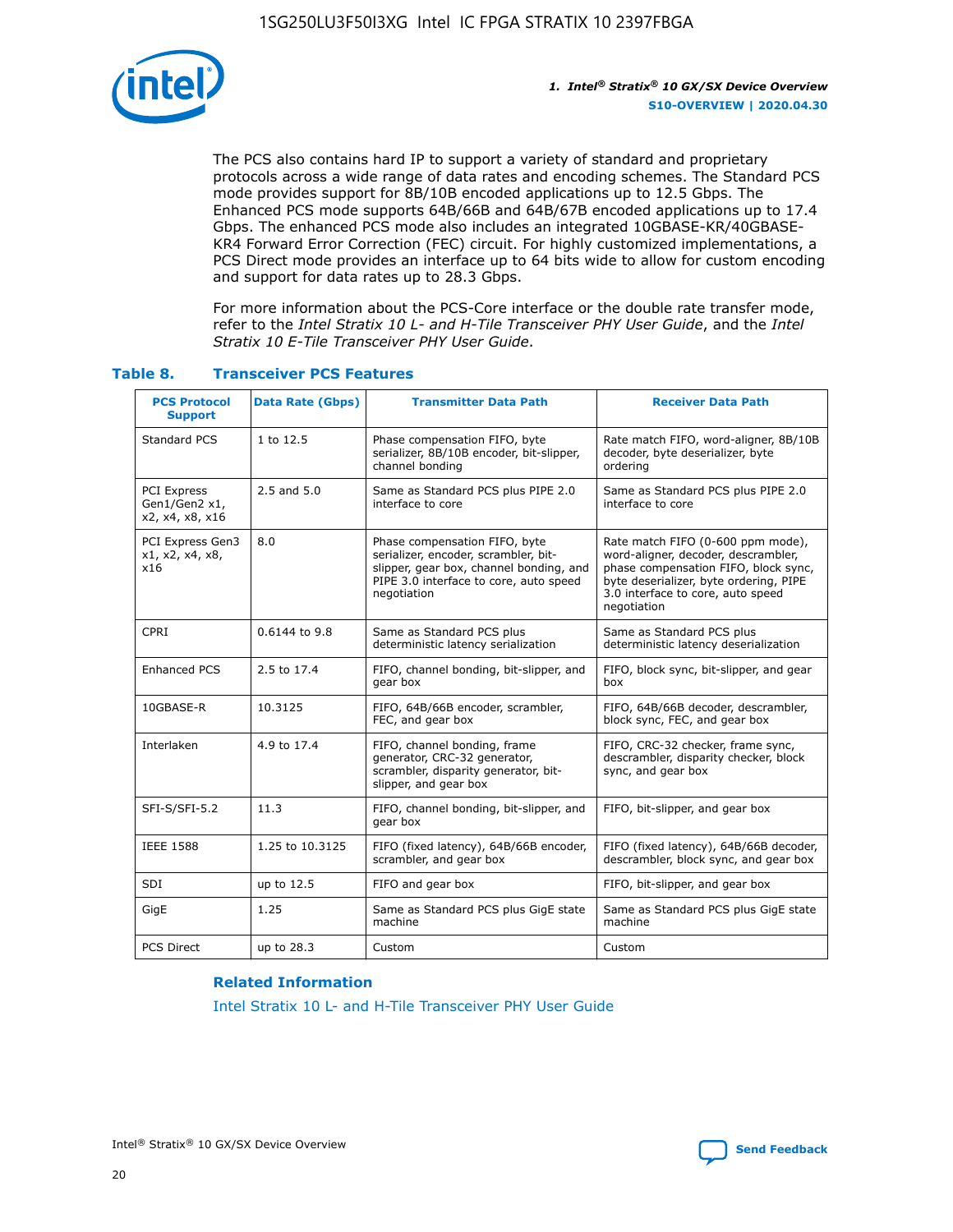

## **1.9. PCI Express Gen1/Gen2/Gen3 Hard IP**

Intel Stratix 10 devices contain embedded PCI Express hard IP designed for performance, ease-of-use, increased functionality, and designer productivity.

The PCI Express hard IP consists of the PHY, Data Link, and Transaction layers. It also supports PCI Express Gen1/Gen2/Gen3 end point and root port, in x1/x2/x4/x8/x16 lane configurations. The PCI Express hard IP is capable of operating independently from the core logic (autonomous mode). This feature allows the PCI Express link to power up and complete link training in less than 100 ms, while the rest of the device is still in the process of being configured. The hard IP also provides added functionality, which makes it easier to support emerging features such as Single Root I/O Virtualization (SR-IOV) and optional protocol extensions.

The PCI Express hard IP has improved end-to-end data path protection using Error Checking and Correction (ECC). In addition, the hard IP supports configuration of the device via protocol (CvP) across the PCI Express bus at Gen1/Gen2/Gen3 rates.

## **1.10. Interlaken PCS Hard IP**

Intel Stratix 10 devices have integrated Interlaken PCS hard IP supporting rates up to 17.4 Gbps per lane.

The Interlaken PCS hard IP is based on the proven functionality of the PCS developed for Intel's previous generation FPGAs, which has demonstrated interoperability with Interlaken ASSP vendors and third-party IP suppliers. The Interlaken PCS hard IP is present in every transceiver channel in Intel Stratix 10 devices.

## **1.11. 10G Ethernet Hard IP**

Intel Stratix 10 devices include IEEE 802.3 10-Gbps Ethernet (10GbE) compliant 10GBASE-R PCS and PMA hard IP. The scalable 10GbE hard IP supports multiple independent 10GbE ports while using a single PLL for all the 10GBASE-R PCS instantiations, which saves on core logic resources and clock networks.

The integrated serial transceivers simplify multi-port 10GbE systems compared to 10 GbE Attachment Unit Interface (XAUI) interfaces that require an external XAUI-to-10G PHY. Furthermore, the integrated transceivers incorporate signal conditioning circuits, which enable direct connection to standard 10G XFP and SFP+ pluggable optical modules. The transceivers also support backplane Ethernet applications and include a hard 10GBASE-KR/40GBASE-KR4 Forward Error Correction (FEC) circuit that can be used for both 10G and 40G applications. The integrated 10G Ethernet hard IP and 10G transceivers save external PHY cost, board space and system power. The 10G Ethernet PCS hard IP and 10GBASE-KR FEC are present in every transceiver channel.

## **1.12. External Memory and General Purpose I/O**

Intel Stratix 10 devices offer substantial external memory bandwidth, with up to ten 72 bit wide DDR4 memory interfaces running at up to 2666 Mbps. For external memory interface and LVDS restrictions, see [AN 906: Intel Stratix 10 GX 400, SX 400,](https://www.intel.com/content/www/us/en/programmable/documentation/sjf1574667190623.html#bft1574667627484) [and TX 400 Routing and Designing Floorplan Guidelines.](https://www.intel.com/content/www/us/en/programmable/documentation/sjf1574667190623.html#bft1574667627484)

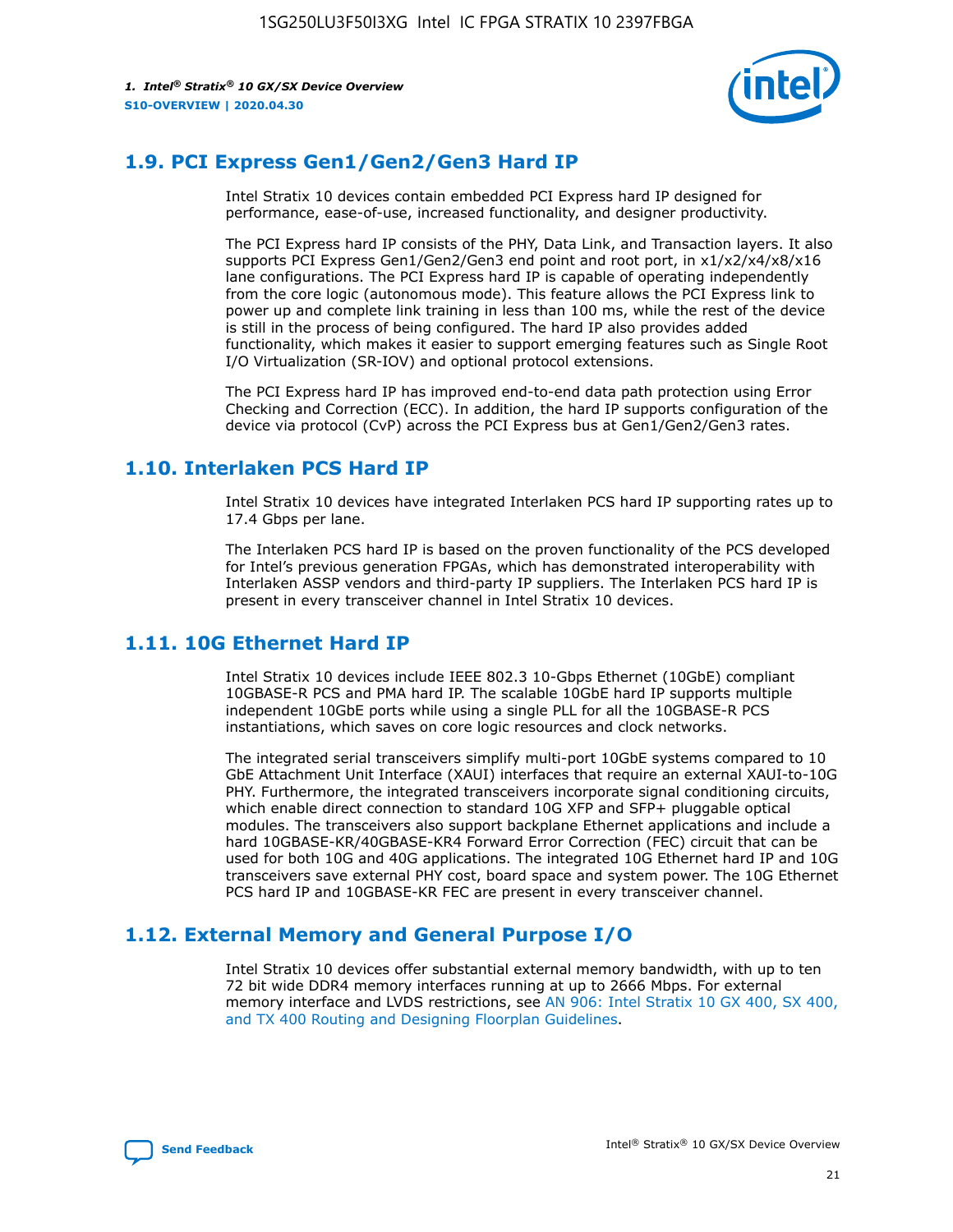

This bandwidth is provided along with the ease of design, lower power, and resource efficiencies of hardened high-performance memory controllers. The external memory interfaces can be configured up to a maximum width of 144 bits when using either hard or soft memory controllers.

#### **Figure 10. Hard Memory Controller**



Each I/O bank contains 48 general purpose I/Os and a high-efficiency hard memory controller capable of supporting many different memory types, each with different performance capabilities. The hard memory controller is also capable of being bypassed and replaced by a soft controller implemented in user logic. The I/Os each have a hardened double data rate (DDR) read/write path (PHY) capable of performing key memory interface functionality such as:

- Read/write leveling
- FIFO buffering to lower latency and improve margin
- Timing calibration
- On-chip termination

The timing calibration is aided by the inclusion of hard microcontrollers based on Intel's Nios® II technology, specifically tailored to control the calibration of multiple memory interfaces. This calibration allows the Intel Stratix 10 device to compensate for any changes in process, voltage, or temperature either within the Intel Stratix 10 device itself, or within the external memory device. The advanced calibration algorithms ensure maximum bandwidth and robust timing margin across all operating conditions.

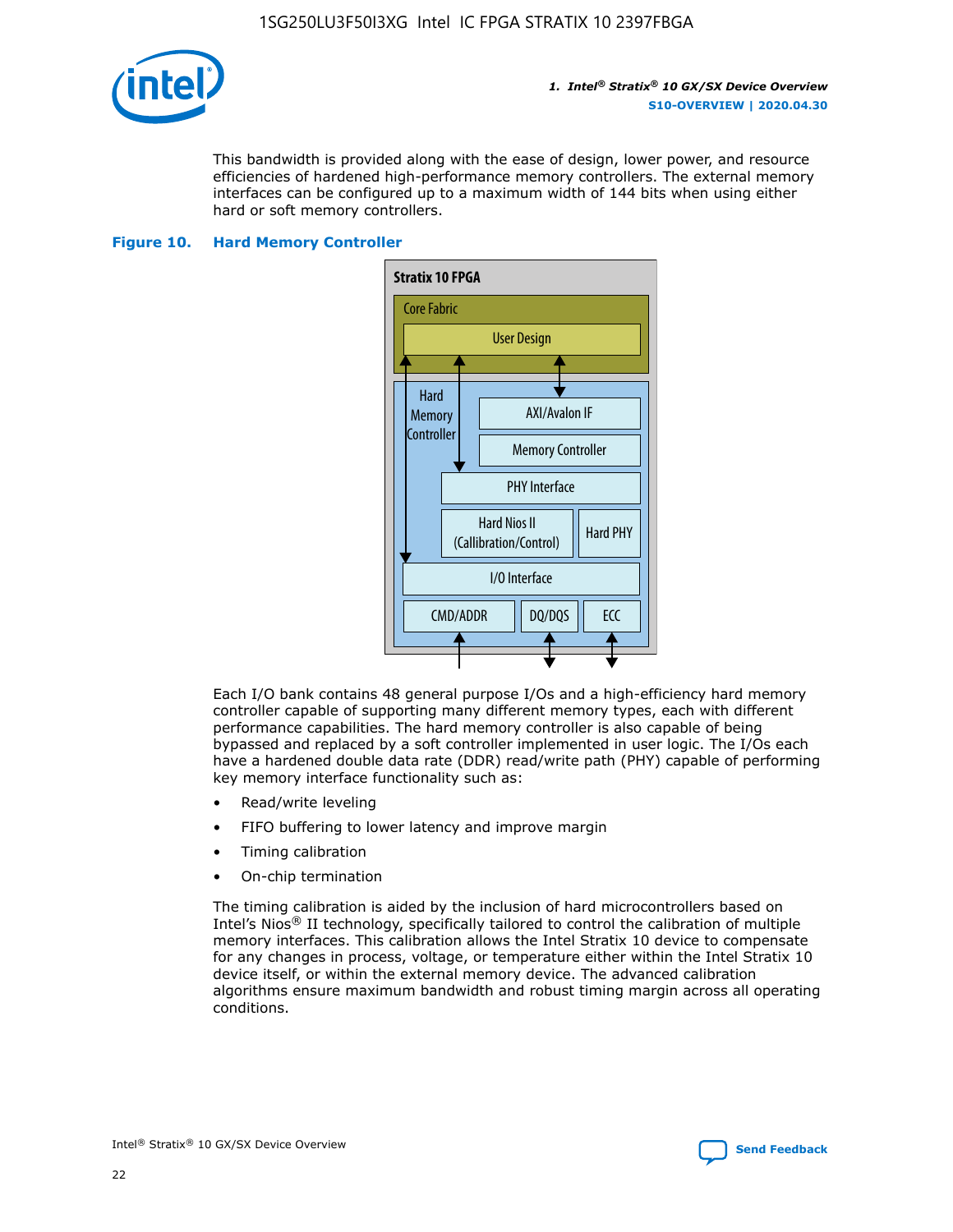

#### **Table 9. External Memory Interface Performance**

The listed speeds are for the 1-rank case.

| <b>Interface</b> | <b>Controller Type</b> | <b>Performance</b><br>(maximum rate possible) |
|------------------|------------------------|-----------------------------------------------|
| DDR4             | Hard                   | 2666 Mbps                                     |
| DDR <sub>3</sub> | Hard                   | 2133 Mbps                                     |
| QDRII+           | Soft                   | 1,100 Mtps                                    |
| QDRII+ Xtreme    | Soft                   | 1,266 Mtps                                    |
| <b>ODRIV</b>     | Soft                   | 2,133 Mtps                                    |
| RLDRAM III       | Soft                   | 2400 Mbps                                     |
| <b>RLDRAM II</b> | Soft                   | 533 Mbps                                      |

In addition to parallel memory interfaces, Intel Stratix 10 devices support serial memory technologies such as the Hybrid Memory Cube (HMC). The HMC is supported by the Intel Stratix 10 high-speed serial transceivers, which connect up to four HMC links, with each link running at data rates of 15 Gbps (HMC short reach specification).

Intel Stratix 10 devices also feature general purpose I/Os capable of supporting a wide range of single-ended and differential I/O interfaces. LVDS rates up to 1.6 Gbps are supported, with each pair of pins having both a differential driver and a differential input buffer. This enables configurable direction for each LVDS pair.

## **1.13. Adaptive Logic Module (ALM)**

Intel Stratix 10 devices use a similar adaptive logic module (ALM) as the previous generation Intel Arria 10 and Stratix V FPGAs, allowing for efficient implementation of logic functions and easy conversion of IP between the devices.

The ALM block diagram shown in the following figure has eight inputs with a fracturable look-up table (LUT), two dedicated embedded adders, and four dedicated registers.

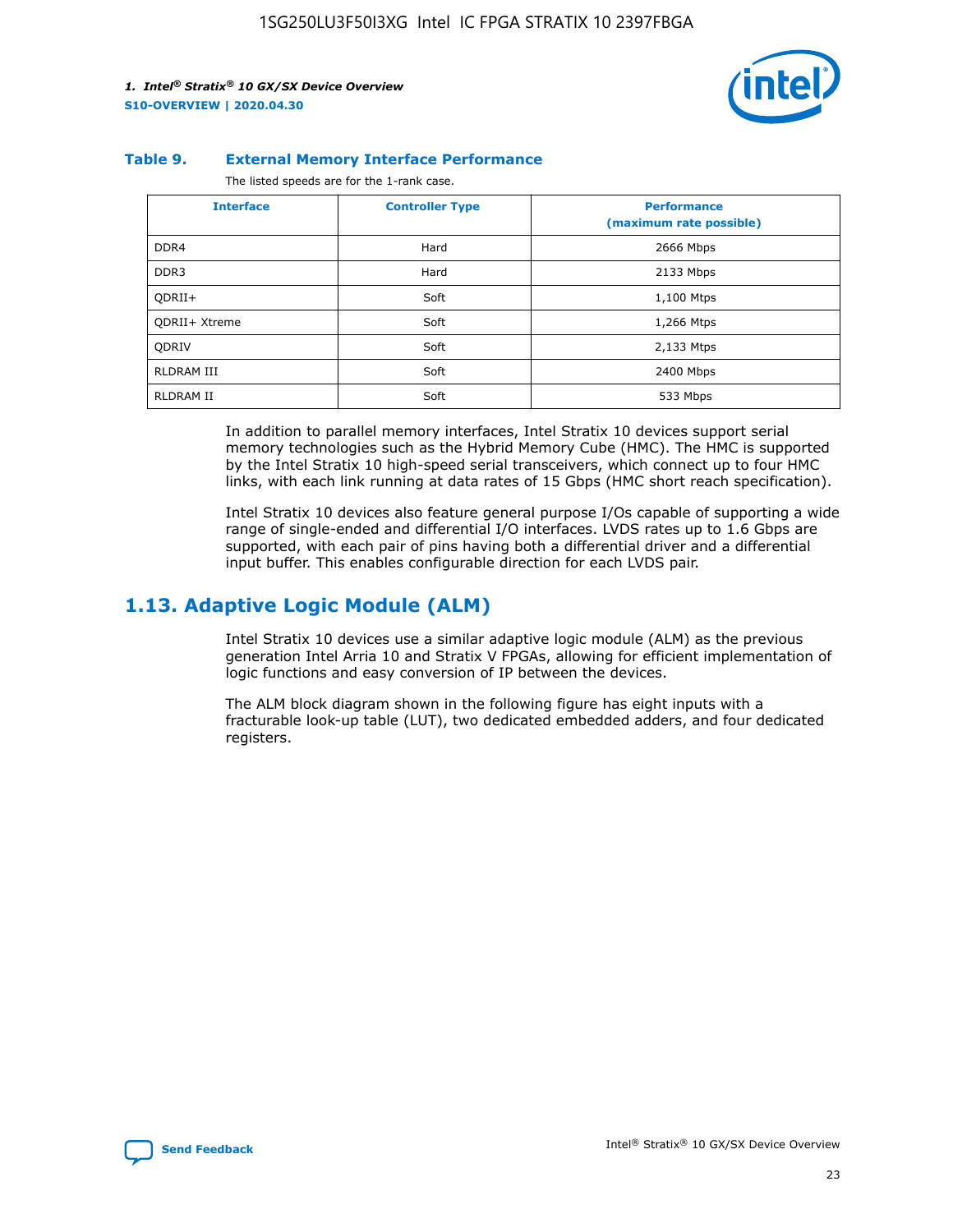

## **Figure 11. Intel Stratix 10 FPGA and SoC ALM Block Diagram**



Key features and capabilities of the ALM include:

- High register count with 4 registers per 8-input fracturable LUT, operating in conjunction with the new Intel Hyperflex architecture, enables Intel Stratix 10 devices to maximize core performance at very high core logic utilization
- Implements select 7-input logic functions, all 6-input logic functions, and two independent functions consisting of smaller LUT sizes (such as two independent 4 input LUTs) to optimize core logic utilization

The Intel Quartus Prime software takes advantage of the ALM logic structure to deliver the highest performance, optimal logic utilization, and lowest compile times. The Intel Quartus Prime software simplifies design reuse as it automatically maps legacy designs into the Intel Stratix 10 ALM architecture.

## **1.14. Core Clocking**

Core clocking in Intel Stratix 10 devices makes use of programmable clock tree synthesis.

This technique uses dedicated clock tree routing and switching circuits, and allows the Intel Quartus Prime software to create the exact clock trees required for your design. Clock tree synthesis minimizes clock tree insertion delay, reduces dynamic power dissipation in the clock tree and allows greater clocking flexibility in the core while still maintaining backwards compatibility with legacy global and regional clocking schemes.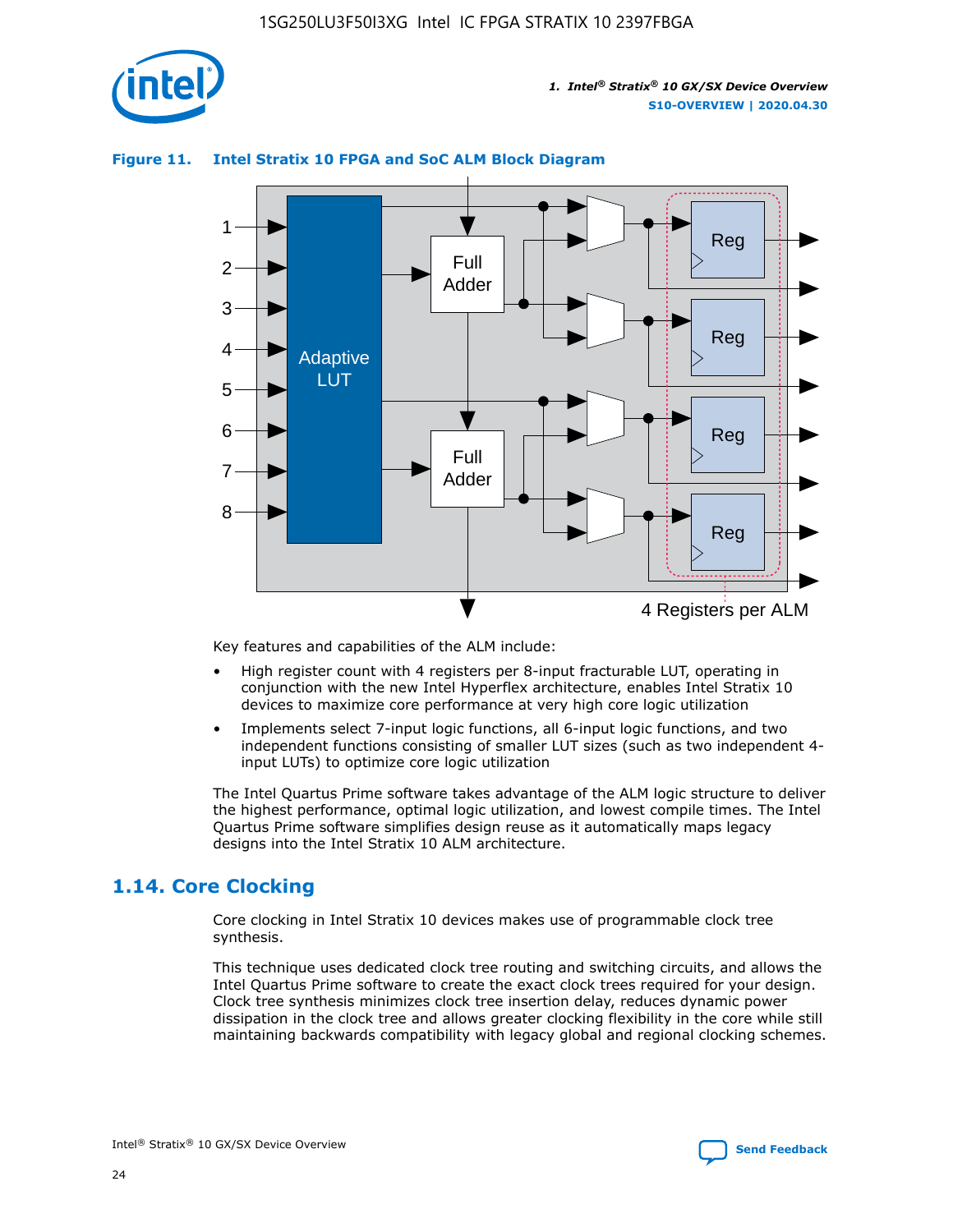

The core clock network in Intel Stratix 10 devices supports the new Intel Hyperflex core architecture at clock rates up to 1 GHz. It also supports the hard memory controllers up to 2666 Mbps with a quarter rate transfer to the core. The core clock network is supported by dedicated clock input pins, fractional clock synthesis PLLs, and integer I/O PLLs.

## **1.15. Fractional Synthesis PLLs and I/O PLLs**

Intel Stratix 10 devices have up to 32 fractional synthesis PLLs (fPLL) available for use with transceivers or in the core fabric.

The fPLLs are located in the 3D SiP transceiver L-tiles and H-tiles, eight per tile, adjacent to the transceiver channels. The fPLLs can be used to reduce both the number of oscillators required on the board and the number of clock pins required, by synthesizing multiple clock frequencies from a single reference clock source. In addition to synthesizing reference clock frequencies for the transceiver transmit PLLs, the fPLLs can also be used directly for transmit clocking. Each fPLL can be independently configured for conventional integer mode, or enhanced fractional synthesis mode with third-order delta-sigma modulation.

In addition to the fPLLs, Intel Stratix 10 devices contain up to 24 integer I/O PLLs (IOPLLs) available for general purpose use in the core fabric and for simplifying the design of external memory interfaces and high-speed LVDS interfaces. The IOPLLs are located in each bank of 48 general purpose I/O, 1 per I/O bank, adjacent to the hard memory controllers and LVDS SerDes in each I/O bank. This makes it easier to close timing because the IOPLLs are tightly coupled with the I/Os that need to use them. The IOPLLs can be used for general purpose applications in the core such as clock network delay compensation and zero-delay clock buffering.

## **1.16. Internal Embedded Memory**

Intel Stratix 10 devices contain two types of embedded memory blocks: M20K (20 Kb) and MLAB (640 bit).

The M20K and MLAB blocks are familiar block sizes carried over from previous Intel device families. The MLAB blocks are ideal for wide and shallow memories, while the M20K blocks are intended to support larger memory configurations and include hard ECC. Both M20K and MLAB embedded memory blocks can be configured as a singleport or dual-port RAM, FIFO, ROM, or shift register. These memory blocks are highly flexible and support a number of memory configurations as shown in Table 10 on page 25.

#### **Table 10. Internal Embedded Memory Block Configurations**

| MLAB (640 bits)                                                | <b>M20K (20 Kb)</b>                                                                    |
|----------------------------------------------------------------|----------------------------------------------------------------------------------------|
| $64 \times 10$ (supported through emulation)<br>$32 \times 20$ | $2K \times 10$ (or $x8$ )<br>$1K \times 20$ (or $x16$ )<br>$512 \times 40$ (or $x32$ ) |

## **1.17. Variable Precision DSP Block**

The Intel Stratix 10 DSP blocks are based upon the Variable Precision DSP Architecture used in Intel's previous generation devices. They feature hard fixed point and IEEE 754 compliant floating point capability.

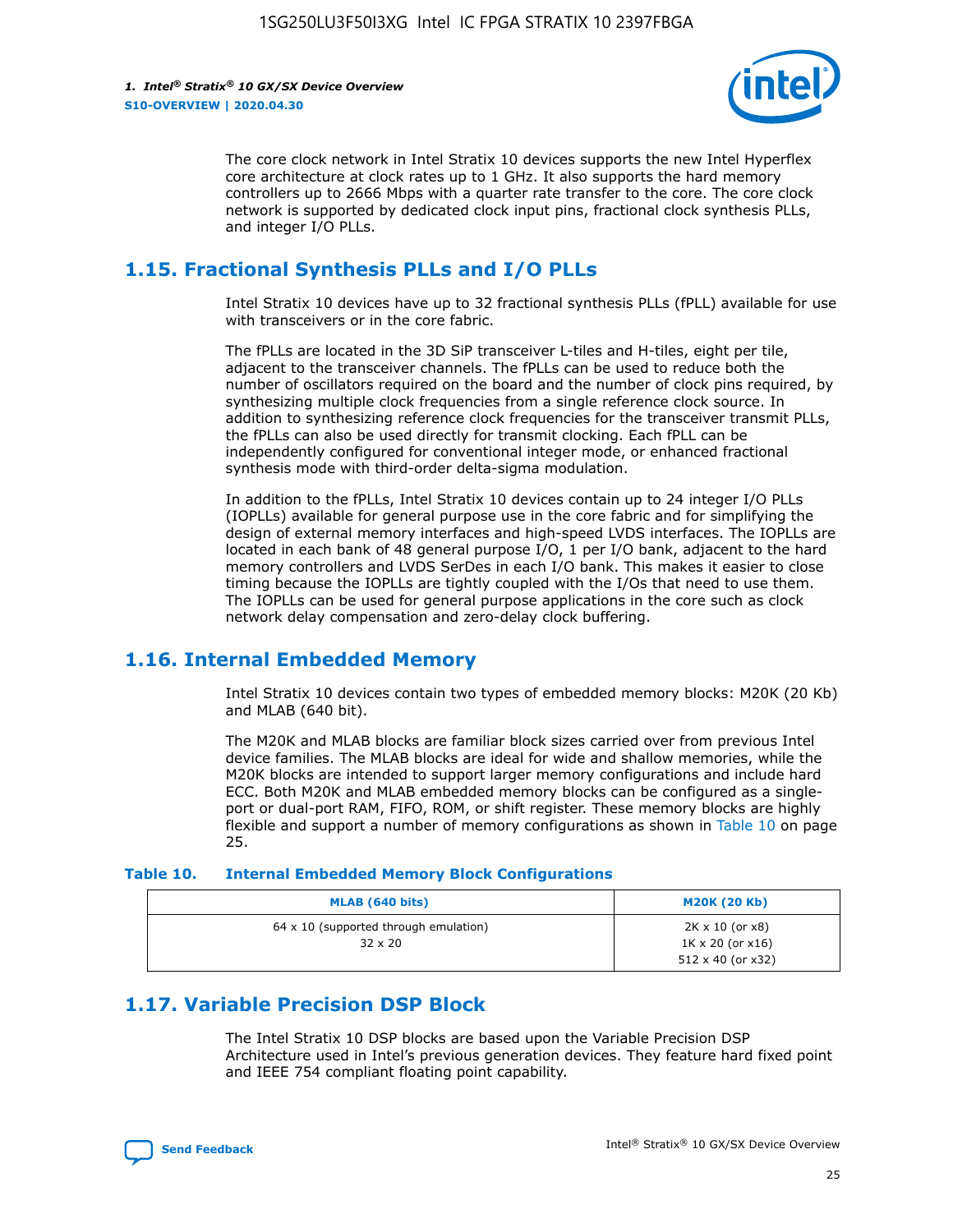

The DSP blocks can be configured to support signal processing with precision ranging from 18x19 up to 54x54. A pipeline register has been added to increase the maximum operating frequency of the DSP block and reduce power consumption.





#### **Figure 13. DSP Block: High Precision Fixed Point Mode**

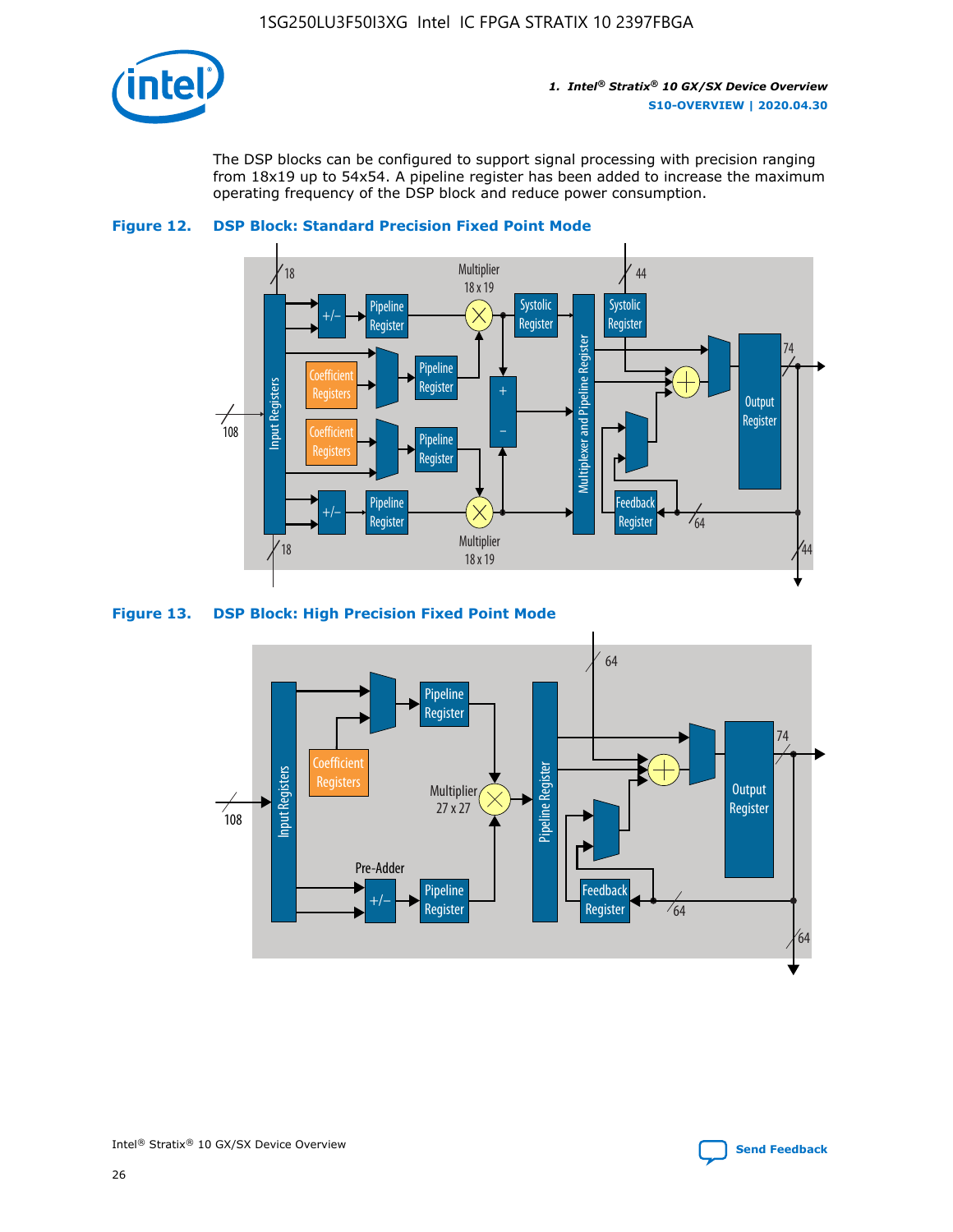



## **Figure 14. DSP Block: Single Precision Floating Point Mode**

Each DSP block can be independently configured at compile time as either dual 18x19 or a single 27x27 multiply accumulate. With a dedicated 64 bit cascade bus, multiple variable precision DSP blocks can be cascaded to implement even higher precision DSP functions efficiently.

In floating point mode, each DSP block provides one single precision floating point multiplier and adder. Floating point additions, multiplications, mult-adds and multaccumulates are supported.

The following table shows how different precisions are accommodated within a DSP block, or by utilizing multiple blocks.

| <b>Multiplier Size</b>             | <b>DSP Block Resources</b>                                                               | <b>Expected Usage</b>           |
|------------------------------------|------------------------------------------------------------------------------------------|---------------------------------|
| $18x19$ bits                       | 1/2 of Variable Precision DSP Block                                                      | Medium precision fixed point    |
| 27x27 bits                         | 1 Variable Precision DSP Block                                                           | High precision fixed point      |
| $19x36$ bits                       | 1 Variable Precision DSP Block with external<br>adder                                    | Fixed point FFTs                |
| 36x36 bits                         | 2 Variable Precision DSP Blocks with external<br>adder                                   | Very high precision fixed point |
| 54x54 bits                         | 4 Variable Precision DSP Blocks with external<br>adder                                   | Double Precision floating point |
| Single Precision<br>floating point | 1 Single Precision floating point adder, 1 Single<br>Precision floating point multiplier | Floating point                  |

#### **Table 11. Variable Precision DSP Block Configurations**

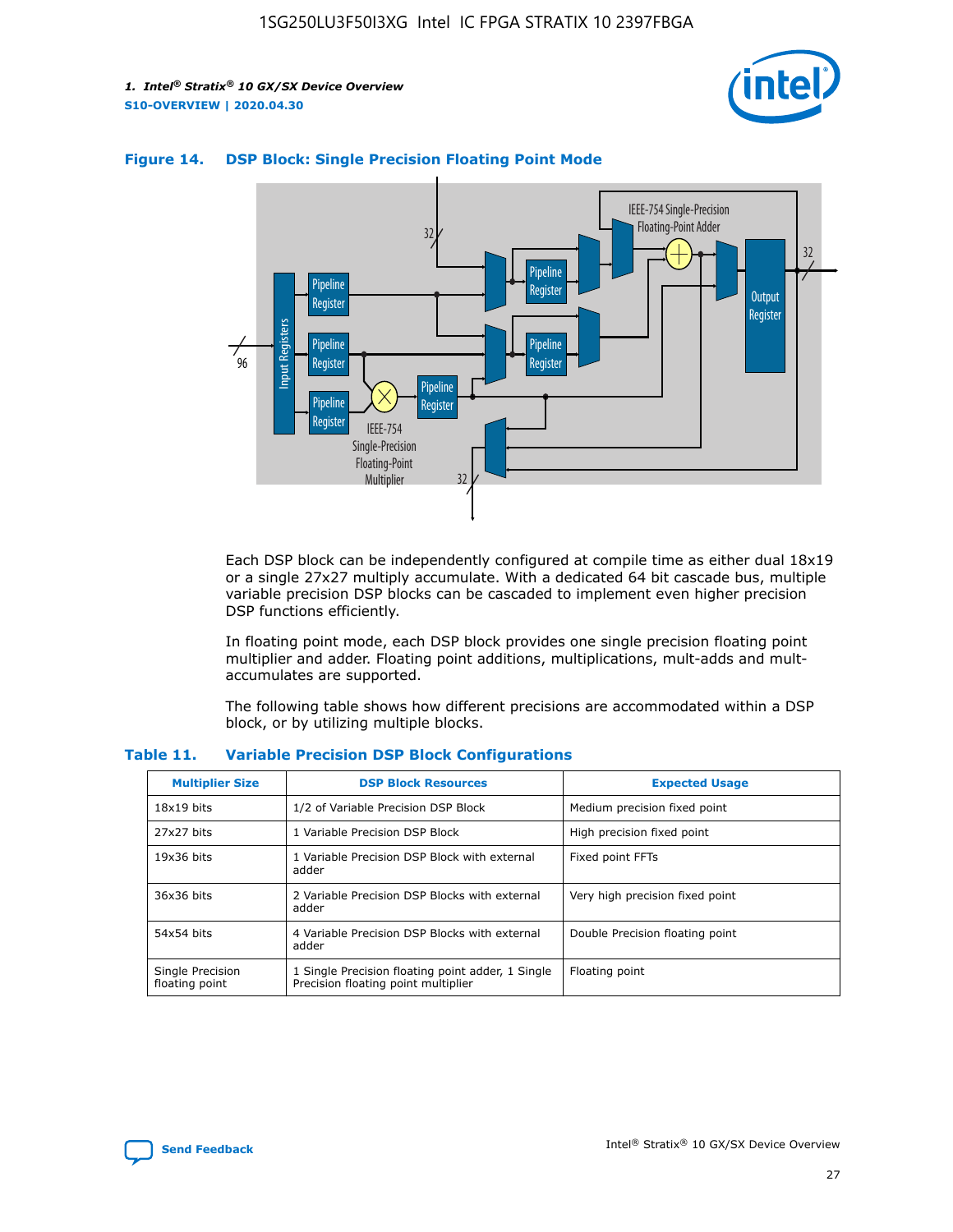

Complex multiplication is very common in DSP algorithms. One of the most popular applications of complex multipliers is the FFT algorithm. This algorithm has the characteristic of increasing precision requirements on only one side of the multiplier. The Variable Precision DSP block supports the FFT algorithm with proportional increase in DSP resources as the precision grows.

## **Table 12. Complex Multiplication With Variable Precision DSP Block**

| <b>Complex Multiplier</b><br><b>Size</b> | <b>DSP Block Resources</b>      | <b>FFT Usage</b>       |
|------------------------------------------|---------------------------------|------------------------|
| $18x19$ bits                             | 2 Variable Precision DSP Blocks | Resource optimized FFT |
| 27x27 bits                               | 4 Variable Precision DSP Blocks | Highest precision FFT  |

For FFT applications with high dynamic range requirements, the Intel FFT IP Core offers an option of single precision floating point implementation with resource usage and performance similar to high precision fixed point implementations.

Other features of the DSP block include:

- Hard 18 bit and 25 bit pre-adders
- Hard floating point multipliers and adders
- 64 bit dual accumulator (for separate I, Q product accumulations)
- Cascaded output adder chains for 18 and 27 bit FIR filters
- Embedded coefficient registers for 18 and 27 bit coefficients
- Fully independent multiplier outputs
- Inferability using HDL templates supplied by the Intel Quartus Prime software for most modes

The Variable Precision DSP block is ideal to support the growing trend towards higher bit precision in high performance DSP applications. At the same time, it can efficiently support the many existing 18 bit DSP applications, such as high definition video processing and remote radio heads. With the Variable Precision DSP block architecture and hard floating point multipliers and adders, Intel Stratix 10 devices can efficiently support many different precision levels up to and including floating point implementations. This flexibility can result in increased system performance, reduced power consumption, and reduce architecture constraints on system algorithm designers.

## **1.18. Hard Processor System (HPS)**

The Intel Stratix 10 SoC Hard Processor System (HPS) is Intel's third generation HPS. Leveraging the performance of Intel 14 nm tri-gate technology, Intel Stratix 10 SoC devices more than double the performance of previous generation SoCs with an integrated quad-core 64-bit Arm Cortex-A53. The HPS also enables system-wide hardware virtualization capabilities by adding a system memory management unit. These architecture improvements ensure that Intel Stratix 10 SoCs meet the requirements of current and future embedded markets, including wireless and wireline communications, datacenter acceleration, and numerous military applications.

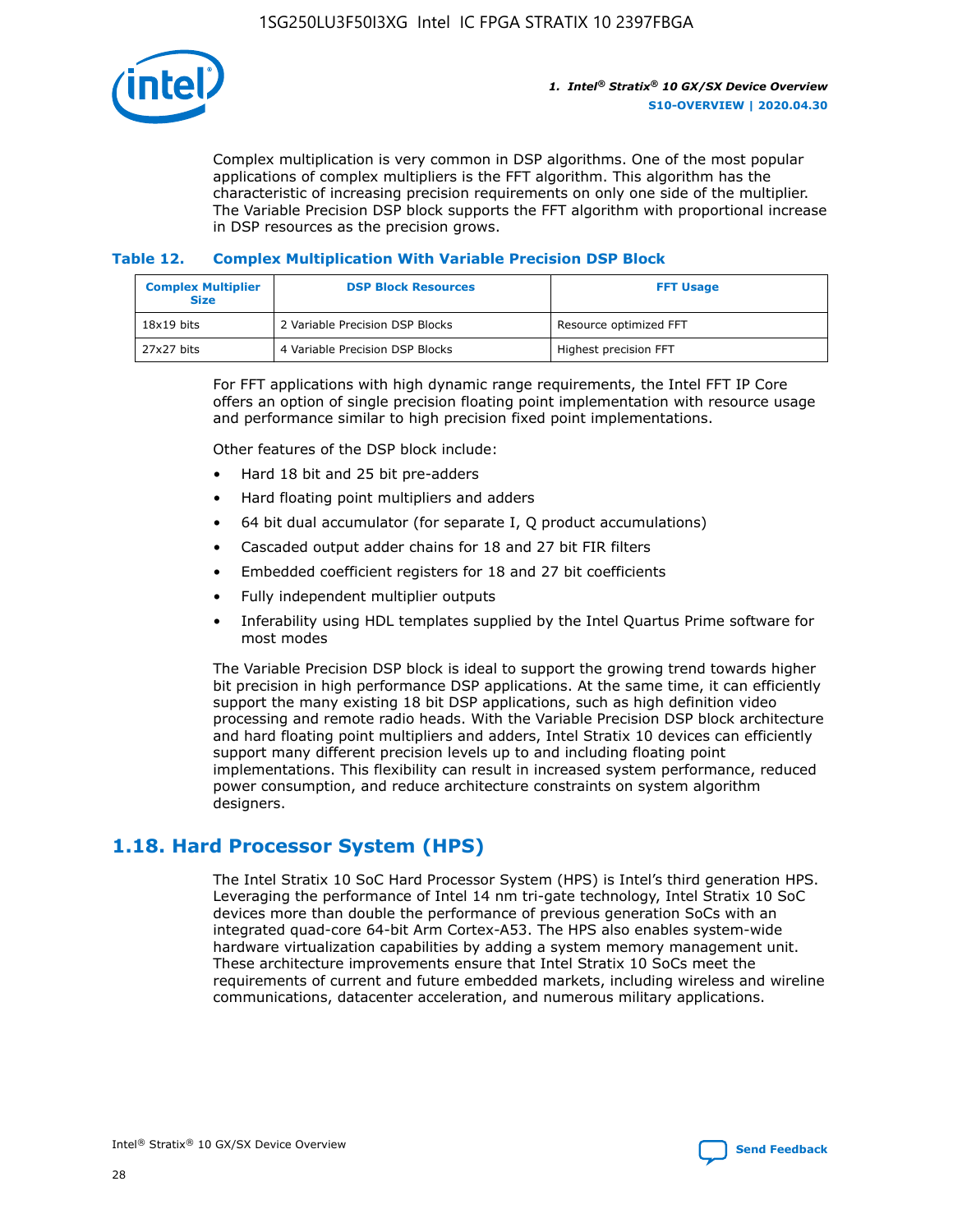

#### **Figure 15. HPS Block Diagram**

| Quad Arm Cortex-A53-Based Hard Processor System                            |                                             |                           |                                           |                                     |                              |                          |                                        |
|----------------------------------------------------------------------------|---------------------------------------------|---------------------------|-------------------------------------------|-------------------------------------|------------------------------|--------------------------|----------------------------------------|
|                                                                            | <b>Arm Cortex - A53</b><br>Arm Cortex - A53 |                           |                                           |                                     |                              | SD/SDIO/                 |                                        |
| <b>NEON</b>                                                                |                                             | <b>FPU</b>                | <b>NEON</b>                               |                                     | <b>FPU</b>                   | USB OTG                  | MMC $1,2$                              |
| 32 KB I-Cache<br>with Parity                                               |                                             | 32 KB D-Cache<br>with ECC | 32 KB I-Cache<br>with Parity              |                                     | 32 KB D - Cache<br>with ECC  | $(x2)^{1,2}$             |                                        |
|                                                                            | Arm Cortex - A53                            |                           |                                           |                                     | Arm Cortex - A53             | UART (x2)                | <b>DMA</b><br>$(8 \text{ Channel})^2$  |
| <b>NEON</b>                                                                |                                             | <b>FPU</b>                | <b>NEON</b>                               |                                     | <b>FPU</b>                   |                          |                                        |
| 32 KB I-Cache<br>with Parity                                               |                                             | 32 KB D-Cache<br>with ECC | 32 KB I-Cache<br>with Parity              |                                     | 32 KB D-Cache<br>with ECC    | I <sup>2</sup> C(x5)     | <b>HPS 10</b>                          |
| 1 MB L2 Cache with ECC<br><b>Cache Coherency Unit</b><br><b>System MMU</b> |                                             |                           | <b>EMAC</b> $(x3)^{1,2}$                  | <b>NAND</b><br>Flash <sup>1,2</sup> |                              |                          |                                        |
| JTAG Debug<br>or Trace                                                     |                                             | 256 KB                    | <b>Timers</b><br>RAM <sup>2</sup><br>(x8) |                                     |                              |                          | SPI(x4)                                |
| Lightweight HPS-to-<br><b>FPGA BRIDGE</b>                                  |                                             |                           | HPS-to-FPGA<br><b>BRIDGE</b>              |                                     | FPGA-to-HPS<br><b>BRIDGE</b> | HPS-to-SDM<br>SDM-to-HPS | <b>SDRAM</b><br>Scheduler <sup>3</sup> |
|                                                                            |                                             |                           |                                           |                                     |                              |                          |                                        |
| <b>FPGA Fabric</b>                                                         |                                             |                           |                                           |                                     |                              | <b>SDM</b>               | <b>Hard Memory</b><br>Controller       |

Notes:

1. Integrated direct memory access (DMA)

2. Integrated error correction code (ECC)

3. Multiport front-end interface to hard memory controller

## **1.18.1. Key Features of the Intel Stratix 10 HPS**

## **Table 13. Key Features of the Intel Stratix 10 GX/SX HPS**

| <b>Feature</b>                                    | <b>Description</b>                                                                                                                                                                                                                                                                                                                          |
|---------------------------------------------------|---------------------------------------------------------------------------------------------------------------------------------------------------------------------------------------------------------------------------------------------------------------------------------------------------------------------------------------------|
| Quad-core Arm Cortex-A53<br>MPCore processor unit | • 2.3 MIPS/MHz instruction efficiency<br>CPU frequency up to 1.5 GHz<br>٠<br>At 1.5 GHz total performance of 13,800 MIPS<br>Army8-A architecture<br>Runs 64 bit and 32 bit Arm instructions<br>16 bit and 32 bit Thumb instructions for 30% reduction in memory footprint<br>Jazelle* RCT execution architecture with 8 bit Java byte codes |
|                                                   |                                                                                                                                                                                                                                                                                                                                             |

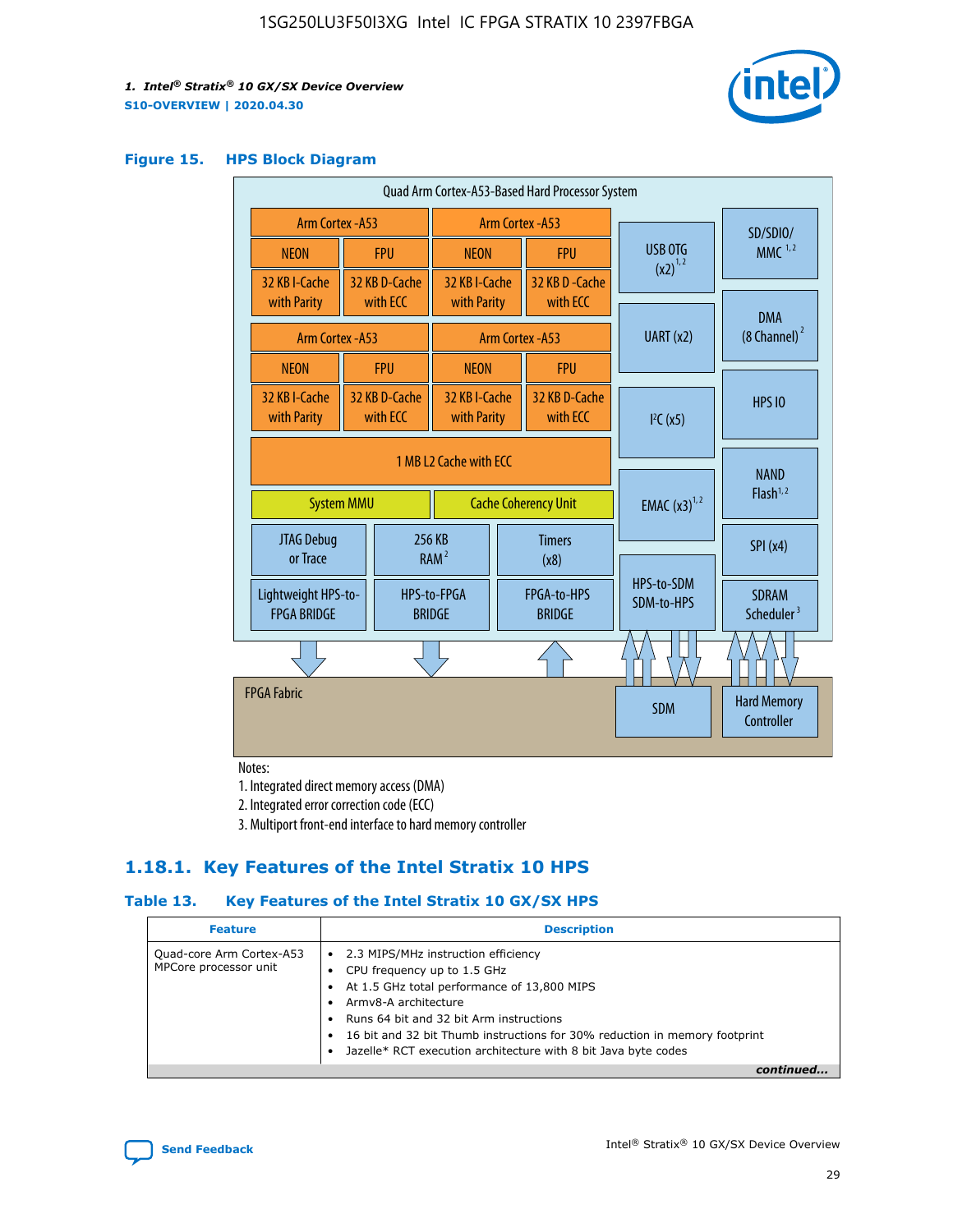

| <b>Feature</b>                                        | <b>Description</b>                                                                                                                                                                                                                                                                                                                                                                                                                                                                                                                                                                                                                                                                                                                                                                                                                                                                                                                                                                                                                                                                                                                                                                                                       |  |
|-------------------------------------------------------|--------------------------------------------------------------------------------------------------------------------------------------------------------------------------------------------------------------------------------------------------------------------------------------------------------------------------------------------------------------------------------------------------------------------------------------------------------------------------------------------------------------------------------------------------------------------------------------------------------------------------------------------------------------------------------------------------------------------------------------------------------------------------------------------------------------------------------------------------------------------------------------------------------------------------------------------------------------------------------------------------------------------------------------------------------------------------------------------------------------------------------------------------------------------------------------------------------------------------|--|
|                                                       | Superscalar, variable length, out-of-order pipeline with dynamic branch prediction<br>Improved Arm Neon* media processing engine<br>$\bullet$<br>Single- and double-precision floating-point unit<br>Arm CoreSight* debug and trace technology<br>$\bullet$                                                                                                                                                                                                                                                                                                                                                                                                                                                                                                                                                                                                                                                                                                                                                                                                                                                                                                                                                              |  |
| <b>System Memory</b><br>Management Unit               | Enables a unified memory model and extends hardware virtualization into peripherals<br>implemented in the FPGA fabric                                                                                                                                                                                                                                                                                                                                                                                                                                                                                                                                                                                                                                                                                                                                                                                                                                                                                                                                                                                                                                                                                                    |  |
| Cache Coherency unit                                  | Changes in shared data stored in cache are propagated throughout the system<br>$\bullet$<br>providing bi-directional coherency for co-processing elements.                                                                                                                                                                                                                                                                                                                                                                                                                                                                                                                                                                                                                                                                                                                                                                                                                                                                                                                                                                                                                                                               |  |
| Cache                                                 | L1 Cache<br>$\bullet$<br>- 32 KB of instruction cache w/ parity check<br>- 32 KB of L1 data cache w /ECC<br>- Parity checking<br>L <sub>2</sub> Cache<br>- 1MB shared<br>- 8-way set associative<br>- SEU Protection with parity on TAG ram and ECC on data RAM<br>- Cache lockdown support                                                                                                                                                                                                                                                                                                                                                                                                                                                                                                                                                                                                                                                                                                                                                                                                                                                                                                                              |  |
| On-Chip Memory                                        | 256 KB of scratch on-chip RAM                                                                                                                                                                                                                                                                                                                                                                                                                                                                                                                                                                                                                                                                                                                                                                                                                                                                                                                                                                                                                                                                                                                                                                                            |  |
| External SDRAM and Flash<br>Memory Interfaces for HPS | Hard memory controller with support for DDR4, DDR3<br>$\bullet$<br>$-$ 40 bit (32 bit + 8 bit ECC) with select packages supporting 72 bit (64 bit + 8 bit<br>ECC)<br>- Support for up to 2666 Mbps DDR4 and 2166 Mbps DDR3 frequencies<br>- Error correction code (ECC) support including calculation, error correction, write-<br>back correction, and error counters<br>- Software Configurable Priority Scheduling on individual SDRAM bursts<br>- Fully programmable timing parameter support for all JEDEC-specified timing<br>parameters<br>- Multiport front-end (MPFE) scheduler interface to the hard memory controller, which<br>supports the $AXI^{\circledR}$ Quality of Service (QoS) for interface to the FPGA fabric<br>NAND flash controller<br>$-$ ONFI 1.0<br>- Integrated descriptor based with DMA<br>- Programmable hardware ECC support<br>- Support for 8 and 16 bit Flash devices<br>Secure Digital SD/SDIO/MMC controller<br>$-$ eMMC 4.5<br>- Integrated descriptor based DMA<br>- CE-ATA digital commands supported<br>- 50 MHz operating frequency<br>Direct memory access (DMA) controller<br>$\bullet$<br>$-$ 8-channel<br>- Supports up to 32 peripheral handshake interface<br>continued |  |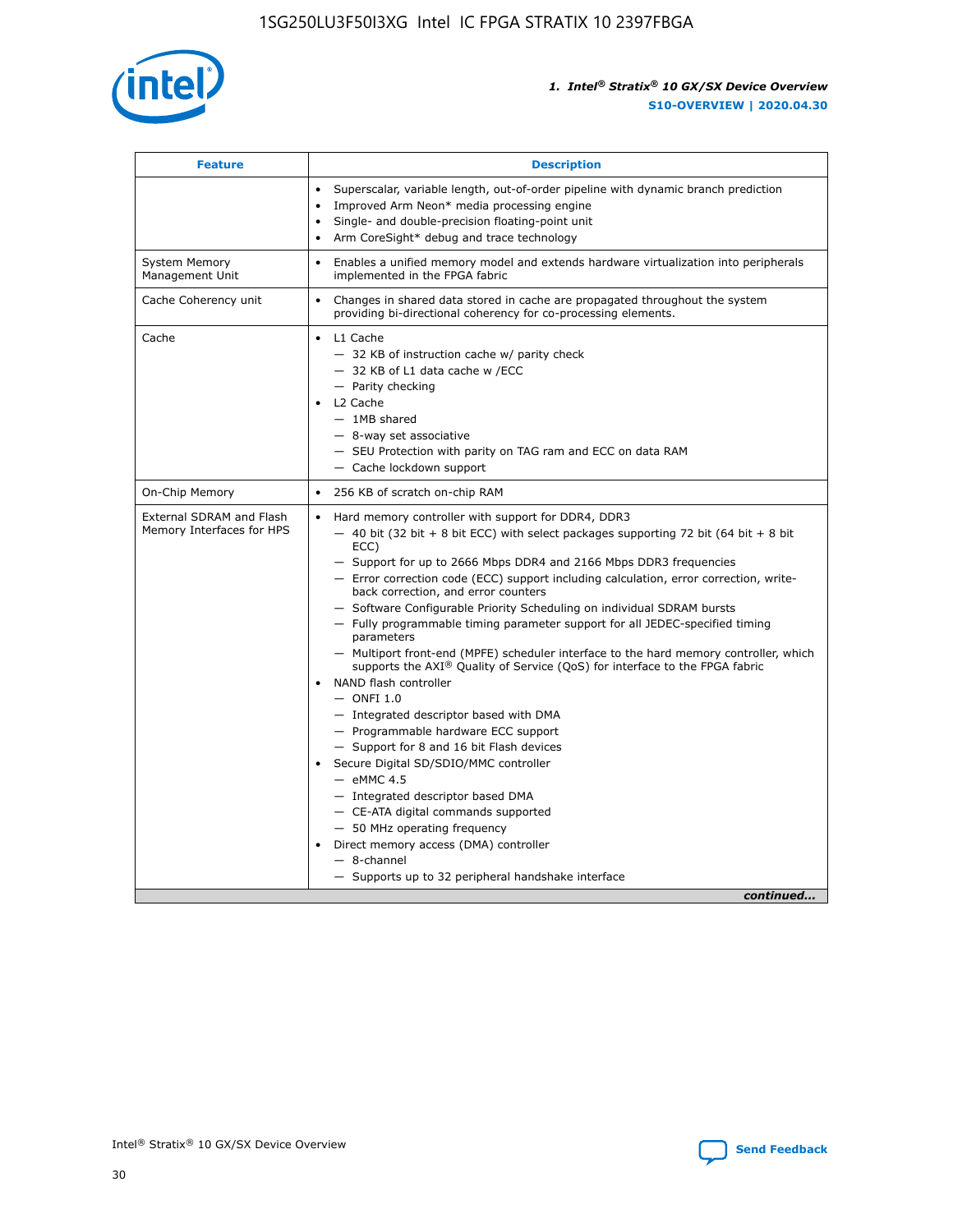

| <b>Feature</b>                         | <b>Description</b>                                                                                                                                                                                                                                                                                                                                                                                                                                                                                                                                                                                                                                                                                                                                                                                                                                                                                                                                                                                                                                                                                                                                                                                                                                                                                                                                                                                                                                                                                                     |
|----------------------------------------|------------------------------------------------------------------------------------------------------------------------------------------------------------------------------------------------------------------------------------------------------------------------------------------------------------------------------------------------------------------------------------------------------------------------------------------------------------------------------------------------------------------------------------------------------------------------------------------------------------------------------------------------------------------------------------------------------------------------------------------------------------------------------------------------------------------------------------------------------------------------------------------------------------------------------------------------------------------------------------------------------------------------------------------------------------------------------------------------------------------------------------------------------------------------------------------------------------------------------------------------------------------------------------------------------------------------------------------------------------------------------------------------------------------------------------------------------------------------------------------------------------------------|
| Communication Interface<br>Controllers | Three 10/100/1000 Ethernet media access controls (MAC) with integrated DMA<br>$\bullet$<br>- Supports RGMII and RMII external PHY Interfaces<br>- Option to support other PHY interfaces through FPGA logic<br>$\bullet$ GMII<br>MII<br>$\bullet$<br>RMII (requires MII to RMII adapter)<br>$\bullet$<br>• RGMII (requires GMII to RGMII adapter)<br>SGMII (requires GMII to SGMII adapter)<br>- Supports IEEE 1588-2002 and IEEE 1588-2008 standards for precision networked<br>clock synchronization<br>- Supports IEEE 802.1Q VLAN tag detection for reception frames<br>- Supports Ethernet AVB standard<br>Two USB On-the-Go (OTG) controllers with DMA<br>- Dual-Role Device (device and host functions)<br>• High-speed (480 Mbps)<br>• Full-speed (12 Mbps)<br>• Low-speed (1.5 Mbps)<br>• Supports USB 1.1 (full-speed and low-speed)<br>- Integrated descriptor-based scatter-gather DMA<br>- Support for external ULPI PHY<br>- Up to 16 bidirectional endpoints, including control endpoint<br>$-$ Up to 16 host channels<br>- Supports generic root hub<br>- Configurable to OTG 1.3 and OTG 2.0 modes<br>Five $I2C$ controllers (three can be used by EMAC for MIO to external PHY)<br>- Support both 100 Kbps and 400 Kbps modes<br>- Support both 7 bit and 10 bit addressing modes<br>- Support Master and Slave operating mode<br>Two UART 16550 compatible<br>- Programmable baud rate up to 115.2 Kbaud<br>Four serial peripheral interfaces (SPI) (2 Masters, 2 Slaves)<br>- Full and Half duplex |
| Timers and I/O                         | Timers<br>$\bullet$<br>- 4 general-purpose timers<br>$-4$ watchdog timers<br>48 HPS direct I/O allow HPS peripherals to connect directly to I/O<br>Up to three IO48 banks may be assigned to HPS for HPS DDR access                                                                                                                                                                                                                                                                                                                                                                                                                                                                                                                                                                                                                                                                                                                                                                                                                                                                                                                                                                                                                                                                                                                                                                                                                                                                                                    |
| Interconnect to Logic Core             | • FPGA-to-HPS Bridge<br>- Allows IP bus masters in the FPGA fabric to access to HPS bus slaves<br>- Configurable 32, 64, or 128 bit AMBA AXI interface<br>HPS-to-FPGA Bridge<br>- Allows HPS bus masters to access bus slaves in FPGA fabric<br>- Configurable 32, 64, or 128 bit AMBA AXI interface allows high-bandwidth HPS<br>master transactions to FPGA fabric<br>HPS-to-SDM and SDM-to-HPS Bridges<br>- Allows the HPS to reach the SDM block and the SDM to bootstrap the HPS<br>Light Weight HPS-to-FPGA Bridge<br>- Light weight 32 bit AXI interface suitable for low-latency register accesses from HPS<br>to soft peripherals in FPGA fabric<br>FPGA-to-HPS SDRAM Bridge<br>- Up to three AMBA AXI interfaces supporting 32, 64, or 128 bit data paths                                                                                                                                                                                                                                                                                                                                                                                                                                                                                                                                                                                                                                                                                                                                                    |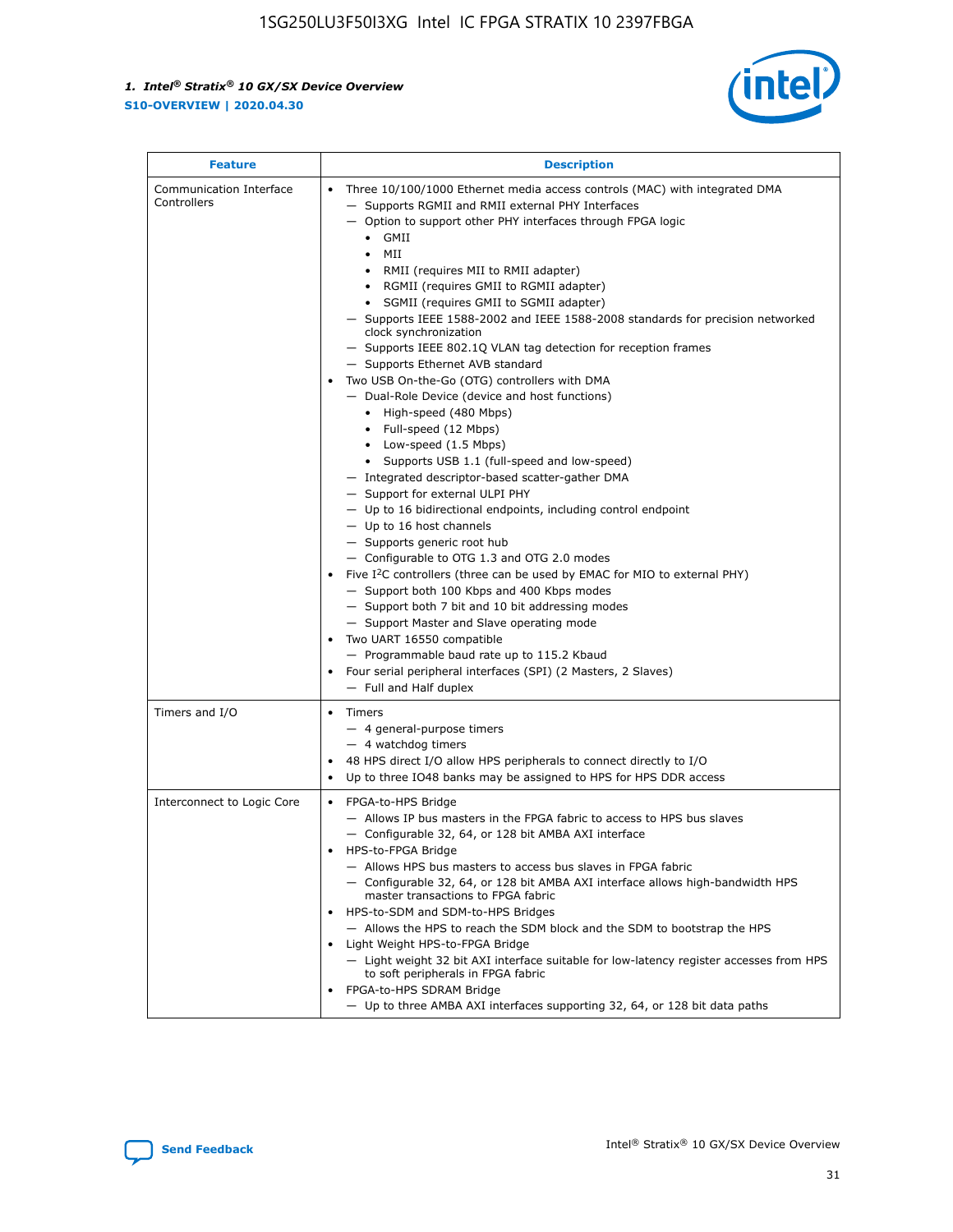

## **1.19. Power Management**

Intel Stratix 10 devices use the advanced Intel 14 nm tri-gate process technology, the all new Intel Hyperflex core architecture to enable Hyper-Folding, power gating, and several optional power reduction techniques to reduce total power consumption by as much as 70% compared to previous generation high-performance Stratix V devices.

Intel Stratix 10 standard power devices (-V) are SmartVID devices. The core voltage supplies (VCC and VCCP) for each SmartVID device must be driven by a PMBus voltage regulator dedicated to that Intel Stratix 10 device. Use of a PMBus voltage regulator for each SmartVID (-V) device is mandatory; it is not an option. A code is programmed into each SmartVID device during manufacturing that allows the PMBus voltage regulator to operate at the optimum core voltage to meet the device performance specifications.

With the new Intel Hyperflex core architecture, designs can run 2X faster than previous generation FPGAs. With 2X performance and same required throughput, architects can cut the data path width in half to save power. This optimization is called Hyper-Folding. Additionally, power gating reduces static power of unused resources in the FPGA by powering them down. The Intel Quartus Prime software automatically powers down specific unused resource blocks such as DSP and M20K blocks, at configuration time.

The optional power reduction techniques in Intel Stratix 10 devices include:

• **Available Low Static Power Devices**—Intel Stratix 10 devices are available with a fixed core voltage that provides lower static power than the SmartVID standard power devices, while maintaining device performance

Furthermore, Intel Stratix 10 devices feature Intel's low power transceivers and include a number of hard IP blocks that not only reduce logic resources but also deliver substantial power savings compared to soft implementations. In general, hard IP blocks consume up to 50% less power than the equivalent soft logic implementations.

## **1.20. Device Configuration and Secure Device Manager (SDM)**

All Intel Stratix 10 devices contain a Secure Device Manager (SDM), which is a dedicated triple-redundant processor that serves as the point of entry into the device for all JTAG and configuration commands. The SDM also bootstraps the HPS in SoC devices ensuring that the HPS can boot using the same security features that the FPGA devices have.

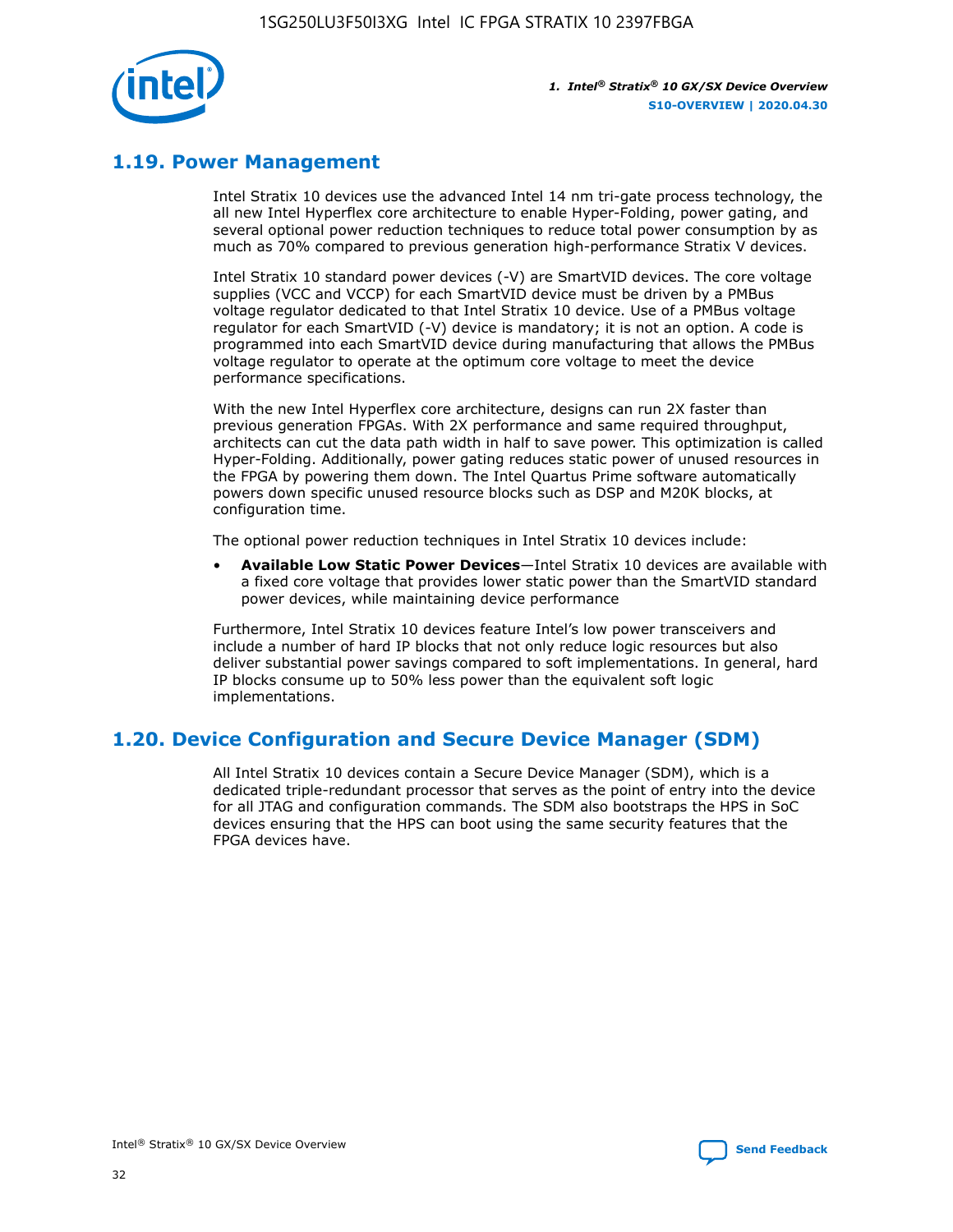





During configuration, Intel Stratix 10 devices are divided into logical sectors, each of which is managed by a local sector manager (LSM). The SDM passes configuration data to each of the LSMs across the on-chip configuration network. This allows the sectors to be configured independently, one at a time, or in parallel. This approach achieves simplified sector configuration and reconfiguration, as well as reduced overall configuration time due to the inherent parallelism. The same sector-based approach is used to respond to single-event upsets and security attacks.

While the sectors provide a logical separation for device configuration and reconfiguration, they overlay the normal rows and columns of FPGA logic and routing. This means there is no impact to the Intel Quartus Prime software place and route, and no impact to the timing of logic signals that cross the sector boundaries.

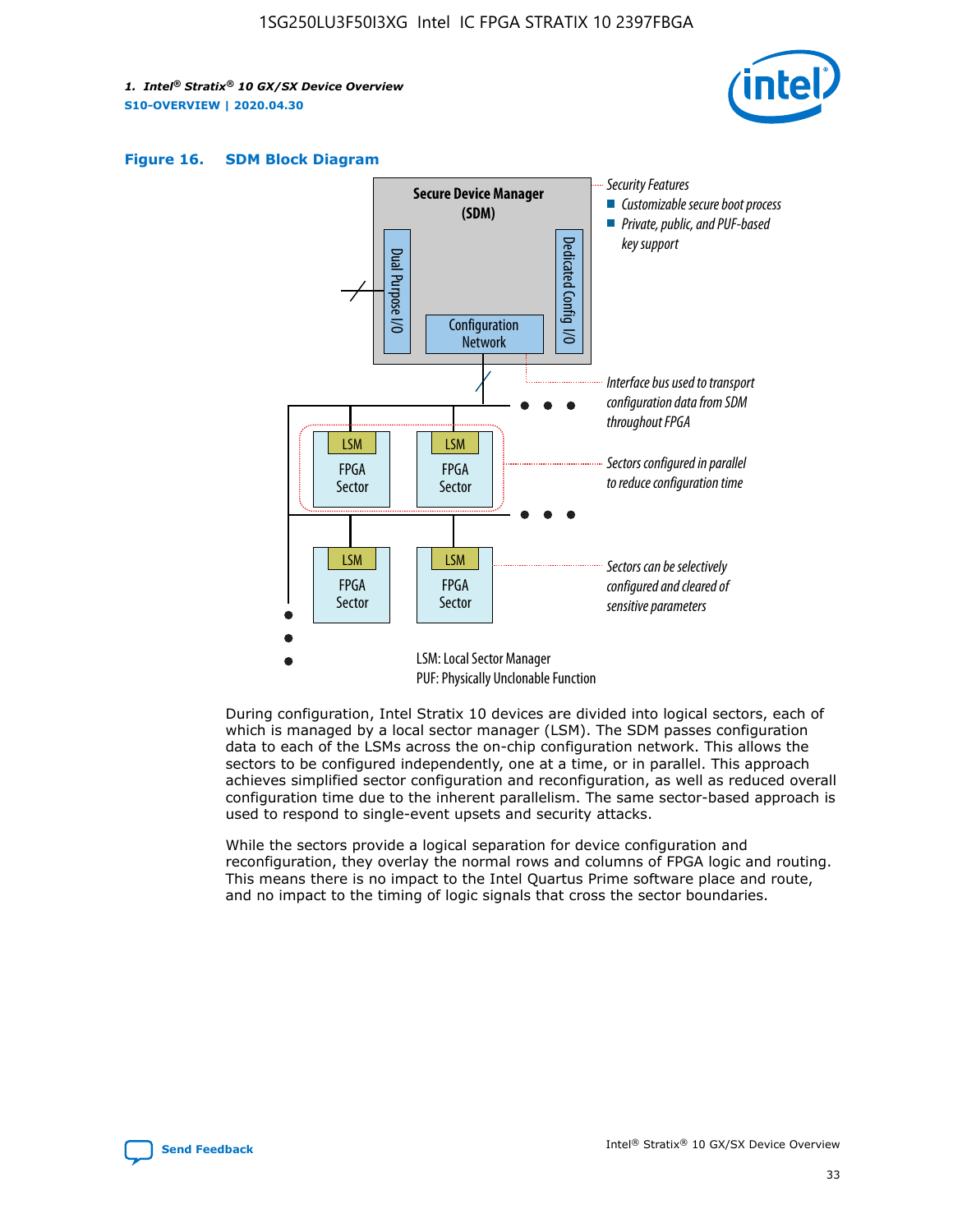

The SDM enables robust, secure, fully-authenticated device configuration. It also allows for customization of the configuration scheme, which can enhance device security. For configuration and reconfiguration, this approach offers a variety of advantages:

- Dedicated secure configuration manager
- Reduced device configuration time, because sectors are configured in parallel
- Updateable configuration process
- Reconfiguration of one or more sectors independent of all other sectors
- Zeroization of individual sectors or the complete device

The SDM also provides additional capabilities such as register state readback and writeback to support ASIC prototyping and other applications.

## **1.21. Device Security**

Building on top of the robust security features present in the previous generation devices, Intel Stratix 10 FPGAs and SoCs include a number of new and innovative security enhancements. These features are also managed by the SDM, tightly coupling device configuration and reconfiguration with encryption, authentication, key storage and anti-tamper services.

Security services provided by the SDM include:

- Bitstream encryption
- Multi-factor authentication
- Hard encryption and authentication acceleration; AES-256, SHA-256/384, ECDSA-256/384
- Volatile and non-volatile encryption key storage and management
- Boot code authentication for the HPS
- Physically Unclonable Function (PUF) service
- Updateable configuration process
- Secure device maintenance and upgrade functions
- Side channel attack protection
- Scripted response to sensor inputs and security attacks, including selective sector zeroization
- Readback, JTAG and test mode disable
- Enhanced response to single-event upsets (SEU)
- Black key provisioning
- Physical anti-tamper

See the *Intel Stratix 10 Device Security User Guide* for a complete list of all security features.

The SDM and associated security services provide a robust, multi-layered security solution for your Intel Stratix 10 design.

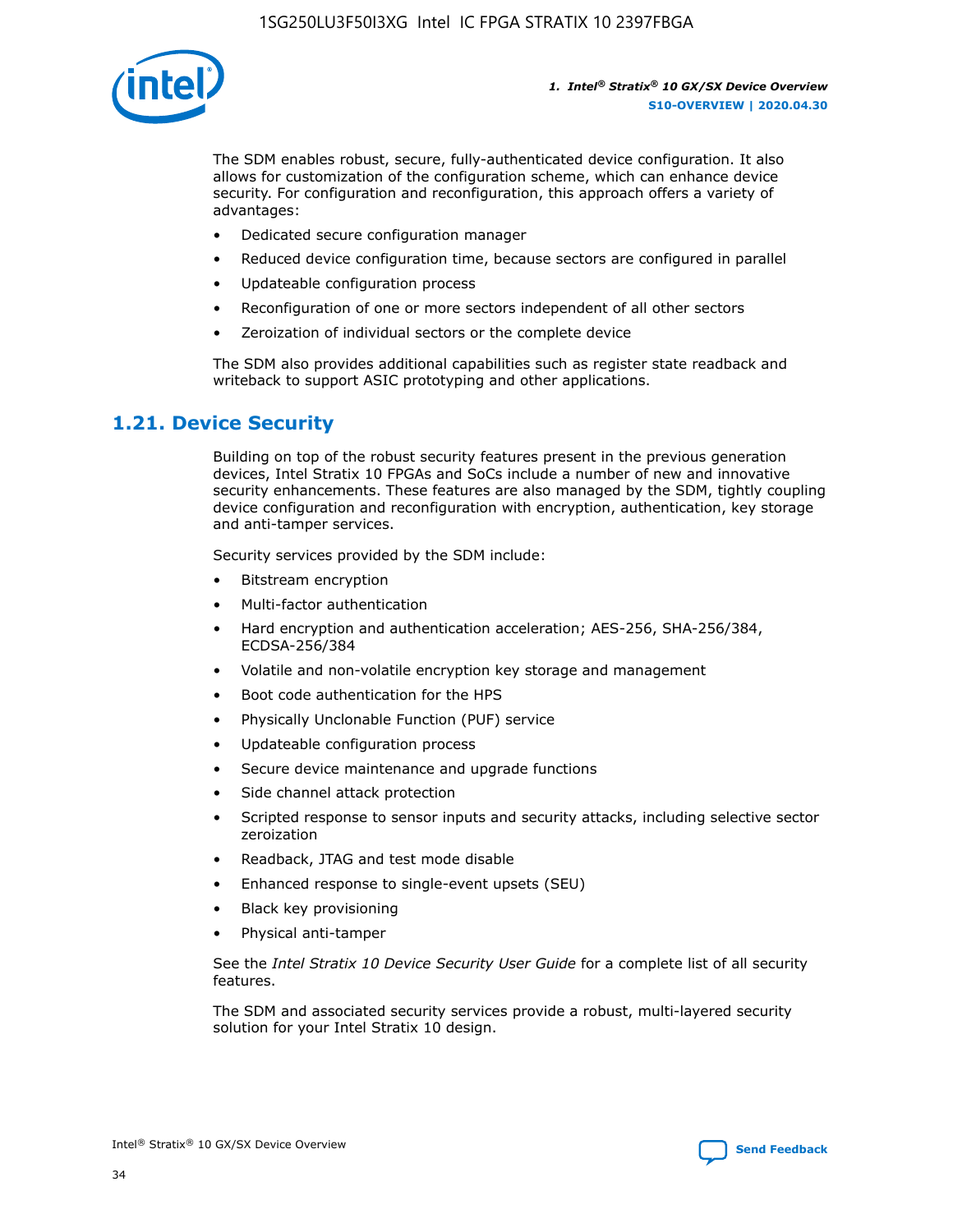

#### **Table 14. Device Security**

| <b>Intel Stratix 10 Family Variant</b> | <b>Bitstream Authentication</b> | <b>Advanced Security Features</b> <sup>(12)</sup> |
|----------------------------------------|---------------------------------|---------------------------------------------------|
| GX/SX                                  | All devices                     | -AS suffix part number required                   |

#### **Related Information**

- [My Intel Support](https://www.intel.com/content/www/us/en/programmable/my-intel/mal-home.html)
- [Intel Stratix 10 Device Security User Guide](https://www.intel.com/content/www/us/en/programmable/documentation/ndq1483601370898.html#wcd1483611014402)

## **1.22. Configuration via Protocol Using PCI Express**

Configuration via protocol using PCI Express allows the FPGA to be configured across the PCI Express bus, simplifying the board layout and increasing system integration. Making use of the embedded PCI Express hard IP operating in autonomous mode before the FPGA is configured, this technique allows the PCI Express bus to be powered up and active within the 100 ms time allowed by the PCI Express specification. Intel Stratix 10 devices also support partial reconfiguration across the PCI Express bus which reduces system down time by keeping the PCI Express link active while the device is being reconfigured.

## **1.23. Partial and Dynamic Reconfiguration**

Partial reconfiguration allows you to reconfigure part of the FPGA while other sections continue running. This capability is required in systems where uptime is critical, because it allows you to make updates or adjust functionality without disrupting services.

In addition to lowering power and cost, partial reconfiguration also increases the effective logic density by removing the necessity to place in the FPGA those functions that do not operate simultaneously. Instead, these functions can be stored in external memory and loaded as needed. This reduces the size of the required FPGA by allowing multiple applications on a single FPGA, saving board space and reducing power. The partial reconfiguration process is built on top of the proven incremental compile design flow in the Intel Quartus Prime design software

Dynamic reconfiguration in Intel Stratix 10 devices allows transceiver data rates, protocols and analog settings to be changed dynamically on a channel-by-channel basis while maintaining data transfer on adjacent transceiver channels. Dynamic reconfiguration is ideal for applications that require on-the-fly multiprotocol or multirate support. Both the PMA and PCS blocks within the transceiver can be reconfigured using this technique. Dynamic reconfiguration of the transceivers can be used in conjunction with partial reconfiguration of the FPGA to enable partial reconfiguration of both core and transceivers simultaneously.

## **1.24. Fast Forward Compile**

The innovative Fast Forward Compile feature in the Intel Quartus Prime software identifies performance bottlenecks in your design and provides detailed, step-by-step performance improvement recommendations that you can then implement. The Compiler reports estimates of the maximum operating frequency that can be achieved

<sup>(12)</sup> Contact My Intel Support for additional information.

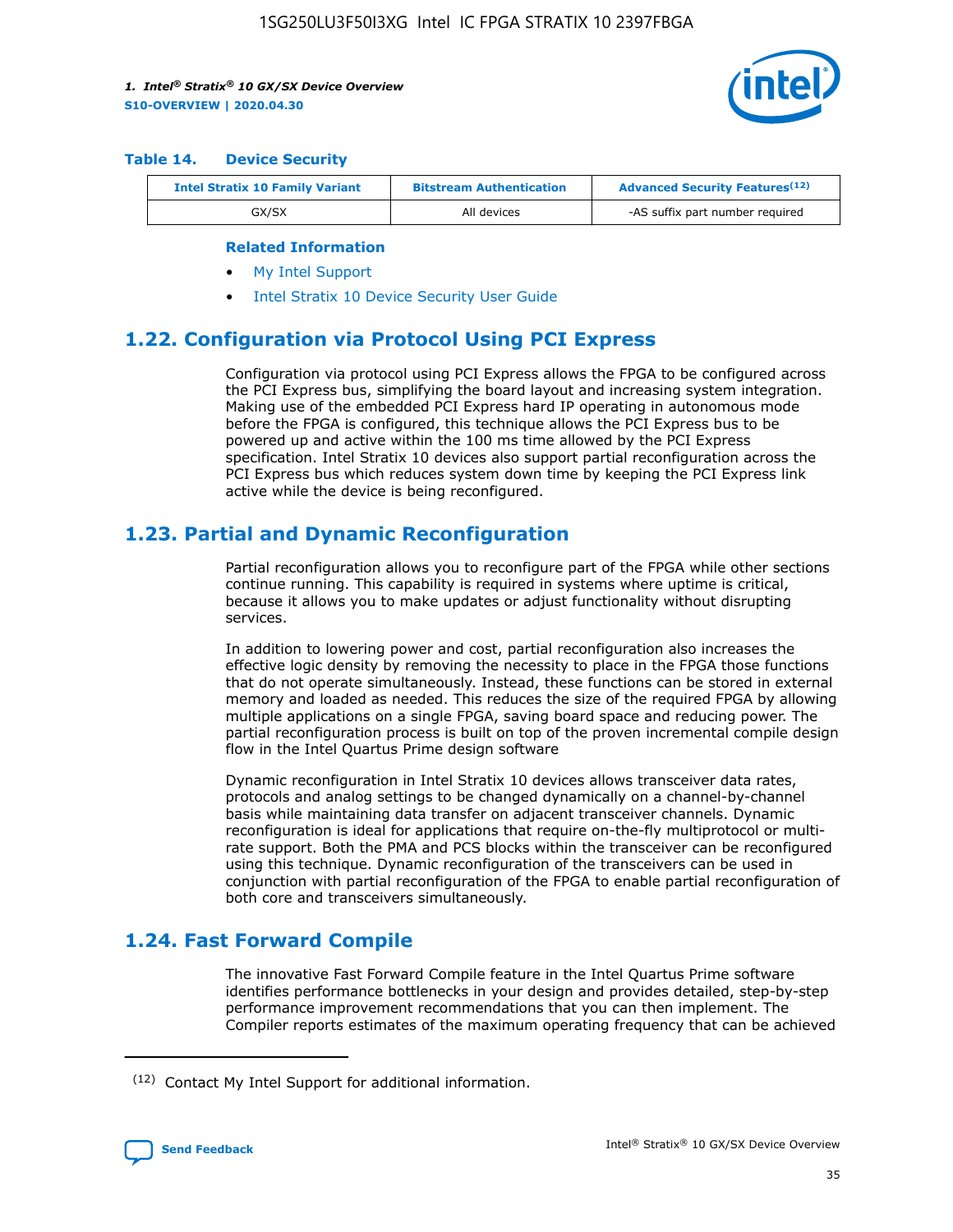

by applying the recommendations. As part of the new Hyper-Aware design flow, Fast Forward Compile maximizes the performance of your Intel Stratix 10 design and achieves rapid timing closure.

Previously, this type of optimization required multiple time-consuming design iterations, including full design re-compilation to determine the effectiveness of the changes. Fast Forward Compile enables you to make better decisions about where to focus your optimization efforts, and how to increase your design performance and throughput. This technique removes much of the guesswork of performance exploration, resulting in fewer design iterations and as much as 2X core performance gains for Intel Stratix 10 designs.

## **1.25. Single Event Upset (SEU) Error Detection and Correction**

Intel Stratix 10 FPGAs and SoCs offer robust SEU error detection and correction circuitry. The detection and correction circuitry includes protection for Configuration RAM (CRAM) programming bits and user memories. The CRAM is protected by a continuously running parity checker circuit with integrated ECC that automatically corrects one or two bit errors and detects higher order multibit errors.

The physical layout of the CRAM array is optimized to make the majority of multi-bit upsets appear as independent single-bit or double-bit errors which are automatically corrected by the integrated CRAM ECC circuitry. In addition to the CRAM protection, user memories also include integrated ECC circuitry and are layout optimized for error detection and correction.

The SEU error detection and correction hardware is supported by both soft IP and the Intel Quartus Prime software to provide a complete SEU mitigation solution. The components of the complete solution include:

- Hard error detection and correction for CRAM and user M20K memory blocks
- Optimized physical layout of memory cells to minimize probability of SEU
- Sensitivity processing soft IP that reports if CRAM upset affects a used or unused bit
- Fault injection soft IP with the Intel Quartus Prime software support that changes state of CRAM bits for testing purposes
- Hierarchy tagging in the Intel Quartus Prime software
- Triple Mode Redundancy (TMR) used for the Secure Device Manager and critical on-chip state machines

In addition to the SEU mitigation features listed above, the Intel 14 nm tri-gate process technology used for Intel Stratix 10 devices is based on FinFET transistors which have reduced SEU susceptibility versus conventional planar transistors.

## **1.26. Document Revision History for the Intel Stratix 10 GX/SX Device Overview**

| <b>Document</b><br><b>Version</b> | <b>Changes</b>             |
|-----------------------------------|----------------------------|
| 2020.04.30                        | Made the following change: |
|                                   | continued                  |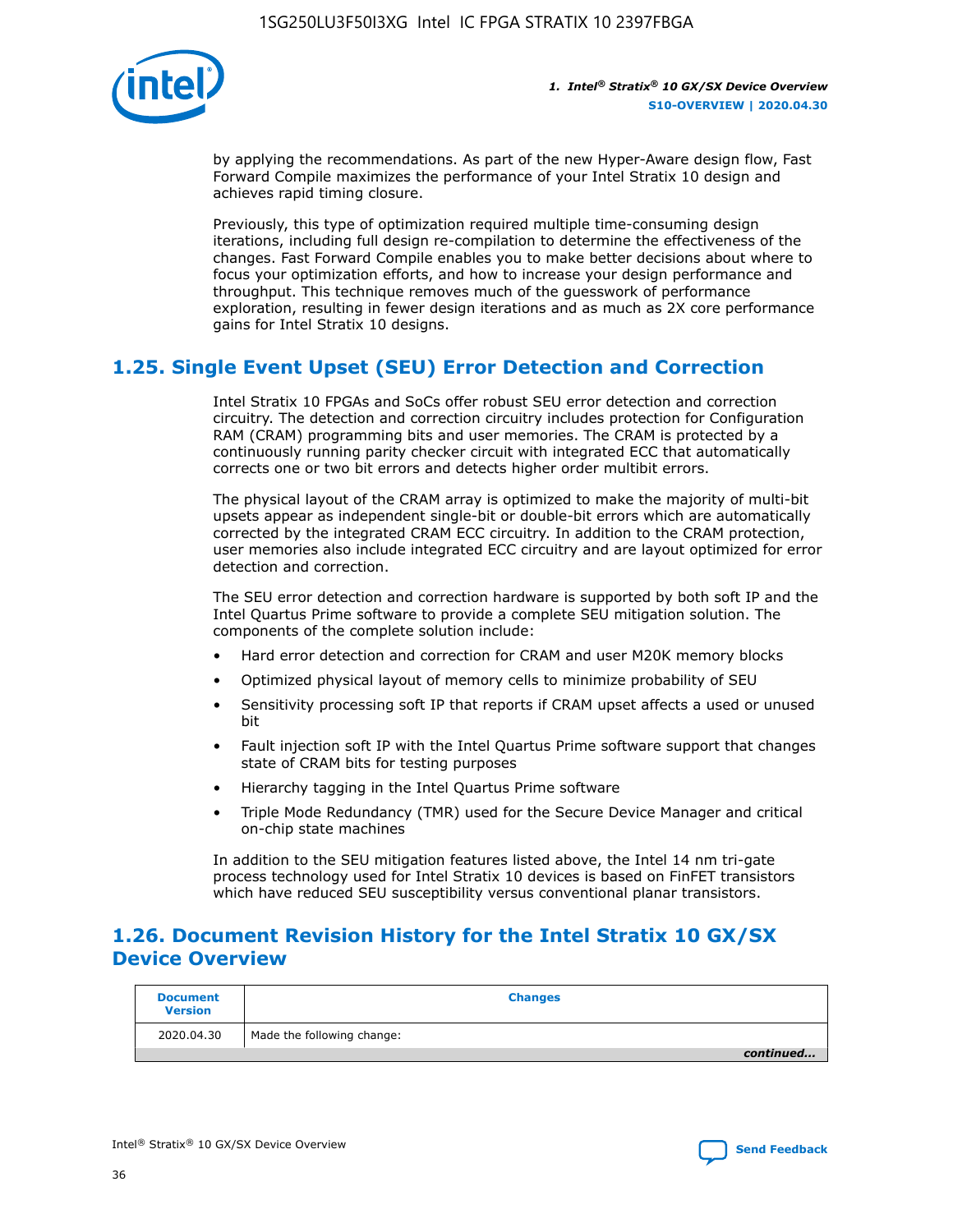

| • Added the GX 10M variant.<br>Made the following changes:<br>Added advanced security (-AS) devices.<br>$\bullet$<br>Added level shifter details for the Intel Stratix 10 SX/GX 400 device.<br>$\bullet$<br>Made the following changes:<br>Added composition details for the leaded and lead-free contact device options.                                                                                                                                                                                                                                                                                                                                                                                                                                                                                                                                                                                                                                                                                                     |
|-------------------------------------------------------------------------------------------------------------------------------------------------------------------------------------------------------------------------------------------------------------------------------------------------------------------------------------------------------------------------------------------------------------------------------------------------------------------------------------------------------------------------------------------------------------------------------------------------------------------------------------------------------------------------------------------------------------------------------------------------------------------------------------------------------------------------------------------------------------------------------------------------------------------------------------------------------------------------------------------------------------------------------|
|                                                                                                                                                                                                                                                                                                                                                                                                                                                                                                                                                                                                                                                                                                                                                                                                                                                                                                                                                                                                                               |
|                                                                                                                                                                                                                                                                                                                                                                                                                                                                                                                                                                                                                                                                                                                                                                                                                                                                                                                                                                                                                               |
| Updated the I/O PLL counts.<br>$\bullet$                                                                                                                                                                                                                                                                                                                                                                                                                                                                                                                                                                                                                                                                                                                                                                                                                                                                                                                                                                                      |
| Made the following changes:<br>Changed the number of included logic elements globally.<br>$\bullet$<br>Removed logic density 450, logic density 550, and package code 48 from the "Sample Ordering<br>$\bullet$<br>Code and Available Options for Intel Stratix 10 Devices" figure.<br>Updated description of the higher density in the "Innovations in Intel Stratix 10 FPGAs and SoCs"<br>section.<br>Updated description of the general purpose I/Os in the "Intel Stratix 10 FPGA and SoC Common<br>$\bullet$<br>Device Features" table.<br>Removed support for LPDDR3 globally.<br>٠<br>Updated the "Intel Stratix 10 FPGA and SoC Architecture Block Diagram" figure.<br>Updated the "Intel Stratix 10 GX/SX FPGA and SoC Family Plan-FPGA Core (part 1)" table.<br>$\bullet$<br>Updated the "Intel Stratix 10 GX/SX FPGA and SoC Family Plan-Interconnects, PLLs and Hard IP<br>$\bullet$<br>(part 2)" table.<br>Updated and merged the "Intel Stratix 10 GX/SX FPGA and SoC Family Package Plan" tables.<br>$\bullet$ |
| Made the following changes:<br>Changed the specs for ODRII+ and ODRII+ Xtreme and added specs for ODRIV in the "External<br>$\bullet$<br>Memory Interface Performance" table.<br>Updated description of the power options in the "Sample Ordering Code and Available Options for<br>Intel Stratix 10 Devices" figure.<br>Changed the description of the technology and power management features in the "Intel Stratix 10<br>FPGA and SoC Common Device Features" table.<br>Changed the description of SmartVID in the "Power Management" section.<br>Changed the direction arrow from the coefficient registers block in the "DSP Block: High Precision<br>Fixed Point Mode" figure.                                                                                                                                                                                                                                                                                                                                         |
| Made the following changes:<br>Removed the embedded eSRAM feature globally.<br>$\bullet$<br>Removed the Low Power (VID) and Military operating temperature options, and package code 53<br>$\bullet$<br>from the "Sample Ordering Code and Available Options for Stratix 10 Devices" figure.<br>Changed the Maximum transceiver data rate (chip-to-chip) specification for L-Tile devices in the<br>٠<br>"Key Features of Intel Stratix 10 Devices Compared to Stratix V Devices" table.                                                                                                                                                                                                                                                                                                                                                                                                                                                                                                                                      |
| Made the following changes:<br>• Changed the number of available transceivers to 96, globally.<br>Changed the single-precision floating point performance to 10 TFLOP, globally.<br>Changed the maximum datarate to 28.3 Gbps, globally.<br>Changed some of the features listed in the "Stratix 10 GX/SX Device Overview" section.<br>٠<br>Changed descriptions for the GX and SX devices in the "Stratix 10 Family Variants" section.<br>٠<br>Changed the "Sample Ordering Code and Available Options for Stratix 10 Devices" figure.<br>٠<br>Changed the features listed in the "Key Features of Stratix 10 Devices Compared to Stratix V<br>٠<br>Devices" table.<br>Changed the descriptions of the following areas of the "Stratix 10 FPGA and SoC Common Device<br>Features" table:<br>- Transceiver hard IP<br>- Internal memory blocks<br>- Core clock networks<br>- Packaging<br>Reorganized and updated all tables in the "Stratix 10 FPGA and SoC Family Plan" section.<br>continued                                |
|                                                                                                                                                                                                                                                                                                                                                                                                                                                                                                                                                                                                                                                                                                                                                                                                                                                                                                                                                                                                                               |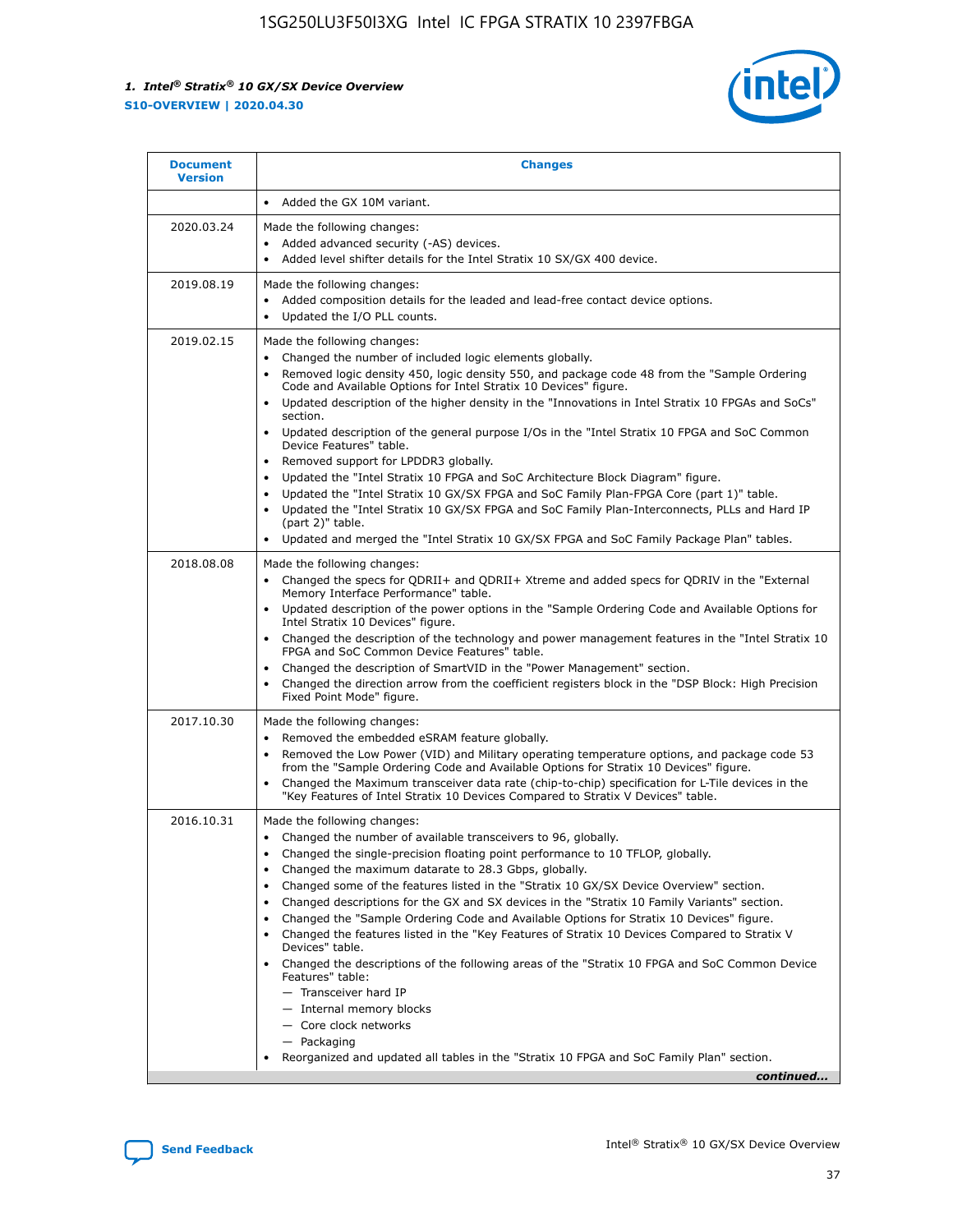

| <b>Document</b><br><b>Version</b> | <b>Changes</b>                                                                                                                                                                                                                                                                                                                                                                                                                                                                                                                                                                                                                                                                                                                                                                                                                                                                                                                                                                                     |
|-----------------------------------|----------------------------------------------------------------------------------------------------------------------------------------------------------------------------------------------------------------------------------------------------------------------------------------------------------------------------------------------------------------------------------------------------------------------------------------------------------------------------------------------------------------------------------------------------------------------------------------------------------------------------------------------------------------------------------------------------------------------------------------------------------------------------------------------------------------------------------------------------------------------------------------------------------------------------------------------------------------------------------------------------|
|                                   | Removed the "Migration Between Arria 10 FPGAs and Stratix 10 FPGAs" section.<br>Removed footnotes from the "Transceiver PCS Features" table.<br>Changed the HMC description in the "External Memory and General Purpose I/O" section.<br>Changed the number of fPLLs in the "Fractional Synthesis PLLs and I/O PLLs" section.<br>Clarified HMC data width support in the "Key Features of the Stratix 10 HPS" table.<br>Changed the description in the "Internal Embedded Memory" section.<br>Changed the datarate for the Standard PCS and SDI PCS features in the "Transceiver PCS Features"<br>table.<br>Added a note to the "PCI Express Gen1/Gen2/Gen3 Hard IP" section.<br>Updated the "Key Features of the Stratix 10 HPS" table.<br>Changed the description for the Cache coherency unit in the "Key Features of the Stratix 10 HPS"<br>table.<br>Changed the description for the external SDRAM and Flash memory interfaces for HPS in the "Key<br>Features of the Stratix 10 HPS" table. |
| 2015.12.04                        | Initial release.                                                                                                                                                                                                                                                                                                                                                                                                                                                                                                                                                                                                                                                                                                                                                                                                                                                                                                                                                                                   |